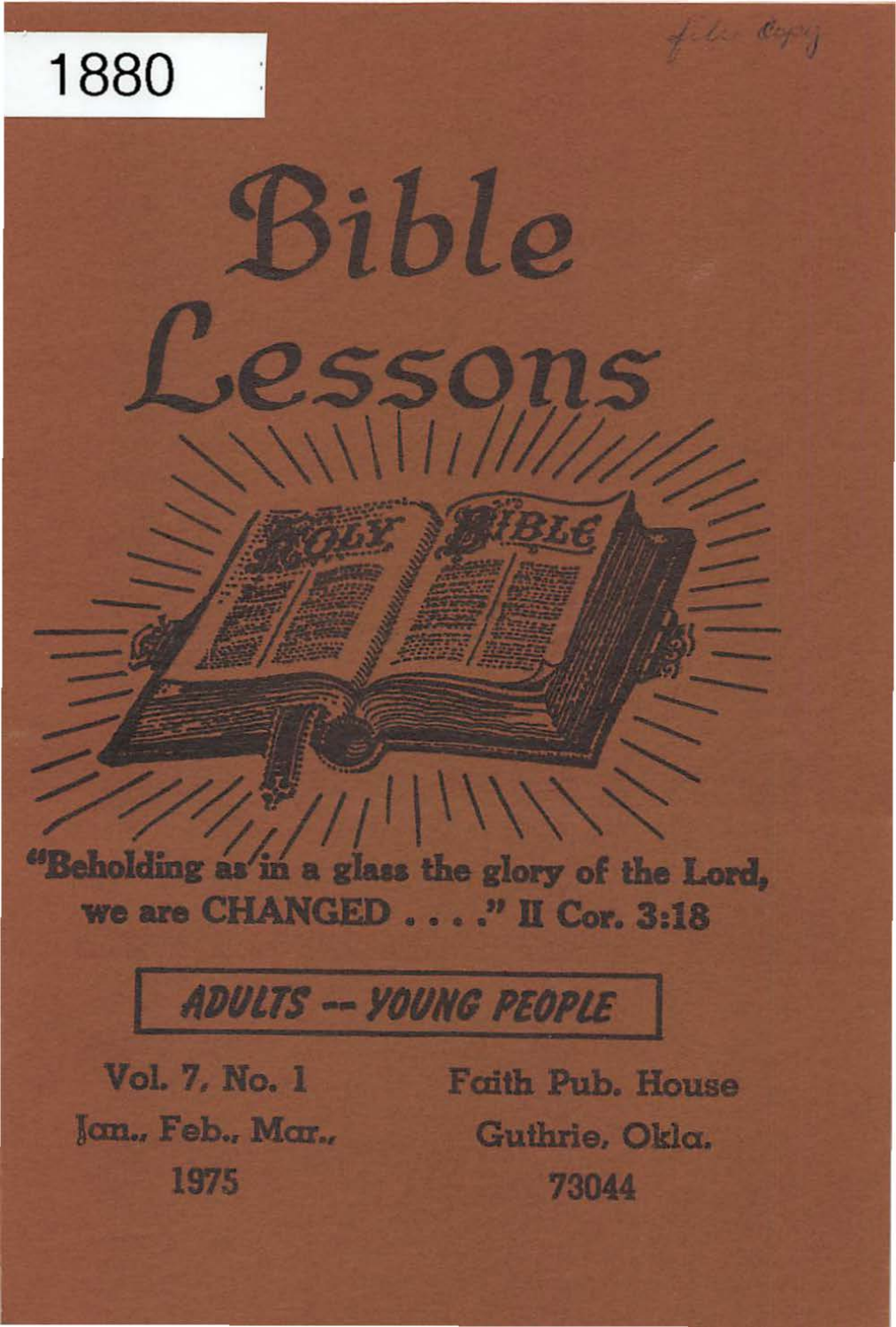## **Bible Lessons for Adults and Young People**

| Vol. 7 |  |  | Jan., Feb., Mar., 1975 |  | No. 1 |
|--------|--|--|------------------------|--|-------|
|        |  |  |                        |  |       |

## **Table of Contents**

|                                                      | <b>A GALLEY</b> |
|------------------------------------------------------|-----------------|
|                                                      |                 |
|                                                      |                 |
| Jan. 26-The Spiritual Contrasted With The Carnal  13 |                 |
| Feb. 2-Reproof To Weak Babes In Christ  16           |                 |
|                                                      |                 |
|                                                      |                 |
|                                                      |                 |
|                                                      |                 |
|                                                      |                 |
| Mar. 16-Glorifying God in Body and Spirit  45        |                 |
|                                                      |                 |
|                                                      |                 |

Publishing the Bible truths in the interest of Jesus Christ and His Church

Edited by Mrs. Marie Miles, and other co-workers.

Subscription Price - 35c a copy for quarter of year, or \$1.40 per year, issued quarterly.

Second class postage paid at Guthrie, Oklahoma.

**Published Quarterly By FAITH PUBLISHING HOUSE** 920 W. Mansur Ave. GUTHEIE, OKLAHOMA 73044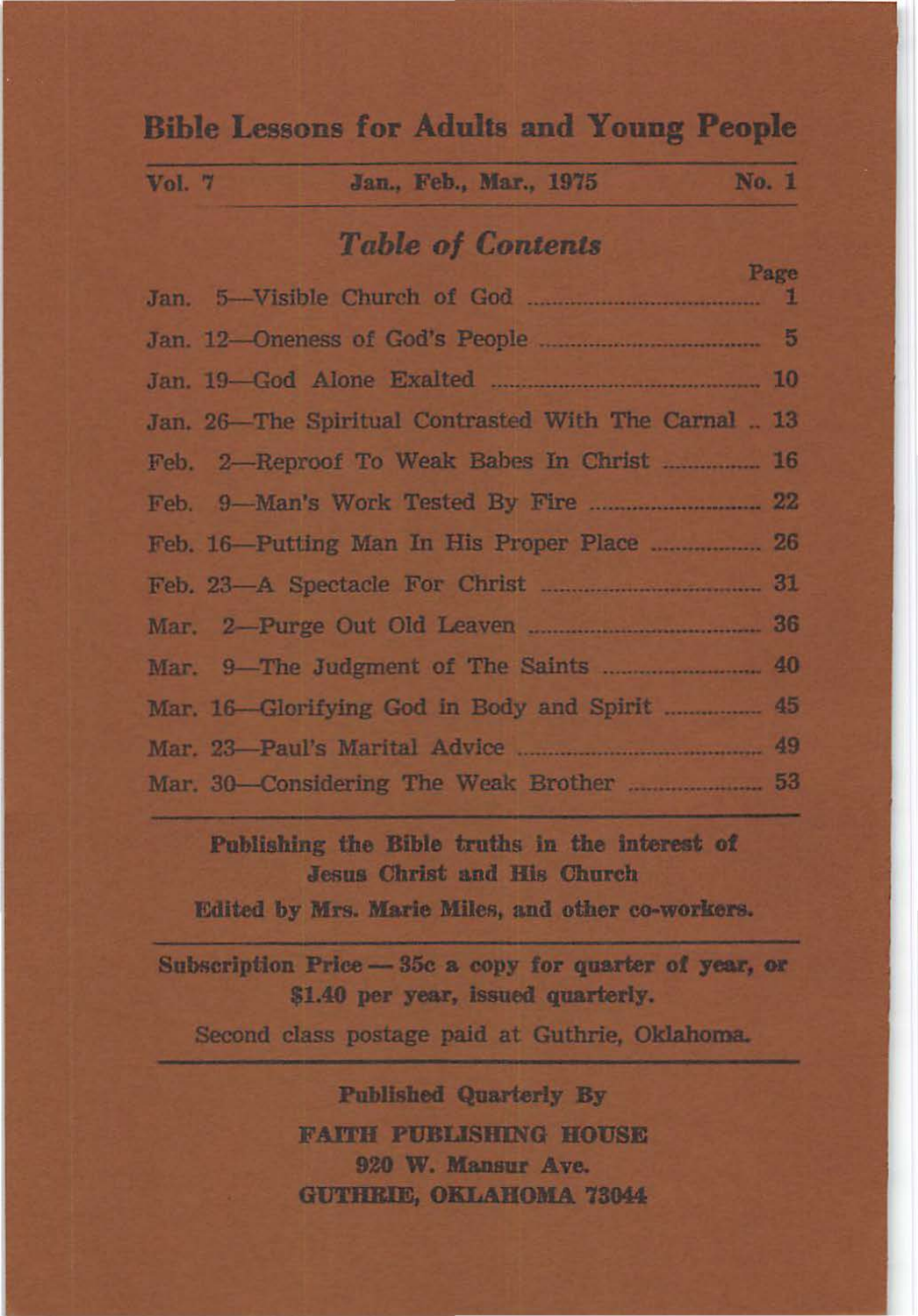## Theme For First Quarter, 1975

Our theme for this quarter is found in First Corinthians in a few chapters. This is the third book written by the Apostle Paul.

It seems that from the household of Chloe, the Apostle Paul heard about the factions and the shameful sin recorded in chapter five, first verse. Also, Stephanas, Fortunatus, and Achaicus came to Paul at Philippi, from where this epistle was written. They brought gifts to him from the Corinthian church. It is probable that they brought a letter of inquiry to him from the church.

We want to note as we study these lessons, the gentleness, yet firmness with which the Apostle Paul instructed the church as to their failures and the way they should be corrected. - Sis. Marie Miles

> $\mathbf{r}$ January 5. 1975

#### VISIBLE CHURCH OF GOD

I Cor. 1:2; Acts 20:28b; Eph. 3:14.15; John 10:9; I John 1:9; Psa. 87:5,6; Luke 10:20b; Ex. 32:33; Rev. 20:16; Eph. 1:22b.23; I Cor. 12:27; I Cor. 12:8

I Cor. 1:2 Unto the church of God which is at Corinth, to them that are sanctified in Christ Jesus, called to be saints, with all that in every place call upon the name of Jesus Christ our Lord, both their's and our's:

Acts 20:28b Feed the church of God, which he hath purchased with his own blood.

Eph. 3:14 [name of church] For this cause I bow my knees unto the Father of our Lord Jesus Christ,

15 Of whom the whole family in heaven and earth is named, John 10:9 [how to enter] I am the door: by me if any man enter in, he shall be saved, and shall go in and out, and find pasture.

I John 1:9 If we confess our sins, he is faithful and just to forgive us our sins, and to cleanse us from all unrighteousness.

Psa. 87:5 [records kept] And of Zion it shall be said, This and that man was born in her: and the highest himself shall establish her.

6 The Lord shall count, when he writeth up the people, that this man was born there. Selah.

Luke 10:20b Rejoice, because your names are written in heaven.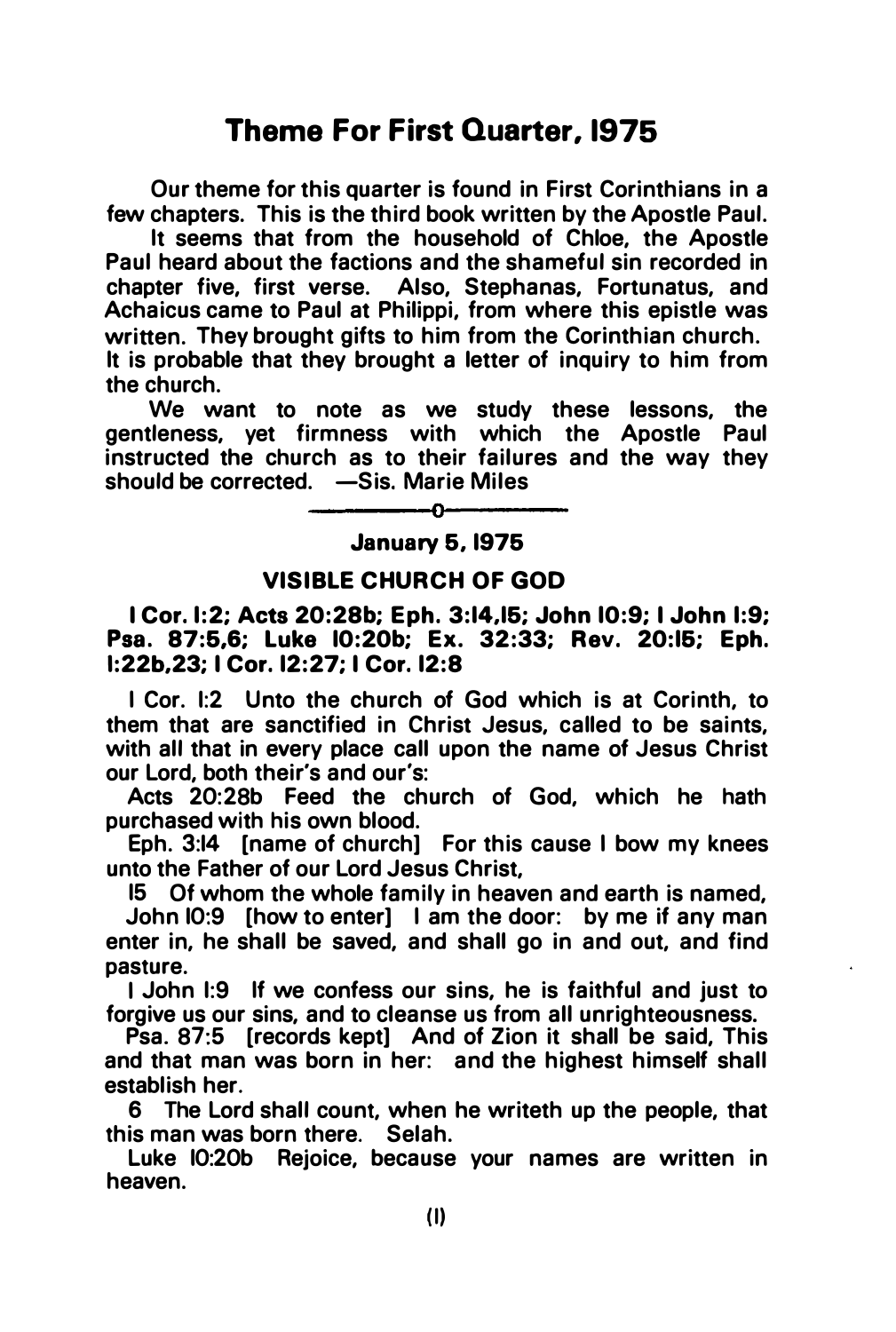Ex. 32:33 And the Lord said unto Moses, Whosoever hath sinned against me, him will I blot out of my book.

Rev. 20:15 And whosoever was not found written in the book of life was cast into the lake of fire.

Eph. 1:22b [Spiritual body] The head [Jesus] over all things to the church

23 Which is his body, the fulness of him that filleth all in all.

I Cor. 12:27 Now ye are the body of Christ, and members in particular.

I Cor. 12:8 [Organized by Holy Spirit] For to one is given by the Spirit the word of wisdom; to another the word of knowledge by the same Spirit;

Memory Verse: God is faithful, by whom ye were called unto the fellowship of his Son Jesus Christ our Lord. I Cor. 1:9

Central Thought: God has a visible body of Christ in the world today. He keeps the records and places the members in the body as it pleases Him.

Word Definitions: Most translators agree that ekklesia (church), which is a Greek word, would be congregation. ''The church of God" would have then read, "congregation of God." Church is commonly misused today, being referred to as a building. But the church is the people who are saved. Paul wrote in Rom. 16:5, "Likewise, greet the church that is in their house." This was the home of Priscilla and Aquila. The church, which was the people, was meeting in their house. Note the verse in our lesson, Eph. 1:22,23. This is the Bible definition of the church. Note Col. 1:18.

#### LESSON BACKGROUND

We are studying the book of First Corinthians this quarter, and it is the third letter written by Paul. Today we are taking the second verse and studying about the church, which is the body of Christ in the world today.

The church at Corinth was planted by the Apostle Paul in 56 A.D.

According to authorities, the words "church" and "churches" are used in the New Testament more than one hundred times. The word "churches" does not refer to the multiplicity of sects. If all the saved people in the world could be congregated in one place, there would not be a need for the plural form of the word. The word "churches" was used to denote the different geographical location of the congregations of the Lord. The church at Corinth was in harmony and of the same faith as the church at Antioch.  $-M$ . Miles

#### QUESTIONS:

I. Where does the church of God get its name? 2. How do you get into the church of God? 3. Who keeps the record of those who are in the church of God? 4. Who puts you out of the church of God? 5. Where will those go whose names are not written in the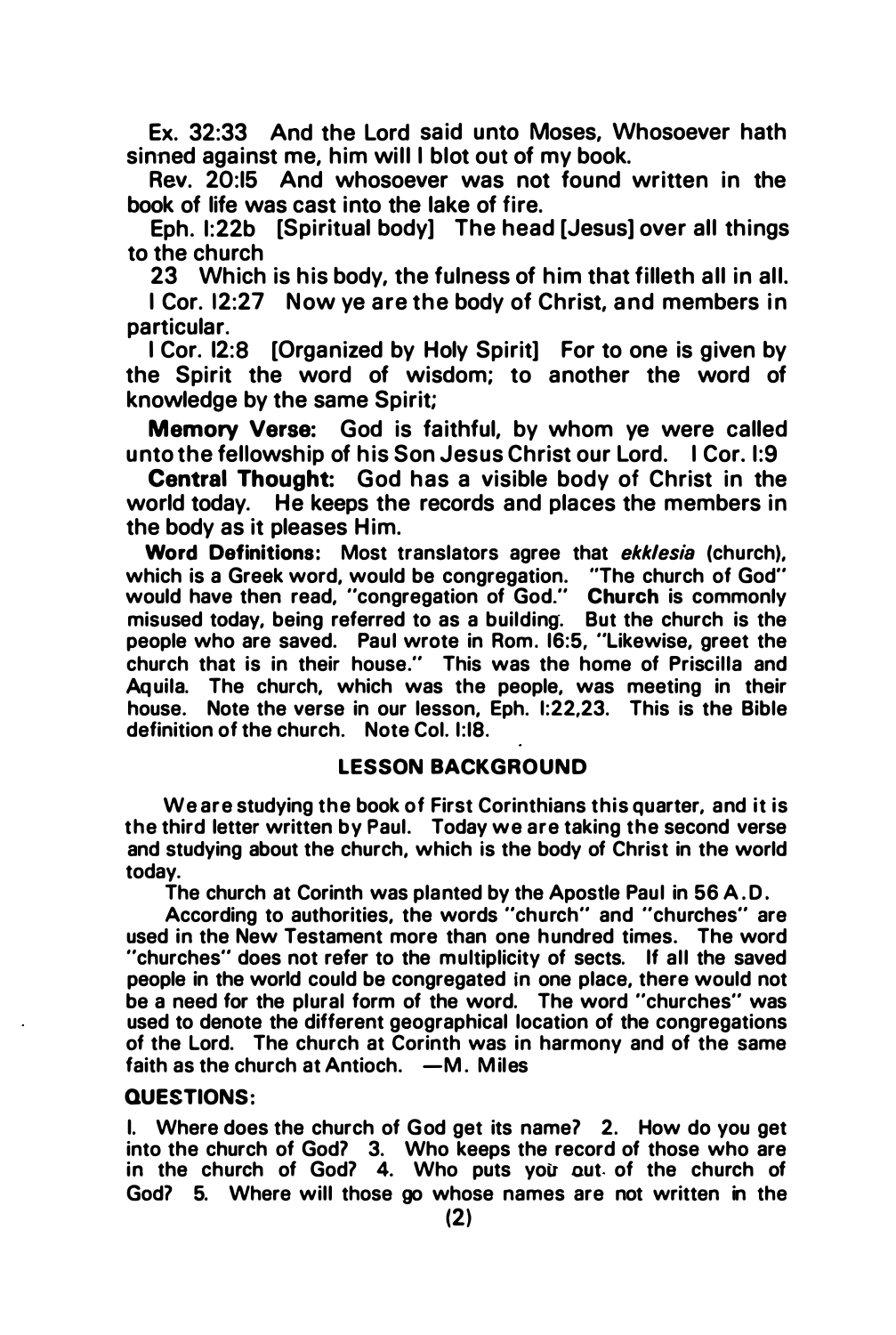Book of Life? 6. What are the members of the church of God to measure their lives by? 7. Who puts the members in the one body of Christ?

#### ADULTS AND YOUNG PEOPLE'S COMMENTS

What a wonderful plan God has for us in the world today. The church of God in the world today is a separate people. They are not of the world as Jesus was not of the world. They are the "body of Christ," operating in the world just as Christ did when he was here. The different callings and work of each member all together are portraying Christ to a lost and sinful world. Just as they did not accept Christ, neither do they accept the church, the body of Christ, today. But the Spirit of God is calling and pleading for all to come and become a member of His body. Paul had a great message to give to the Corinthians. Many accepted that message and he wrote to them in our lesson, calling them the church of God. He wrote to those who were "sanctified in in Christ Jesus, called to saints." What a beautiful calling! When the Holy Spirit puts Bible conviction upon a sinner, he comes to the door (Christ); and there at the cross, he confesses his sins with godly sorrow. God, for Christ's sake, forgives him. His name is written in the book of life. Only sin can put him out. Man can't erase his name from the Book of Life. Praise God! He then becomes a member of the body of Christ. The Holy Spirit places the members in the body as it pleases Him. The church is the bride of Christ.

'Who is this that cometh up from the wilderness, leaning upon her beloved?" Sol. Song 8:5. She is the bride of Christ, leaning upon her beloved Christ. She came up from the wilderness of sin. She was washed in the blood of Christ. She is on a journey through this world to heaven. She is "my dove, my undefiled is but one." (Sol Song 6:9) "She is arrayed in fine linen, clean and white: for the fine linen is the righteousness of saints." (Rev. 19:8) "I will greatly rejoice in the Lord, my soul shall be joyful in my God, for he hath clothed me with the garments of salvation, he hath covered me with the robe of righteousness, as a bride adorneth herself with her jewels." (Isa. 61:10) What a beautiful bride Christ has chosen. She is keeping herself unspotted from the world. She is leaning upon the arms of her Beloved. She is not leaning upon the world or her own self. Christ has his arms of love around her. He will never leave her nor forsake her. She is safe and secure in His love. It is a glorious privilege to be in that number and to be pressing on to glory while leaning upon the arms of our Beloved.  $-M$ . Miles

#### FOOD FOR THOUGHT

Have you ever heard the expression, "They do not have a clear vision of the church"? Have you ever considered what is meant by such a statement? Is it important to have a clear vision of what the church of God is and what it is not? Is it possible for one to be a true child of God and yet not comprehend the truth concerning the church and its divine element? Surely according to the Holy Scriptures, we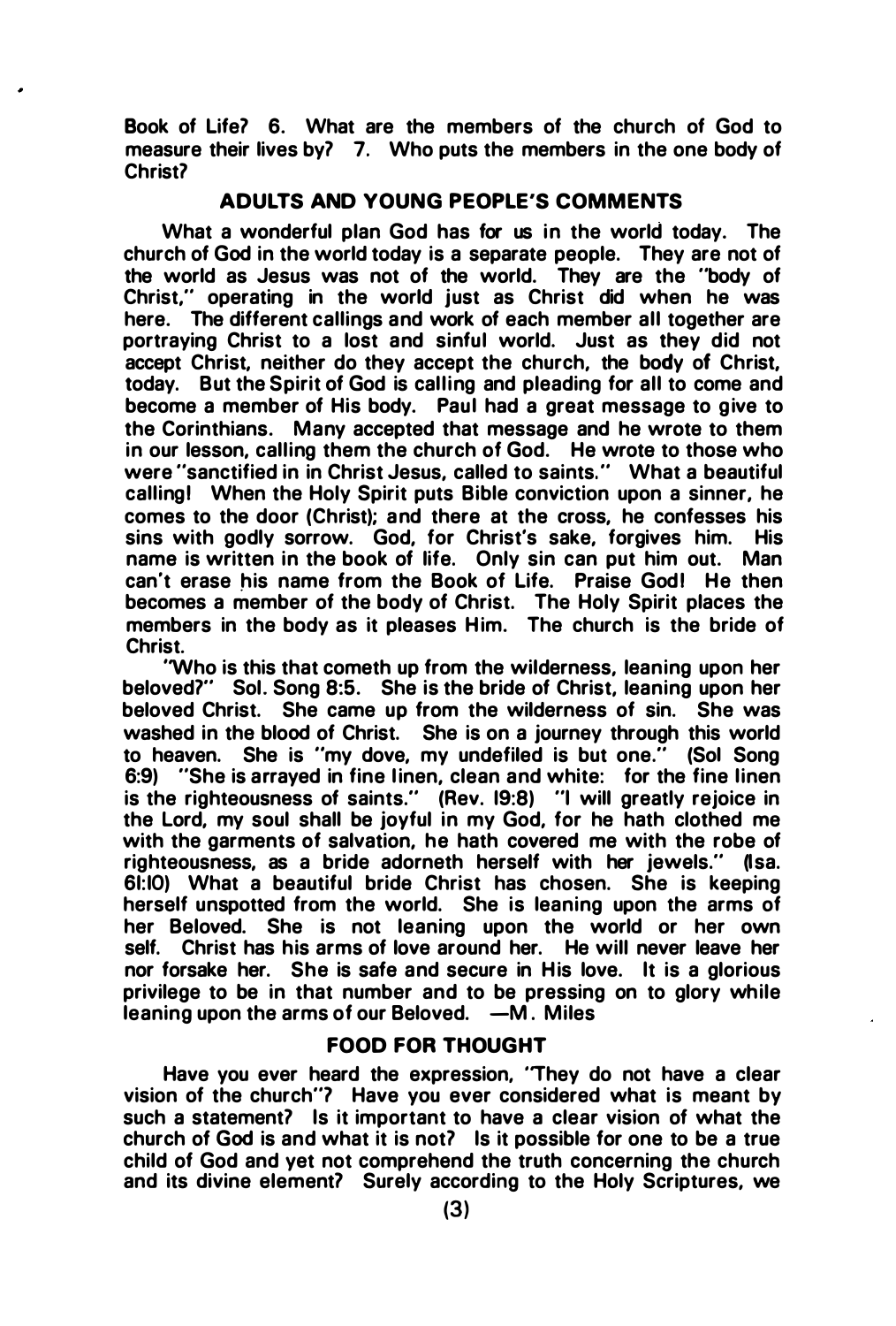need to discern what the true church of God really consists of. We need to be aware of the blueprint of God's great plan concerning our relationship with Him. We are persuaded that it is the work of the Holy Spirit to reveal to the hearts of His own the truth concerning the church of God and its true and holy state. But there are truths that we dare to proclaim in the name of the Lord for people to consider.

The multiplicity of churches of this latter day has given the need for the truth concerning the church of God to be expounded and obeyed. God has but one church. He does not recognize all these many churches. And all in this one church are of one heart and one soul and one mind. This church is pure and undefiled from the evils of this present world. She lives on an exalted plane above this world—a plane of holiness and devotedness to God. The members of this church live lives that reflect the character of their high and holy calling. It is following in the footsteps of Jesus that is in reality walking by His side. The entrance into the church is by way of Christ (the door) through a personal born-again experience with Him. Christ died and shed His precious blood for the cleansing and purity of the church. His church is a blameless one-a glorious church without spot or wrinkle. The record of her members is kept in heaven in the Lamb's Book of Life. There is no need for a church book on earth. We enter the church not by joining an organization or group of men, but by means of being justified with God by Christ Jesus. It is a spiritual assembly of men and women who love the Lord with all their hearts. -L. Busbee

#### STATEMENT OF OWNERSHIP, MANAGEMENT AND CIRCULATION

1. Title of publication: BIBLE LESSONS.

2. Date of filing: October 3, 1974.

3. Frequency of issue: Quarterly.

4. Location of known office of publication: 920 West Mansur, Guthrie, Logan, Okla. 73044.

5. Location of headquarters or general offices of publishers: Same as foregoing address.

6. Names and addresses of publisher, editor, and managing editor. Publisher: Lawrence D. Pruitt, 1106 W. Wash., Guthrie, Okla. Editor: Marie Miles, 1010 W. Mansur, Guthrie, Okla. Managing editor: Same as last name.

7. Owner: Faith Pub. House, Inc., 920 W. Mansur, Guthrie, Okla. (This is a non-stock, non-profit religious and charitable corporation.)

8. Known bondholders, mortgagees, and other security holders: None.

9. I hereby request permission to mail the publication named in Item 1 at the reduced postage rates presently author-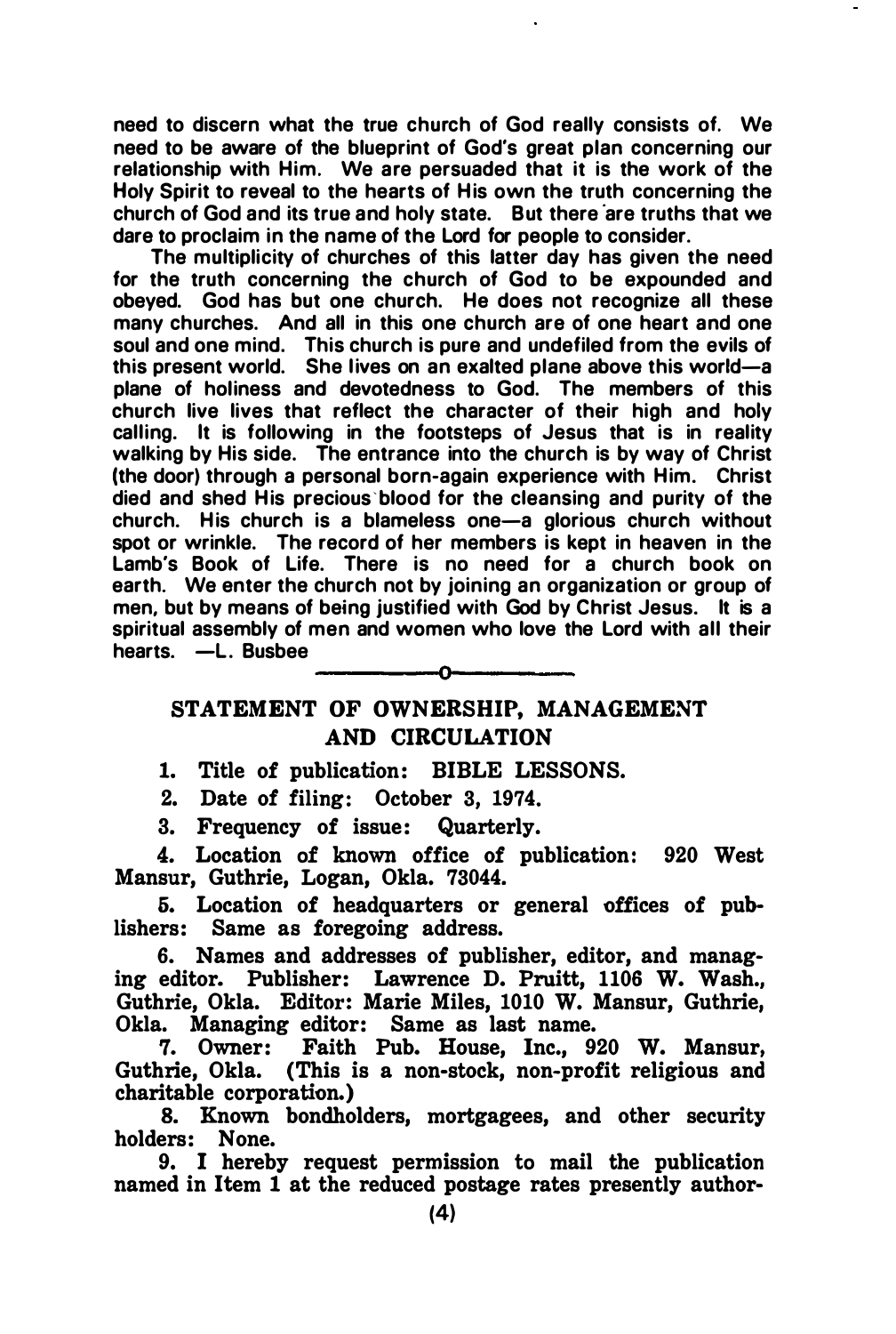| www.southerman.com/                                             |                                                                                         |                                                                                   |  |  |  |
|-----------------------------------------------------------------|-----------------------------------------------------------------------------------------|-----------------------------------------------------------------------------------|--|--|--|
| Extent and nature of<br>Circulation:                            | ring preceding<br>Months<br>opies                                                       | Actual No. of<br>Copies of single<br>Issue Published<br>Nearest to filing<br>Date |  |  |  |
|                                                                 | 1820                                                                                    | 1900                                                                              |  |  |  |
| Mail Subscriptions                                              | 1483                                                                                    | 1599                                                                              |  |  |  |
| Total Paid Circulation                                          | 1483                                                                                    | 1599                                                                              |  |  |  |
| samples) by mail, carrier,<br>or other means                    | 136                                                                                     | 135                                                                               |  |  |  |
| <b>Total Distribution</b>                                       | 1619                                                                                    | 1734                                                                              |  |  |  |
| Office use, Left-over, un-<br>accounted, spoiled after printing | 201                                                                                     | 166                                                                               |  |  |  |
| <b>TOTAL</b>                                                    | 1820                                                                                    | 1900                                                                              |  |  |  |
|                                                                 | 11.<br>A. Total No. Copies Printed<br>Paid Circulation-<br>Free distribution (including | Average No.<br>Conic                                                              |  |  |  |

ized by 39 U. S. C. 3626. -L. D. Pruitt, Publisher. 10. Purpose, function, and nonprofit status: Have not changed during preceding 12 months.

I certify that the statements made by me above are correct and complete.  $-$ L. D. Pruitt. Publisher -L. D. Pruitt, Publisher  $\sim$ 

## Jan. 12, 1975

ONENESS OF GOD'S PEOPLE

#### I Cor. 1:10; Rom. 15:5,6; Psa. 133:1; Gal. 3:28; Phil. 1:27; Rom. 12:4,5; Col. 3:15; Eph. 2:19; Eph. 3:15; John 17:22,23

I Cor. 1:10 Now I beseech you, brethren, by the name of our Lord Jesus Christ, that ye all speak the same thing, and that there be no division among you; but that ye be perfectly joined together in the same mind and in the same judgment.

Rom. 15:5 Now the God of patience and consolation grant you to be likeminded one toward another according to Christ Jesus:

6 That ye may with one mind and one mouth glorify God, even the Father of our Lord Jesus Christ.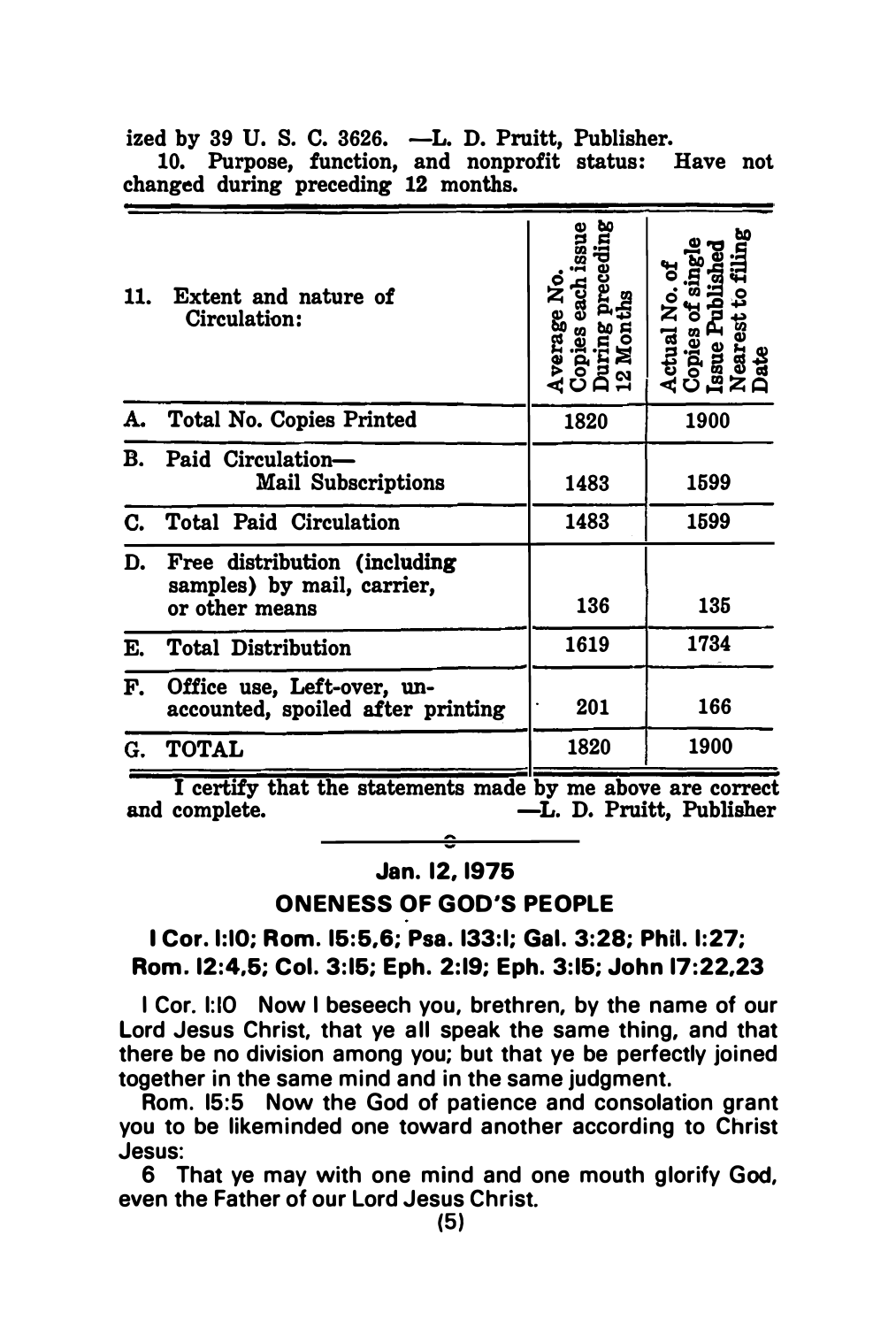Psa. 133:1 Behold, how good and how pleasant it is for brethren to dwell together in unityl

Gal. 3:28 There is neither Jew nor Greek, there is neither bond nor free, there is neither male nor female: for ye are all one in Christ Jesus.

Phil. 1:27 Only let your conversation be as it becometh the gospel of Christ: that whether I come and see you, or else be absent, I may hear of your affairs, that ye stand fast in one spirit, with one mind striving together for the faith of the gospel;

Rom. 12:4 For as we have many members in one body, and all members have not the same office;

5 So we, being many, are one body in Christ, and every one members one of another.

Col. 3:15 And Jet the peace of God rule in your hearts, to the which also ye are called in one body; be ye thankful.

Eph. 2:19 Now therefore ye are no more strangers and foreigners, but fellowcitizens with the saints, and of the household of God;

Eph. 3:15 Of whom the whole family in heaven and earth is named,

John 17:22 [Jesus said] And the glory which thou gavest me I have given them; that they may be one, even as we are one:

23 I in them, and thou in me, that they may be made perfect in one; and that the world may know that thou hast sent me, and hast loved them, as thou hast loved me.

Memory Verse: Fulfil ye my joy, that ye be likeminded, having the same love, being of one accord, of one mind. Phil. 2:2.

Central Thought: The plan of God is for the oneness of God's people. The multiplicity of denominations of today doesn't come under this plan. They each speak of their own man-made beliefs.

Word Definitions: Division means a difference of opinion: disagreement; a dividing; or being divided. Join means to bring together; combine; to make into one; unite. Mind means what one thinks; opinion. feels. perceives: the seat of consciousness or intellect. Judgment means a judging; deciding: the ability to come to an opinion: power of comparing and deciding.  $\overline{\phantom{a}}$  -Web. Dic.

#### LESSON BACKGROUND

This quarter, we are studying the third book written by the Apostle Paul. We are taking a verse from I Cor. 1:10, which we had last June in our study on unity. We feel it is good to bring this precious truth again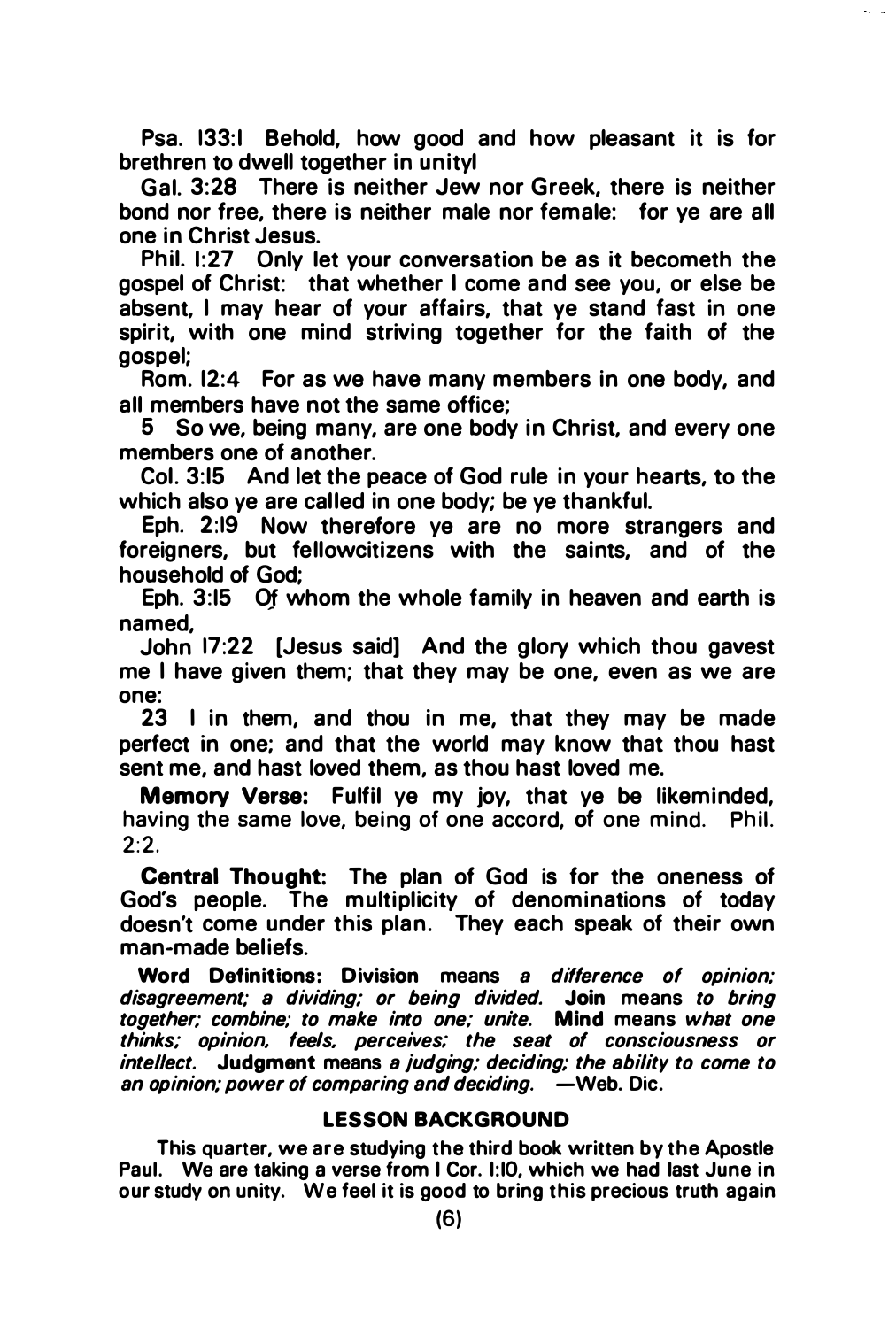to our attention. It is something that the children of God must "strive" to maintain. The Apostle Paul felt it was important for the church of God at Corinth, and it is equally important for us today. There is a cure for all divisions.

#### QUESTIONS:

I. If people do not live according to God's plan. does that alter his plan? 2. What is the basis for us to make our judgment on? 3. What kind of a mind should we have to blend with God's people? 4. How can we be "like-minded one toward another?" 5. Should the family in heaven and the family on earth be as one, and how can this be?

#### ADULTS' AND YOUNG PEOPLE'S COMMENTS

If we do not live according to God's Word and plan. then we are just a sect among sects. God has a plan, and He has a church. The people of God are living according to God's Word. or they are not His people. They are living just as our lesson points out. They are "perfectly joined together in the same mind and in the same<br>judgment." They "all speak the same thing." They are of the same They "all speak the same thing." They are of the same mind. They are all "with one mind, striving together for the faith [or doctrine] of the gospel.'' They are ''like-minded, one toward another." They are standing "fast in one spirit." They are "members, one of another." And last, but not least, our lesson brings out the words of Jesus. who said, "I in them and thou in me, that they may be made perfect in one." This is for the purpose, "that the world may know that thou [God] hast sent me, and hast loved them. as thou hast loved me." Oh, what a beautiful picture we see in God's churchl He wants His Bride to present a united front to the world, that they might know that God has a chosen people, and that Jesus is being manifested today through them.

Some will say. "Yes, but there are saved people in every denomination." They use the scripture to prove it by saying that Jesus said, "Other sheep I have, which are not of this fold: them also I must bring. . .and there shall be one fold and one shepherd." John 10:16. This is the scripture in its entirety. But mostly it is quoted, "Other sheep I have. which are not of this fold." If we will rightly understand this scripture, we find that Jesus is speaking of the Gentiles and the Jews. Before the coming. of Christ, there was a partition wall between these two nations. Jess came to break down that wall. We read of Jesus' labors. He also healed and forgave the sins of the Gentiles. The disciples also helped to break down a wall in peoples' minds by teaching. "whosoever will" might come to God and be saved. If any child of God is meeting with a false group, God is calling for him to "come out from among them, and be ye separate, saith the Lord." 2 Cor. 6:17. If they do not heed that call, they will lose their salvation. Their souls can't be fed in a false movement.

The peace of. God rules in the heart of every child of God. The Holy Spirit leads them into the truth and understanding of God's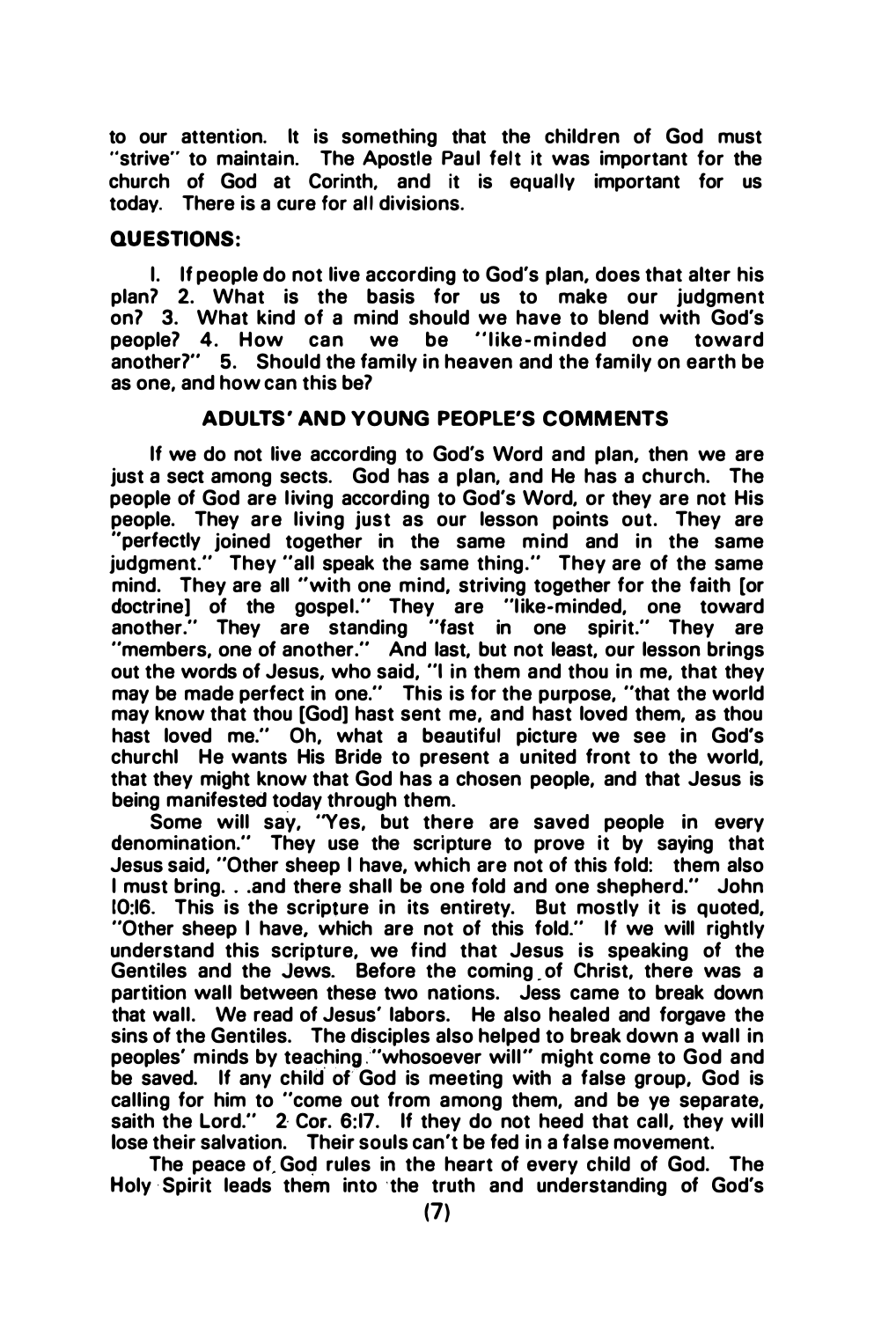Word. The Word and the Spirit agree. Contention and striving don't belong in God's united household. The members are one of another and work in blissful harmonv. It is beautiful in God's sight.

-M . Miles

#### FOOD FOR THOUGHT

Truly God's people are one. They are not only meant to be one, but they are one. Jesus not only prayed to the Father that they might be one, but by the power of His grace, they are one. The nature of the experience a soul passes through to become a child of God, and the nature received in being saved and sanctified gives an individual a disposition of love, humility, and peace, that make up for real unity. Every true child of God loves peace and seeks to make peace. Discord and strife are unsavory to their taste. This is even true in their relationships with all men, including the unsaved. As much as lies within them, if at all possible, they desire to live peaceably with all men. Sometimes this is not possible, but the strife and bitterness is always on the other's part. If Christ came to destroy the middle wall of partition that separated the Jew and the Gentile, we are sure that He yet seeks to remove every thing that will separate His people one from another.

But this unity does not work entirely independent of our wills. We have something to do in order for oneness to be a reality. We are to walk worthy of the Christian vocation with all lowliness and meekness, forbearing one another in love, endeavoring to keep the unity of the Spirit in the bond of peace. Eph. 4:1-3. The indwelling love of Christ and the indwelling Holy Spirit are the basis of the unity of believers, but there must be great initial effort on our part if it is to be practical. We are to be full of mercy for one another, not allowing malice or grudges or bitterness to enter our hearts. Much longsuffering is to be employed. Without this on our part and being earnestly and humbly engaged, Christ's blood shed a thousand times will not effect unity. It is us walking in Christ's footsteps and having the mind that He had. This is what produces real unity. Oh, how sad to behold the strife and discord that rages today, especially among people who profess the name of Jesus. It is really confusing and has been a great discouragement to many people. May the Lord enlarge this vision of the unity that Jesus died to give to our hearts.

-L. Busbee

#### UNITY OF BELIEVERS

Our union with Christ, by which we become members of the divine family, necessarily fixes our relationship with all those who are members of Christ. If, through salvation, we are brought into a sacred unity with Christ, we are by the same act brought into essential unity and fellowship with the members of Christ. This the Word distinctly affirms: "We, being many, are one body in Christ, and every one members one of another" (Rom. 12:4,5). ''There should be no schism in the body; but the members should have the same care one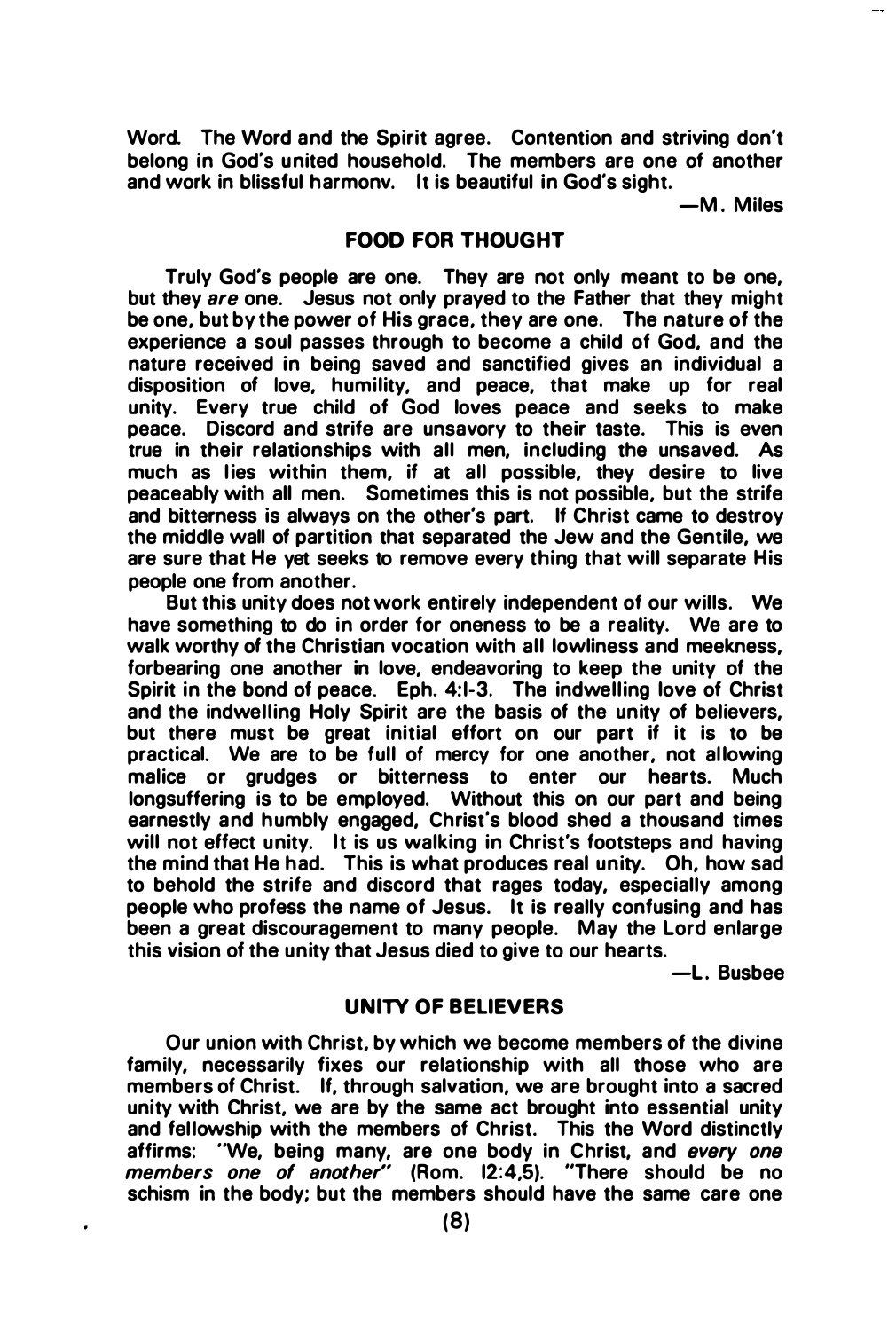for another." (I Cor. 12:25). While this last text relates literally to the physical body, the apostle applies it in an illustrative way to the spiritual body. "Now ye are the body of Christ, and members in particular." (verse 27).

Harmony in a normal physical body is not effected by external means, but is organic. The members may be many and diverse, but they are all necessary and have their respective places and work. So also with the body of Christ. Union with Christ is not dependent upon absolute uniformity except in the one thing-the fundamental experience by which we are made members of Christ. In the apostolic period the children of God who loved our Lord and were known of him were not all of one age or size or nationality. They had not all enjoyed the same social advantages, nor had they had the same intellectual attainments. The act of receiving Christ and his salvation did not perfect their knowledge; therefore, they had to be patiently taught in order to bring them into the "unity of the faith." And for this purpose, divinely chosen instructors were appointed, who must themselves "study" and give careful attention to "doctrine". (Eph. 4:11-14; I Tim. 3:13-16). But the gospel penetrates beneath the surface; it goes straight to the heart and reaches fundamental things. neither Jew nor Greek; there is neither bond nor free, there is neither male nor female: for ye are all one IN CHRIST JESUS" (Gal. 3:28).

The unity of believers with Christ is, therefore, based on divine relationship; and this is the fundamental basis of the true relationship of believers with each other. In order to maintain spiritual relationship with Christ and his people, the Christian must have an obedient heart and "walk in the light of the Lord"; but we should always be ready to extend our fellowship to those whom Christ really receives and approves.

How prone men have ever been to ignore this simple, divine standard and set up arbitrary rules of their own by which to measure others! This wrong tendency combined with the carnal ambitions of men who love to parade their own unscriptural ideas before the world and gain adherents has been the real cause of the disunion of<br>Christians, But, the Bible, standard, is, what, we are now  $Christians.$  But the Bible standard is what we considering. It teaches that the saved people were "members one of another" as well as members of Christ; that they were, in fact, "all one in Christ Jesus."

According to the New Testament standard, unity of believers is more than an invisible, intangible, spiritual fellowship. They are "members one of another" as well as members of Christ. That unity was designed to be visible and to form a convincing sign to the world of the mighty power of Christ. This stands out prominently in that notable prayer of our Lord recorded in John 17, which was uttered on the most solemn night of his earthly life. First he prayed for his immediate disciples, then for all believers, in these words: "Neither pray I for these [twelve] alone, but for them also which shall believe on me through their word; THAT THEY ALL MAY BE ONE; as thou, Father, art in me, and I in thee, that they also may be one is us:  $THAT THE$ WORLD MAY BELIEVE that thou hast sent me" (verses 20,21).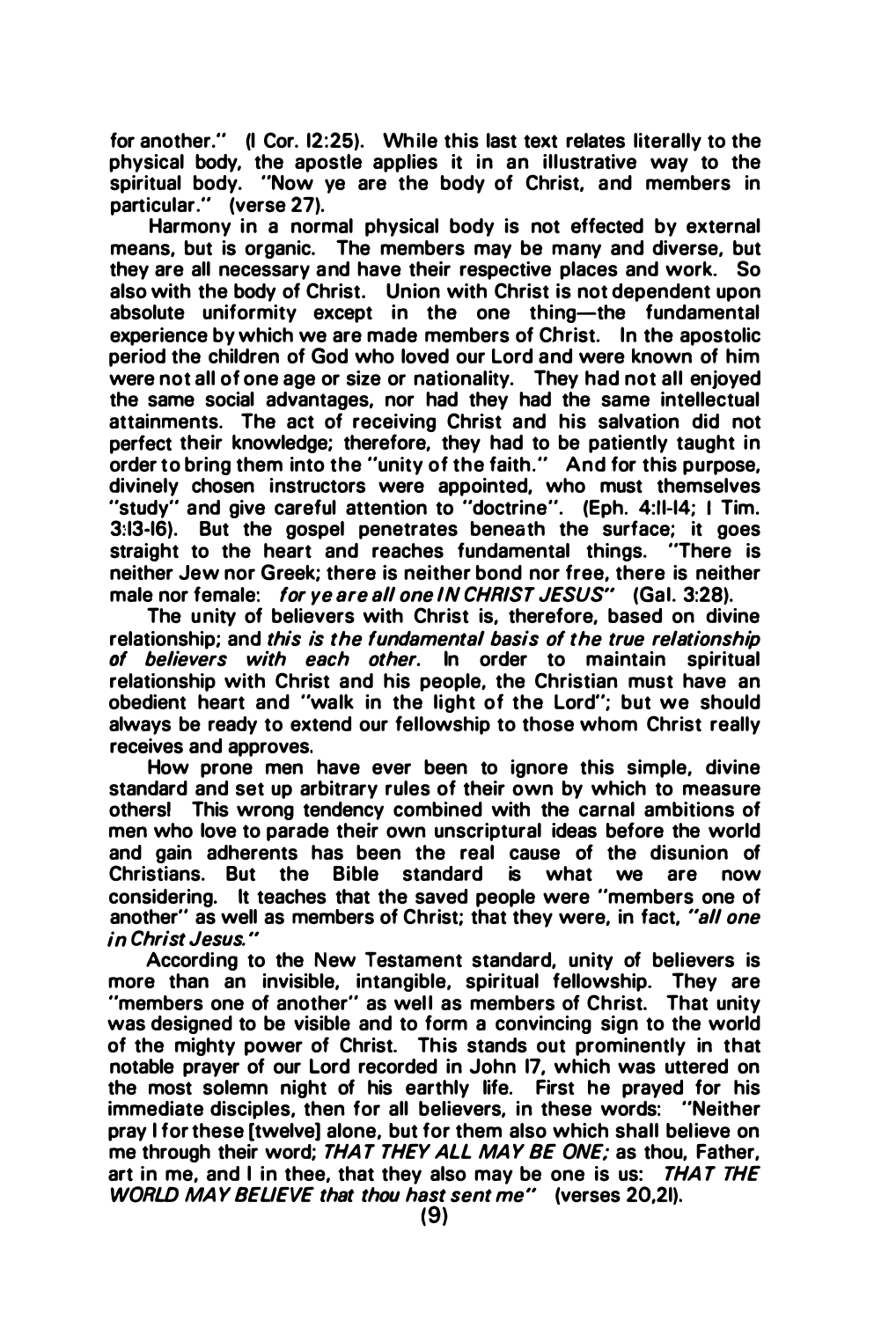Such unity is a real standard. It will convince the world....

For this visible unity, Christ prayed—"That they all may be one,  $\dots$ that the world may believe." More than this, he died that unity might be effected. John 11:52 clearly shows that one purpose of Christ's death was that "he should gather together *in one* the children of God<br>that were scattered abroad." Therefore, unity of believers is a sacred Therefore, unity of believers is a sacred truth resting on the solid basis of the atonement. That this unity is more than that general union resulting from the personal attachment of separate individuals to Christ as a common center, is proved by the fact that it is designed to gather together in one the scattered *children* of god. Jesus himself said, "Other sheep I have [Gentiles], which are not of this [Jewish] fold: them also I must bring, and they shall hear my voice; and THERE SHALL BE ONE FOLD [flock] AND ONE SHEPHERD" (John 10:16). -Sel.

#### Jan. 19, 1976

#### GOD ALONE EXALTED

#### I Cor. 1:17, 18, 22-31

I Cor. 1:17 For Christ sent me not to baptize, but to preach the gospel: not with wisdom of words, lest the cross of Christ should be made of none effect.

18 For the preaching of the cross is to them that perish foolishness; but unto us which are saved it is the power of God.

22 For the Jews require a sign, and the Greeks seek after wisdom:

23 But we preach Christ crucified, unto the Jews a stumblingblock, and unto the Greeks foolishness;

24 But unto them which are called, both Jews and Greeks, Christ the power of God, and the wisdom of God.

25 Because the foolishness of God is wiser than men; and the weakness of God is stronger than men.

26 For ye see your calling, brethren, how that not many wise men after the flesh, not many mighty, not many noble, are called:

27 But God hath chosen the foolish things of the world to confound the wise; and God hath chosen the weak things of the world to confound the things which are mighty;

28 And base things of the world, and things which are despised, hath God chosen, yea, and things which are not, to bring to nought things that are:

29 That no flesh should glory in his presence.

30 But of him are ye in Christ Jesus, who of God is made unto us wisdom, and righteousness, and sanctification, and redemption: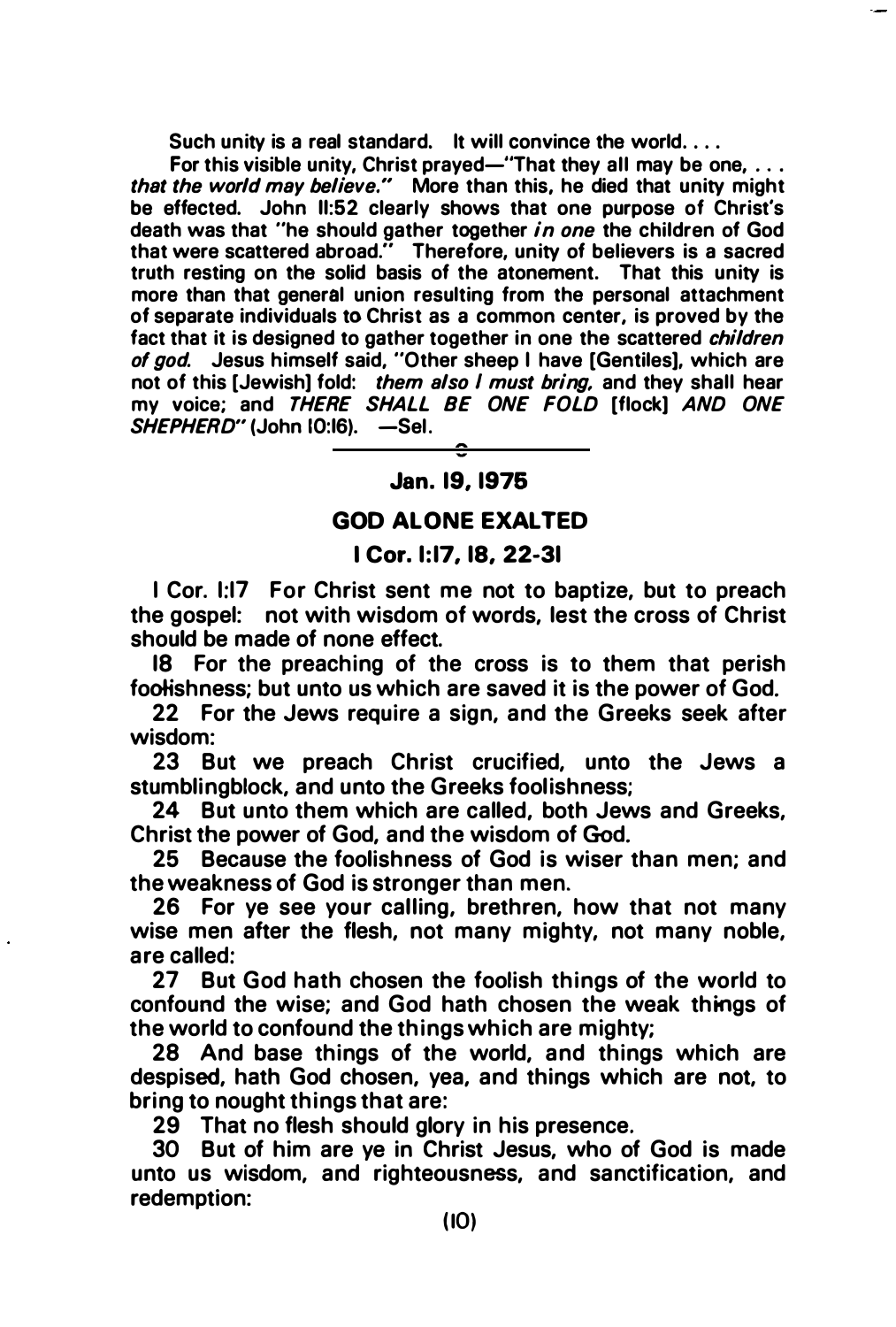31 That, according as it is written, He that glorieth, let him glory in the Lord.

Memory Verse: But what things were gain to me, those I counted loss for Christ. Phil. 3:7.

Central Thought: The Creator and the creature can never change places with His consent. Human intellect must acknowledge its inability, accept the wisdom of God, and bow in His presence.

Word Definitions: Stumblingblock: The Greek word is scandal and it means a cause of displeasure, offence, or sin. It also refers to a trap-stick or bent sapling which men use to make a snare to catch animals in. The scriptures teach us that God taketh the wise in their own craftiness. I Cor. 3:19. The gospel in its simplicity trips up the proud and haughty. Christ Jesus is made unto us wisdom, etc. Made, in the Greek, means *generated or produced*. It is Christ living within us that produces these vital things for our salvation. All glory, therefore, goes to the Lord and not to us.

#### LESSON BACKGROUND

We are continuing our study of the third book that Paul wrote in the New Testament. It is written to the Corthinthians. This was a church in its infancy, and it needed much teaching. We are grouping our lesson today around verses 29 and 31, which bring out the truth that "no flesh should blory in his presence" and that "he that glorieth, let him glory in the Lord."

#### QUESTIONS:

I. What is the preaching of the cross to those who are perishing and to those who are saved? 2. Are there people today who think of the cross as the Jews and Greeks did in that day? 3. Are many of the wise, mighty, and the noble called? 4. When man glories in his ability and his own intellect after God has used him, what is he asking God to do? 5. What does verse 30 tell us that God has made Jesus Christ unto us?

#### ADULTS' AND YOUNG PEOPLE'S COMMENTS

Words are powerful when spoken under the anointing of the Holy Spirit. Words spoken from human wisdom may entertain the hearers, or they might bring some intellectual knowledge, but they will not touch the heart. It takes the Spirit of God working through consecrated vessels before people can be drawn to the Lord. The preaching of the cross is foolishness to the world. They will not believe the fact and truth that God became flesh and dwelt among men. Jesus was the Son of God and the Son of the seed of the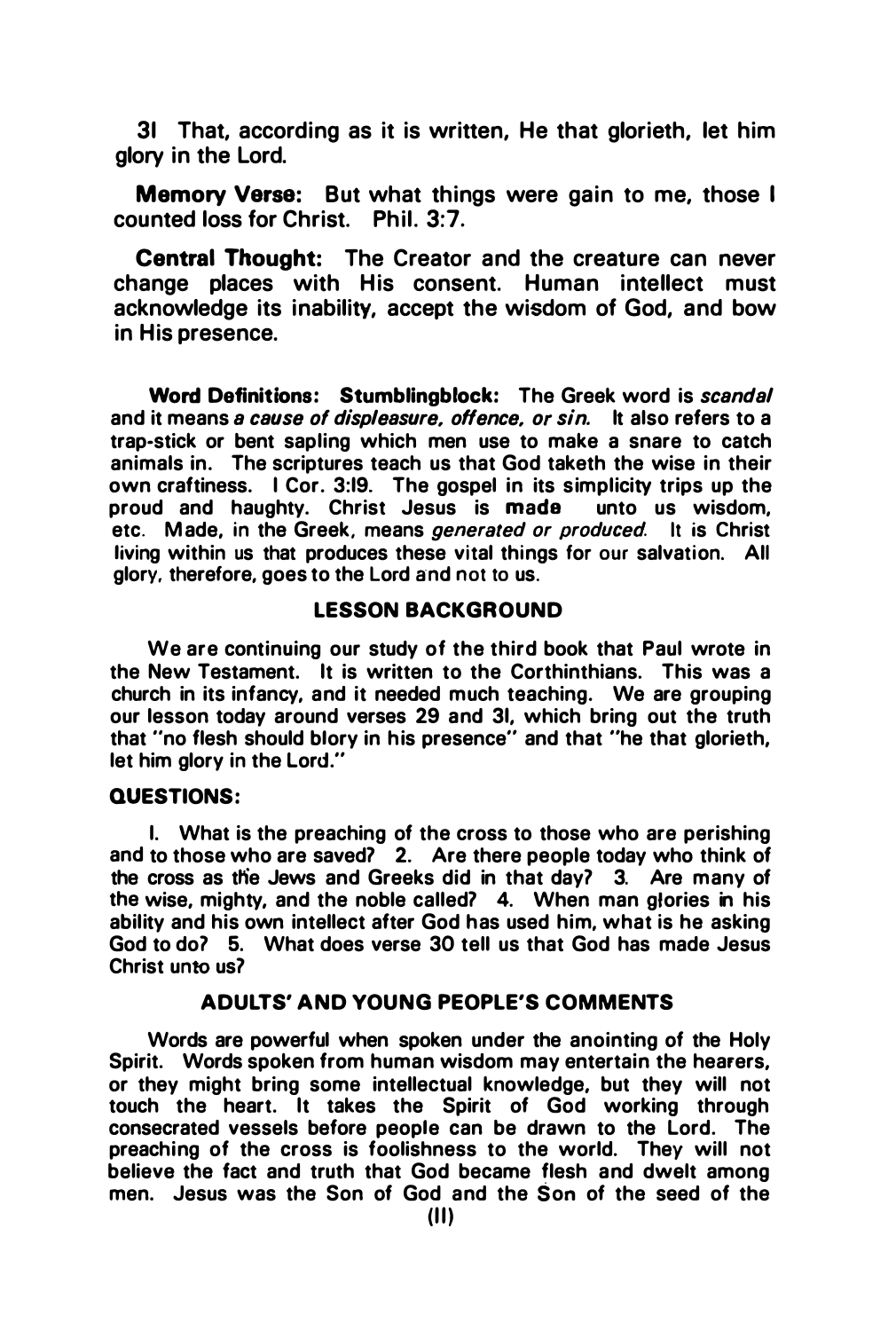woman. The virgin birth of Christ is foolishness to the world. For Jesus to go to the cross and die for sins is foolishness to them. "How can a man take our punishment." they ask. The Holy Spirit must bear these precious truths to the hearts of the hearers, whether through personal testimony or through the preaching of the cross. When we understand this truth, then we can see how no man can glory in God's presence or his own ability. We cannot take God's place. No man cometh unto me (Jesus), except the Father (Gpd) draw him. Man can't draw others to God by his words of worldly wisdom. It must be the spirit of God working through him. When man tries to take the place of God, then he loses the anointing of the Spirit of God. Let us think of the Queen of England. For her to allow another to occupy the throne in her presence on some stately occasion would not just be condescension, but abdication. She would be giving it up. God is God. Man can not take his place. If man could take His place, then God would not be God. When man glories in his own ability, then he is asking God to step down and let him take God's place.

There are Jews and Greeks today in the sense that they are spoken of in our lesson. There are those to whom the gospel is a stumblingblock and there are those to whom it is foolishness. Those wise men of the world whom Paul met on Mar's Hill, thought it foolishness when Paul told about Jesus being crucified. They would answer that Jesus was hung on the cross, "And what could he do now?" "Such foolishness!" they would cry. The Jew was stung to the depths when Pilate wrote on the sign on the cross, "Jesus, the King of the Jews." As Paul went right on preaching the cross of Christ (not in- his own wisdom), he was accused of turning the world upside down. There must have been something in the preaching of the cross that had power and weight. Praise God, we know what it was; that caused us to bow before God and be saved.  $-M$ . Miles

#### FOOD FOR THOUGHT

Have you ever really exhausted the depths of the scripture in our lesson that say: ''The foolishness of God is wiser than men; and the weakness of God is stronger than men"? Just what is meant by the terms: "the foolishness of God" and "the weakness of God?" Is God weak, or is He foolish? The 21st verse is not included in the text of our lesson, but it will help explain our question if we will consider it. After quoting how God said he would destroy the wisdom of the wise, and bring to nothing the understanding of the prudent, and even asking where is wise, the scribe, and the disputer of the world, Paul explains: "For after that in the wisdom of God the world by wisdom knew not God, it pleased God by the foolishness of preaching to save them that believe." Note the words: "the world by wisdom knew not God." Where is the basis for his statement? When Eve saw the tree that it would make one wise, she partook of it. But the wisdom that she gained by disobeying God caused her to lose the knowledge of God. Her eyes were opened to natural things beyond the scope of God's holiness. The devil made her pure and innocent state seem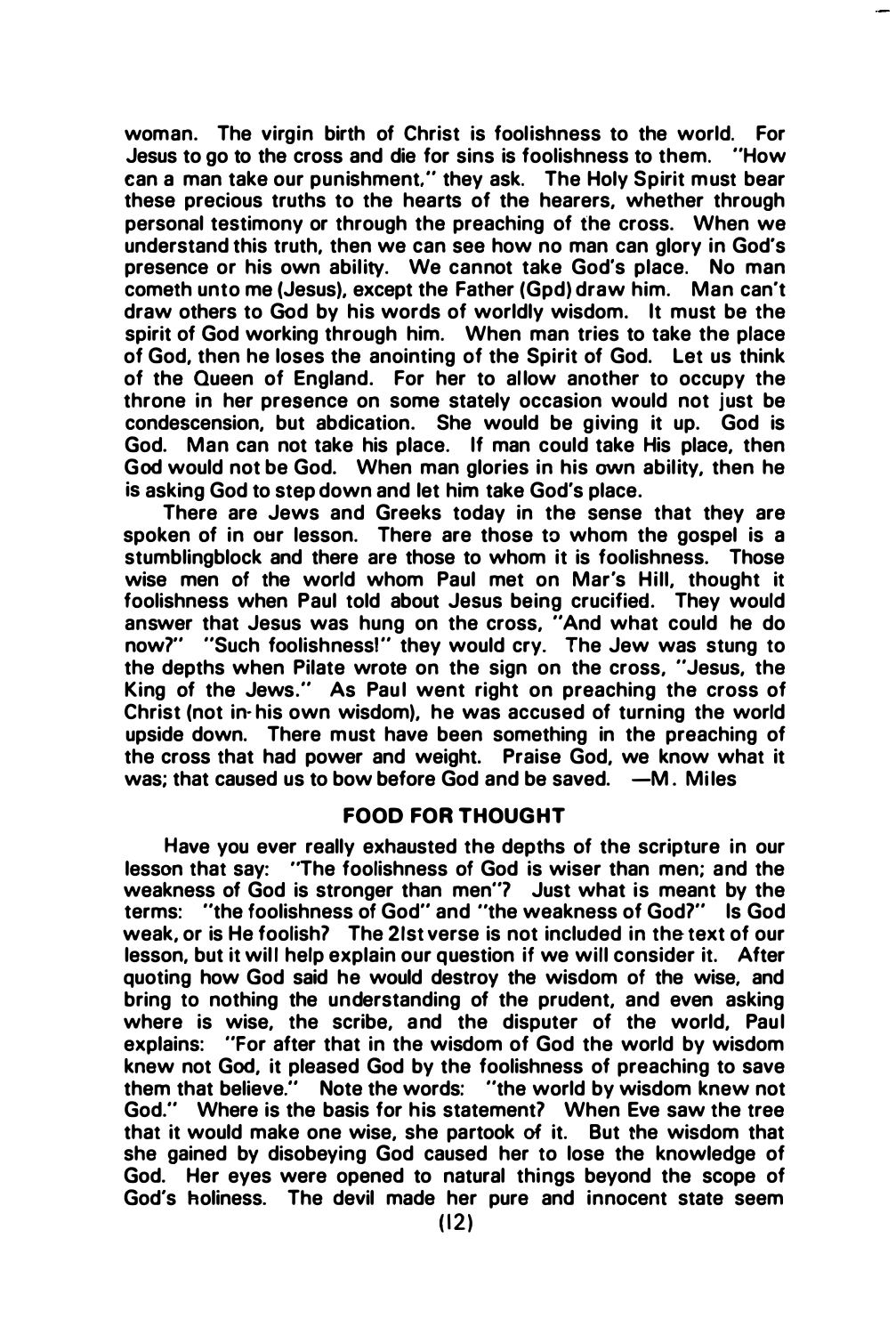foolish in contrast with the knowledge she would gain if she ate of the forbidden fruit. Isn't this a picture of what we are facing today? The world. in all its prosperity, education. and knowledge, makes the simplicity and quietness of a true child of God look foolish. But this foolishness that the carnal man calls foolishness is much wiser that what he has of himself. Look at the power and strength that man wields both in his own body and that of machinery and invention. See how weak and helpless the child of God appears that does not rely upon his own strength to carry him through. But this weakness, as the world calls it. is much stronger; because in the right and proper time, the power of God is given to that weak saint; and he accomplishes more than all the power of men in the world with respect to living a holy life and being ready to meet the Lord. Yes, the weakness and foolishness of God is only that in the world; but in reality, it is Christ-the power and wisdom of God, who enables us to live and to know and to do the will and pleasure of God.  $\;\;\;-$ L. Busbee

> ---------0--------- January 26. 1975

#### THE SPIRITUAL CONTRASTED WITH THE CARNAL

#### I Cor. 2:6-16; Romans 8:7.8

I Corinthians 2:6 Howbeit we speak wisdom among them that are perfect: yet not the wisdom of this world, nor of the princes of this world, that come to nought:

7 But we speak the wisdom of God in a mystery, even the hidden wisdom, which God ordained before the world unto our glory:

8 Which none of the princes of this world knew: for had they known it. they would not have crucified the Lord of glory.

9 But as it is written, Eye hath not seen, nor ear heard, neither have entered into the heart of man, the things which God hath prepared for them that love Him.

10 But God hath revealed them unto us by His Spirit: for the Spirit searcheth all things, yea, the deep things of God.

II For what man knoweth the things of a man, save the spirit of man which is in him? even so the things of God knoweth no man, but the Spirit of God.

12 Now we have received, not the spirit of the world, but the spirit which is of God; that we might know the things that are freely given to us of God.

13 Which things also we speak, not in the words which man's wisdom teacheth, but which the Holy Ghost teacheth, comparing spiritual things with spiritual.

14 But the natural man receiveth not the things of the Spirit of God: for they are foolishness unto him: neither can he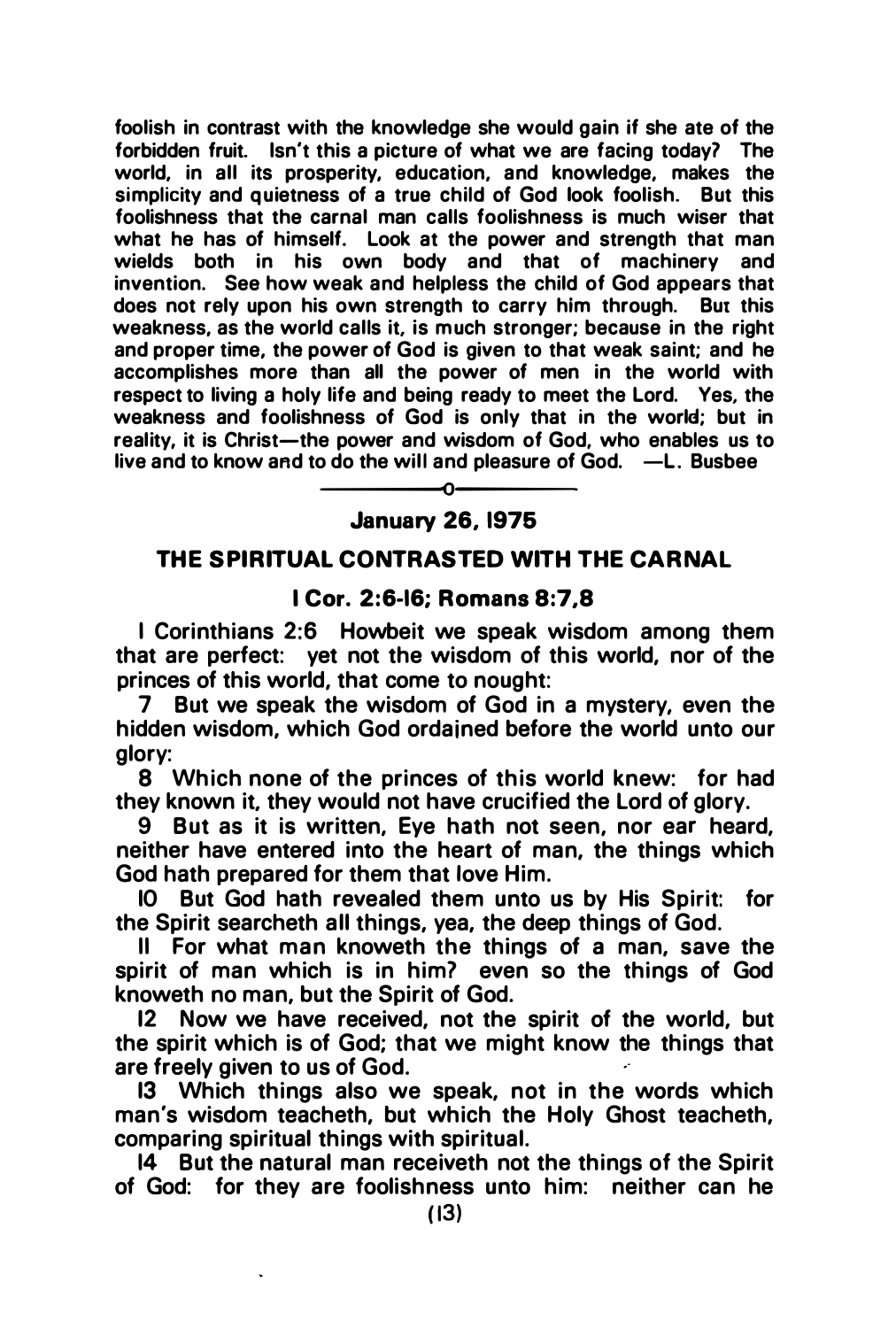know them, because they are spiritually discerned.

15 But he that is spiritual judgeth all things, yet he himself is judged of no man.

16 For who hath known the mind of the Lord, that he may instruct Him? But we have the mind of.Christ.

Romans 8:7 Because the carnal mind is enmity against God: for it is not subject to the law of God, neither indeed can be.

8 So then they that are in the flesh cannot please God.

Memory Verse: For to be carnally minded is death; but to be spiritually minded is life and peace. Romans 8:6.

Central Thought: The natural or carnal man can only see, hear, and understand the truth of God through the enlightment, inspiration, and revelation of the Spirit of God.

Word Definitions: Spiritual: that which is of the spirit or unseen realm. Carnal: that which is of the natural, fleshly, or material. The phrase, "comparing spiritual things with spiritual" is rendered in the Greek like this: "explaining spiritual things to spiritual people." The words discern and judge are from the same Greek word and mean examine or behold

#### LESSON BACKGROUND

Drawing from the fact that the princes of this world who crucified Christ the Lord of glory were in total darkness of the wisdom that he possessed, and were quoting and applying the Old Testament scriptures to the darkened state of the natural man; Paul declares that man's only enlightenment comes from above. He quotes from Isaiah 64:4 and Isaiah 40:13. Continuing with the previous lesson of the Creator being superior to the creature always, we find our lesson today more vividly exposing man's darkness and ignorance. But he endeavors to point us to courage and hope in that we do have access to the things of God by way of the Holy Spirit, which is given to us through the grace of the Lord Jesus Christ.

#### QUESTIONS:

 $\boldsymbol{\lambda}$ 

I. What are the two wisdoms that are mentioned in our lesson? 2. What harmony exists between the two? 3. What are the things that God desires to reveal to men? 4. What is the only avenue by which these things can be communicated to us? 5. What does the natural man think of the things of the Spirit of God?

#### ADULTS' AND YOUNG PEOPLE'S COMMENTS

The true wisdom and truth of God is a mystery, hidden from the natural perception of man. Man in his natural human state is filled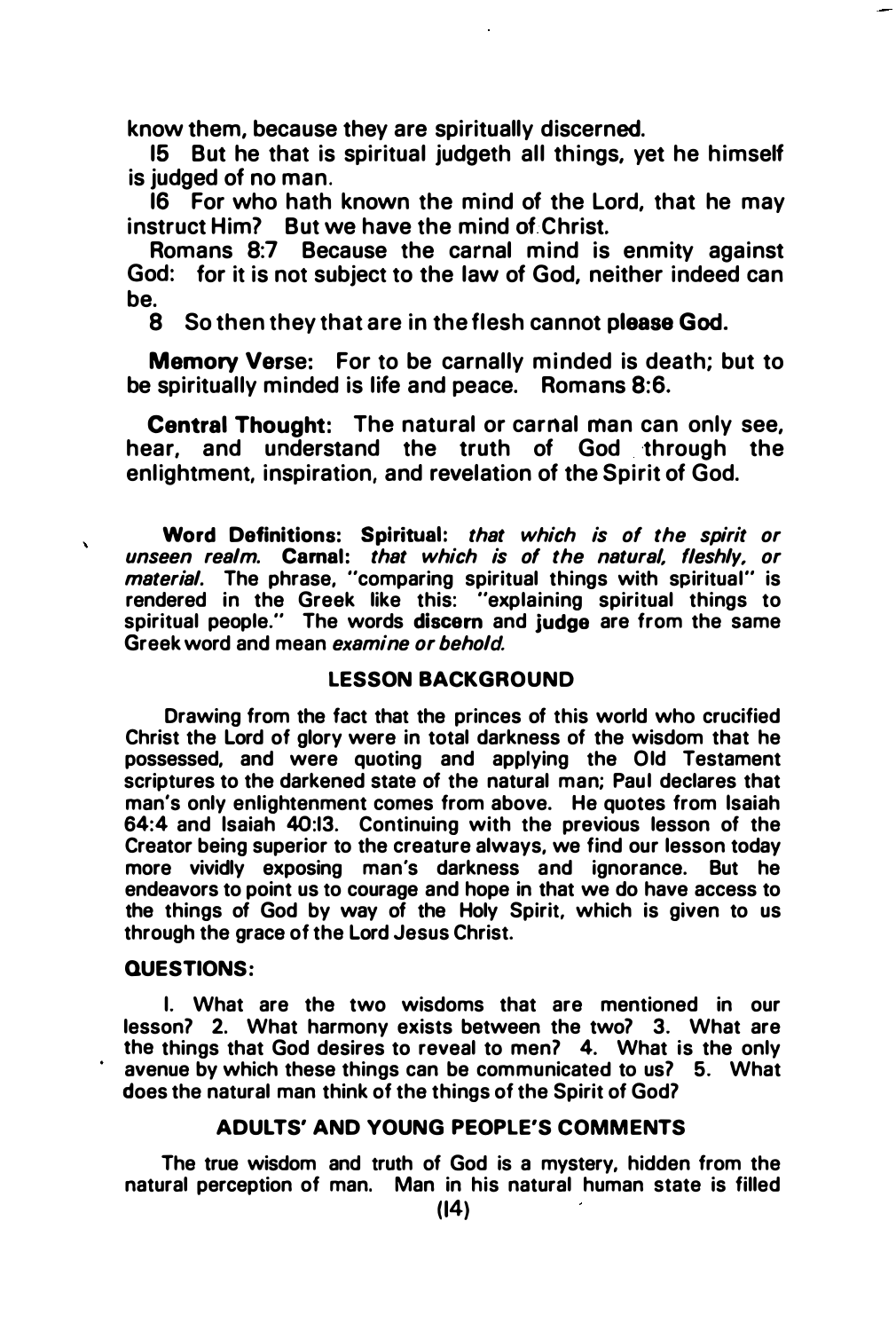with thoughts and ideas that miss the mark by far. Man, in his own understanding, is quite incapable of perceiving the real truth. He looks at things from a fleshly standpoint too much; and being so nearsighted, he only sees things that are at hand. He is natural, carnal, and blinded to the spiritual realm through the hardness of his heart. A veil hangs over his understanding, and he cannot see the kingdom of God in all its grace and power. Such is the condition of many to whom the gospel is preached, or before w'hom the life of Christ is faithfully portrayed by the saints. How earnestly the Christian endeavors to impress the heart of those whom he or she deals with. But, a lasl how so often their efforts are in vain, because souls will not let the Holy Spirit enlighten and reveal the truth to their hearts.

One would become greatly discouraged in trying to win souls and help people if he fails. to realize what Paul is telling us here. Think how the princes of this world crucified Christ, the King of glory. Had He not done enough miracles and exemplified the power of God to persuade them of His divinity? Yes, if they were of a disposition to believe, there was more than enough proof. But they were blinded by unbelief. And this unbelief existed in their hearts because of their carnal, dark condition. Just as many of today, they had a literal interpretation for the Word of God and were looking for the Kingdom of God to come in an outward showing and spectacular array. They failed to perceive the true nature of the Kingdom of God. Jesus told one, "Ye must be born again." Can we not see the need of a new birth, a birth from natural things to spiritual? What is the use to try to give spiritual things to a natural person? And have not we all in our zeal for God been guilty of this endeavor? How successful have we been? Thank God, the picture is not hopeless and dark; for we have the Holy Spirit, who not only searches the hearts of men, but also searches the deep things of God and affords a gracious and a sure channel through which flows knowledge and understanding of eternal  $-L.$  Busbee

#### FOOD FOR THOUGHT

A wife was really and truly born again. She repented of her sins and was made "a new creature in Christ Jesus." She wanted to fix her hair differently and make her dresses longer. She read in the Bible that she should not wear gold. She took off her wedding band. She wanted to please the Lord; therefore, could not go with her husband to the shows, worldly ball games, night clubs, and other worldly amusements. She could not share the evenings with him in looking at T.V. The husband did not understand. He could not see through this new idea, as he called it, that his wife had taken up with. He caused her many tears. She was in trouble over it all. She couldn't understand why he didn't see that a person must live by the Bible. But he told her he didn't think God required all that she thought she should do. What scripture in our lesson would bring an understanding to her of her husband's accusations? – M. Miles understanding to her of her husband's accusations?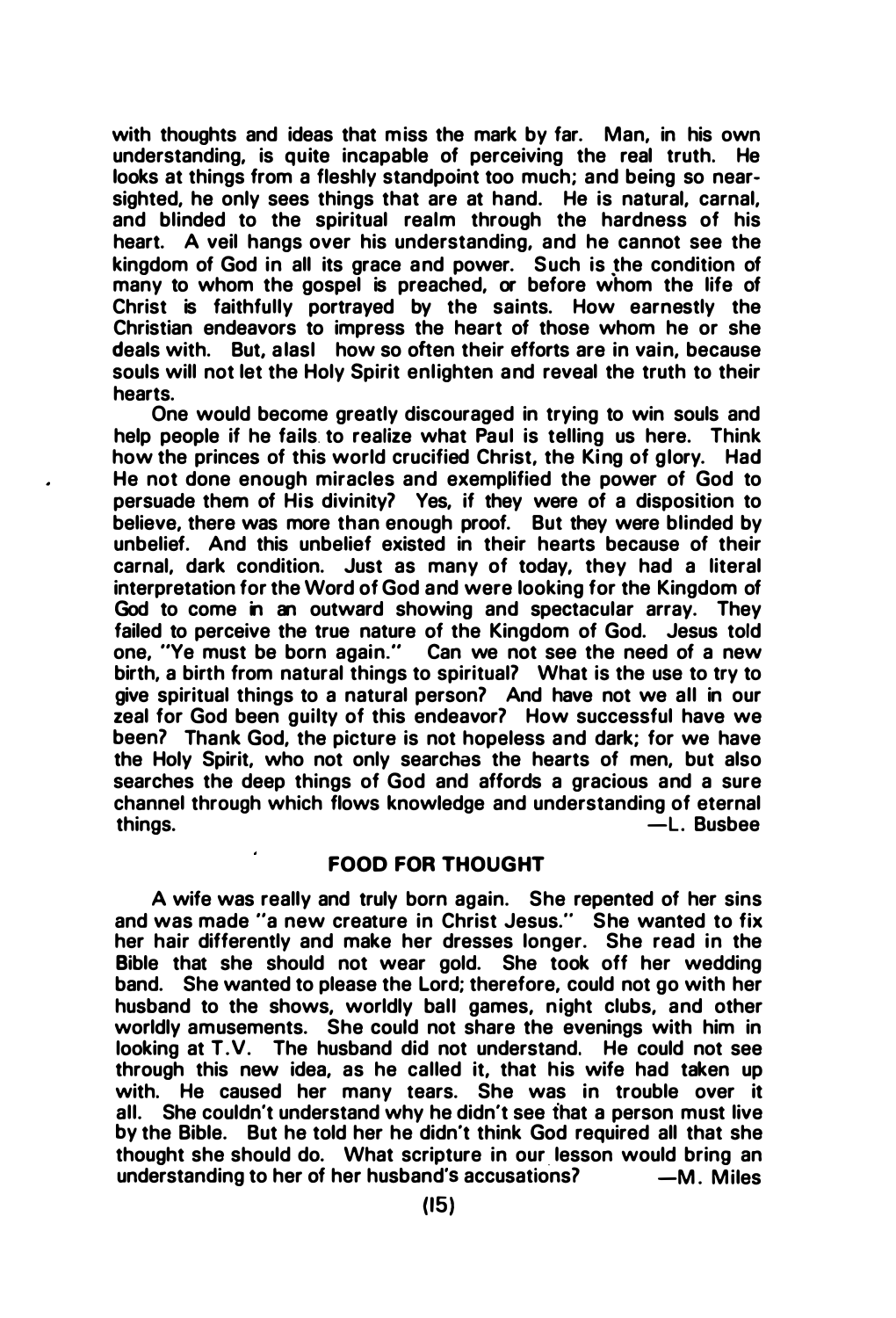#### THE RECORD BOOK

If all the things you ever said, Were written in a book: And all your thoughts were on display, So all could take a look: I guess there's not a living soul. Who wouldn't hang his head: And feel ashamed before the Lord And wish that he were dead.

There is a record book I'm told, With every deed and word: It even keeps the records of-Our thought that can't be heard: The good, the bad and every sin, For nothing has been missed: It really makes me feel ashamed, To think what's on my list.

And yet the pages of my past, Shall never condemn me: For Jesus nailed them to His cross, One day at Calvary: And now I stand in Him complete, Redeemed from sin and strife: And with His blood He wrote my name, Down in the Book of Life.

"Let us daily watch our thoughts, words, and deeds, so the record will be clean on the judgment day."

Feb. 2, 1975

#### REPROOF TO WEAK BABES IN CHRIST

I Cor. 1:11; I Cor. 3:1-5; I Cor. 1:13; I Cor. 3:7,8; Heb. 5:12,13,14; I Peter 2:2,3

I Cor. 1:11 For it hath been declared unto me of you, my brethren [Corinthians], by them which are of the house of Chloe, that there are contentions among you.

I Cor. 3:1 And I, brethren, could not speak unto you as unto spiritual, but as unto carnal, even as unto babes in Christ.

2 I have fed you with milk, and not with meat: for hitherto ye were not able to bear it, neither yet now are ye able.

3 For ye are yet carnal: for whereas there is among you envying, and strife, and divisions, are ye not carnal, and walk as men?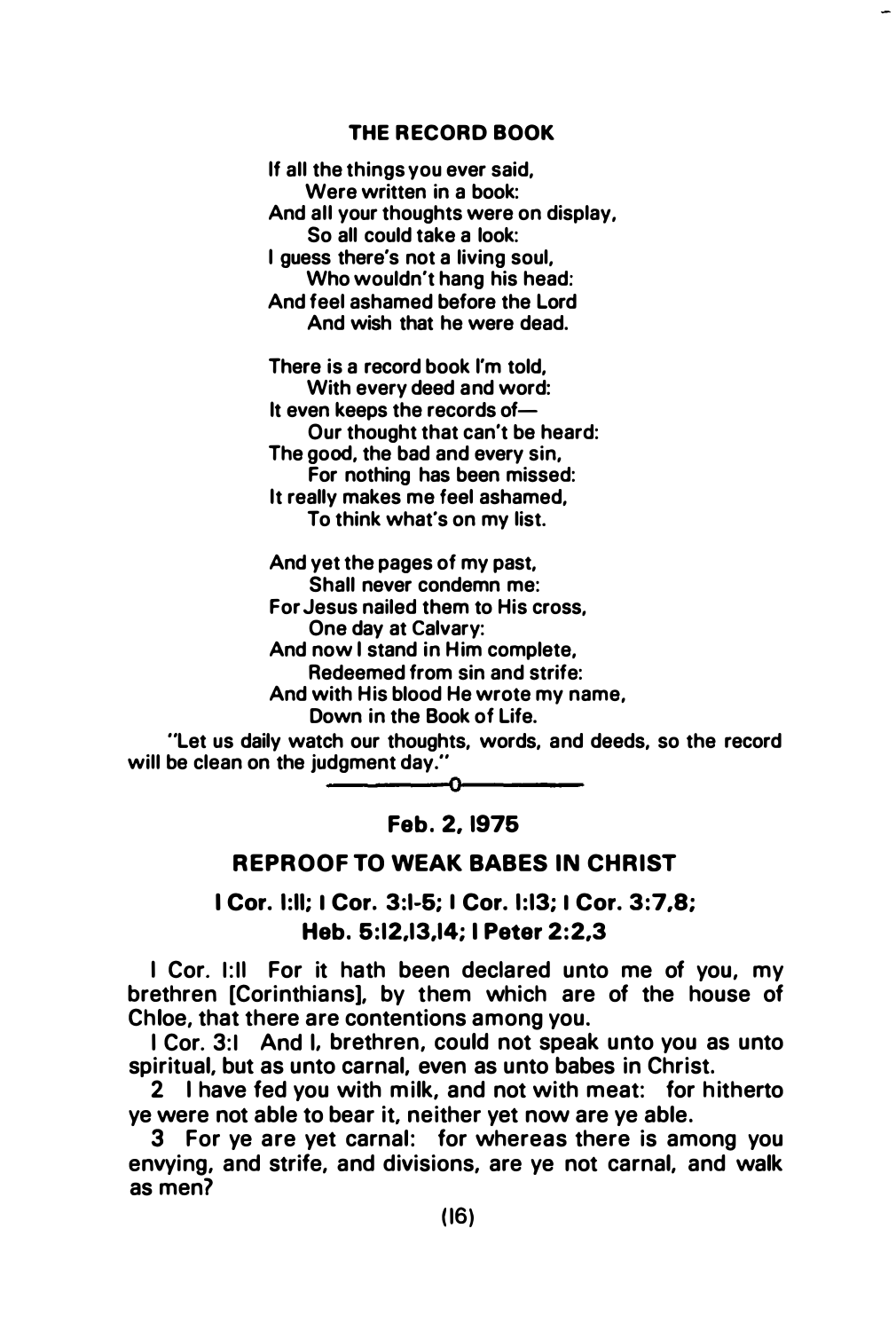4 For while one saith, I am of Paul; and another, I am of Apollos; are ye not carnal?

5 Who then is Paul, and who is Apollos, but ministers by whom ye believed, even as the Lord gave to every man?

I Cor. 1:13 It Christ divided? was Paul crucified for you? or were ye baptized in the name of Paul?

I Cor. 3:7 So then neither is he that planteth any thing, neither he that watereth; but God that giveth the increase,

8 Now he that planteth and he that watereth are one: and every man shall receive his own reward according to his own labour.

Heb. 5:12 For when for the time ye ought to be teachers, ye have need that one teach you again which be the first principles of the oracles of God: and are become such as have need of milk, and not of strong meat.

13 For every one that useth milk is unskilful in the word of righteousness: for he is a babe.

14 But strong meat belongeth to them that are of full age, even those who by reason of use have their senses exercised to discern both good and evil.

I Peter 2:2 As new born babes, desire the sincere milk of the word, that ye may grow thereby:

3 If so be ye have tasted that the Lord is gracious.

Memory Verse: But grow in grace, and in the knowledge of our Lord and Saviour Jesus Christ. 2 Peter 3:18a.

Central Thought: God will give an "increase" in every soul who will follow the tender, gentle leadings of the Spirit of God. "Babes in Christ" will need to go on to perfection and to be filled with the Holy Spirit, or they continually lay a foundation for repentance. Heb. 6:1.

Word Definitions: "Carnal [Latin *carnalis: caro, flesh*] Carnal<br>Ins *in or of the flesh: material or worldly, not* means in or of the flesh; material or worldly, spiritual. Sensual-Webster's Dictionary applies carnal in this sense to: (I) such as are in a natural, unregenerated state, who are enemies of God and given to sensual pleasures. (2) one who is not sanctified. .. and has the sin principle which opposes and wars against the soul. (3) worldly things. such as silver, and gold, and other things needful for the sustentation of the body.  $-$ Cruden's **Concordance** 

#### Lesson Background

It seems that Apollos and Paul worked with the Corinthian brethren, but in our lesson we do not read of any reaping. They could only plant and water. God is the one that saves the soul and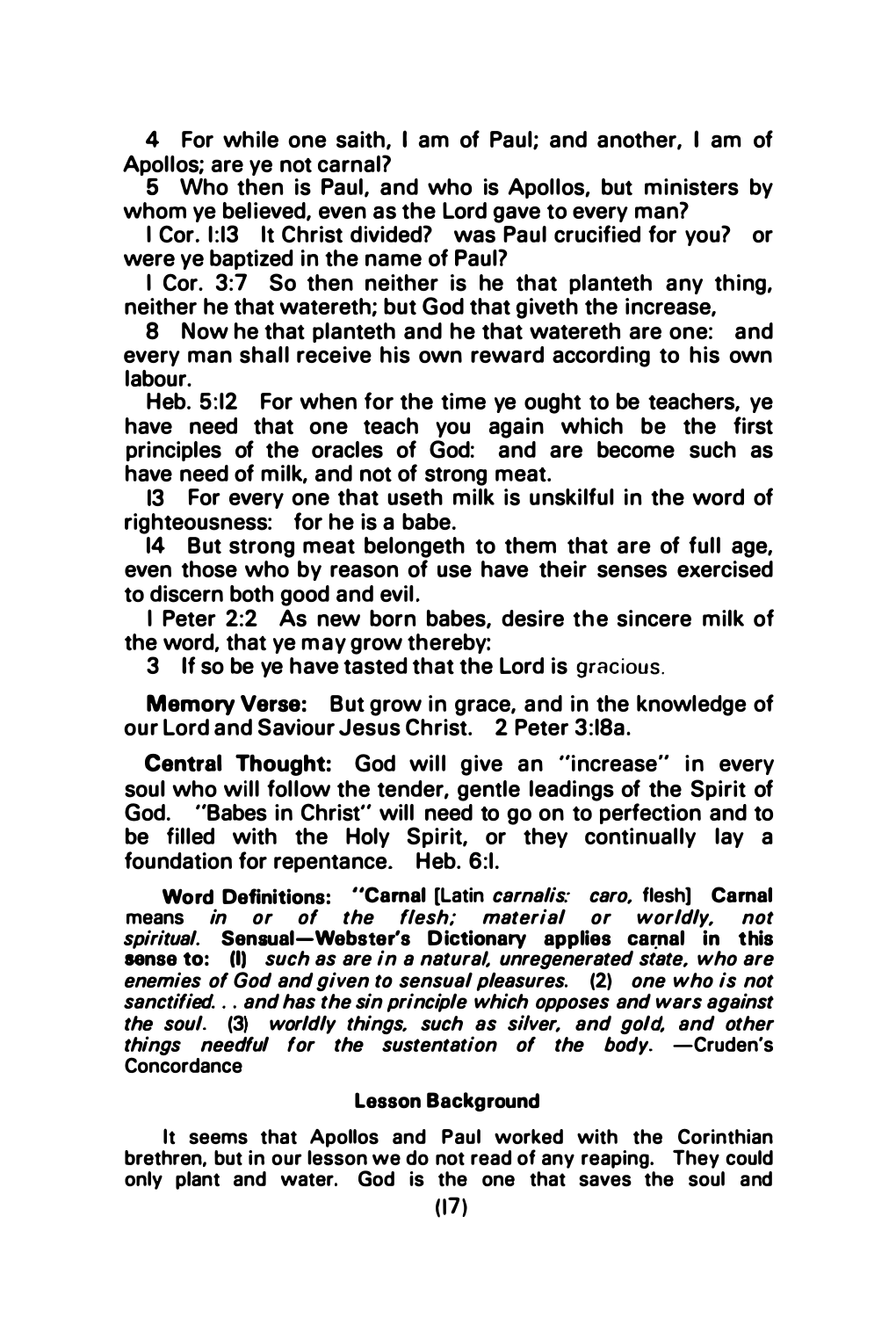sanctifies. Jesus worked with Peter for three years, but it was the Holy Spirit infilling at Pentecost that caused him to become bold and a worker for God. The Holy Spirit gave the increase. Man might plant and man goes forth to sow, but God has to give the increase. Increase can only come to a soul if they will humbly walk in the Word of God and listen to the tender Spirit of God.

Notice these three thoughts: "Paul? Nothing! God? All in alii" "Paul must ... Apollos must . . . God must." Each have their respective places. Who are we to say that God will not give the increase? Apollos did his part. Paul did his part. God did His part, and He always will. Even though God's part may be hid from us, it is only our duty to do our· part with a burden and in sincerity. .

Notice in our lesson that Paul was doing his part by reproving. They still had to yield to that reproof, or God could not give  $the increase -M$  Miles

#### QUESTIONS:

I. What did the Apostle Paul hear about the<br>inthians? 2. How did he write to them—as sanctified Corinthians? 2. How did he write to saints? 3. How were these people wrong in word, thought, and deed? 4. Could the Corinthians be capable of judging or discerning between one teacher and another? 5. How did Paul fan the spark that he saw left in the Corinthian brethren? 6. How are "babes in Christ" supposed to be, so they can grow?

#### ADULTS' AND YOUNG PEOPLE'S COMMENTS

After reading our lesson today, it brought a sadness upon my heart. Paul and Apollos had laboured to give them the gospel of Jesus Christ. They had accepted Jesus as their Saviour. This brought great joy to Paul and Apollos, just as a mother and father rejoice in the first words of their babe. But what if that baby is still cooing and trying to speak words after three or four years? A sadness would fall upon that mother. When a babe in Christ is first saved, they have a beauty of obedience and faith. They bear tender fruits of love for God. Their unschooled, open testimonies, their thoughts and experiences brought delightful music to the souls of Paul, Apollos and in God's sight. But what about after five, six, and fifteen years they are still giving the same thoughts and bearing the same fruit? They have not gone "on to perfection" and are continually "laying a foundation of repentance from dead works, and of faith toward God." Heb. 6:I. They have not been filled with the Spirit, having their hearts purified by the Holy Spirit. They are yet babes, and can't take strong meat. There are truths that are only for children, but there are "the secrets of the Lord" only revealed to grown men in the Lord. Even the Lord has to give the same lesson over and over to some. They never get beyond the A B C' s of teaching. How sadl They are touchy, can't take reproof, have self-pity, ready to criticize, and surmise. They really need to repent of these things and get on a firm foundation. Envy, strife, and divisions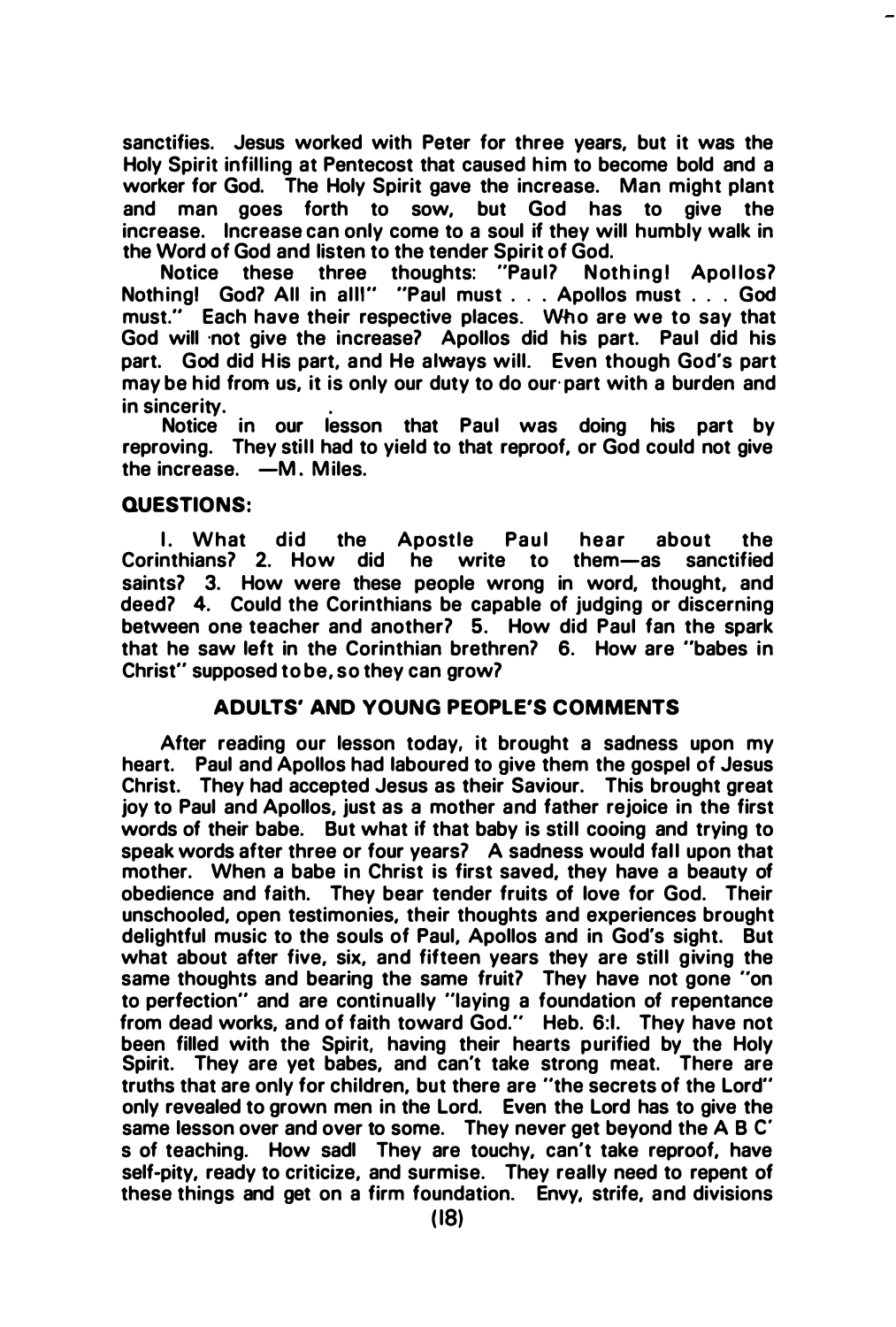have to be repented of. But see how gently Paul dealt with them. He has the Spirit of Christ. Jesus said, "A bruised reed shall he not break, and smoking flax shall he not quench, till he send forth judgment unto victory." Matt. 12:20. As long as Jesus sees a spark of love for him, he will fan that spark, and try to get it to be a burning flame of fire, burning in the soul of that man. Paul wanted to fan the spark he saw yet in the Corinthian brethren and to cause them to see themselves that they might have been able to take strong meat. He wanted to see some growth. Only "babes in Christ" would have these problems. Be assured, that if you are not a "babe in Christ", you are required to act differently.

Jesus spoke a parable about the man telling the dresser of the vineyard to cut down the fig tree; because for three years he had come and found no fruit. But the dresser (Jesus) begged the man (God) to let him dig about it and dung it; and then if it did not bear fruit, God could cut it down. Are you in the fourth year? Are you bearing fruit after God has let things come in your life to teach you some lessons? Are you still yielding to the works of the flesh? Have you gone on to perfection and been filled with the Holy Spirit? Where are you? Are you giving the pastor trouble? How sad it is that the pastor has to spend his time looking after and nursing five and six-year-olds lest the feeble flicker of life be extinguished in death. "For when for the time ye ought to be teachers, ye have need that one teach you again which be the first principles of the oracles of God; and are become such as have need of milk and not of strong meat." Heb.  $5:12$  -M. Miles

#### FOOD FOR THOUGHT

How needful for us to be watchful to avoid the snare of getting our eyes on man instead of Godl Many precious souls have gone down under this thing. It is God's design to employ man and give him a part in His great work, but we must remember that no man can fill God's place. It is against spirituality to lift up the man and to think of him more highly than we ought to think. We are to think soberly according as God has dealt to us the measure of faith. Man is prone through the temptations of the flesh to get exalted in what he does for God. It is easy to forget that what we have from the Lord is not of us, and that we have nothing to speak or boast about. Every man seems to be quick to have his say, but for us to really prosper in the Lord, we must learn to be still and commune with our own heart in silence. In the Psalms, we find David telling how he was dumb with silence and held his peace even from good; his heart was hot within him and while he was musing the fire burned. "Then spake I with my tongue, Lord make me to know mine end, and the measure of my days, what it is; that I may know how frail I am." Psa. 39:2-4. The Lord speaks in Psalm 46:10-"Be still, and know that I am God: I will be exalted among the heathen, I will be exalted in the earth." Man is having his say in the world today, but how much better it would be if there were more silence. As one poet expressed: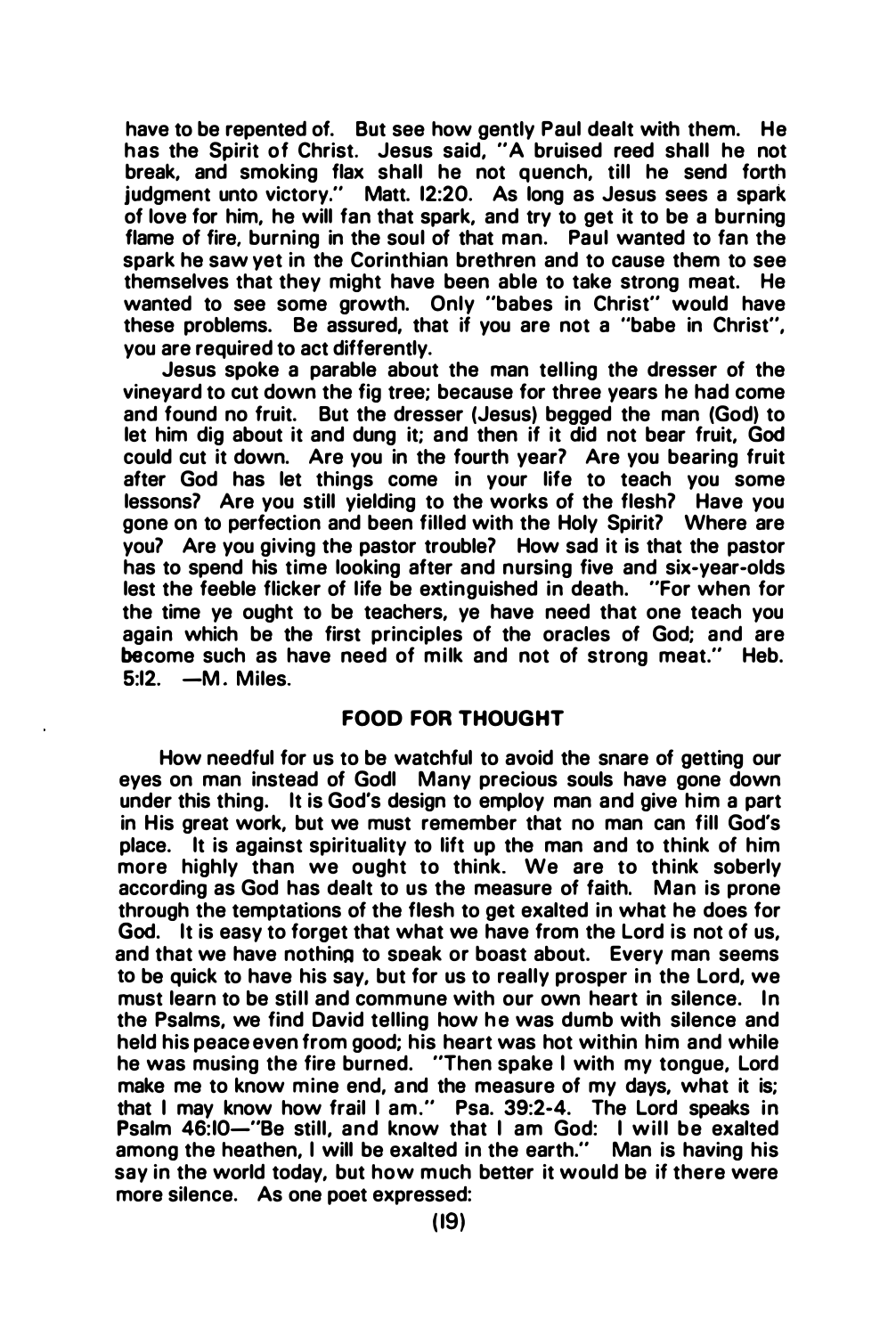#### "Hush every lip, close every book, The strife of tongues forbear!"

When Job was humbled before the great God of whom he and others were greatly discoursing, he said, "Behold, I am vile; what shall I answer thee? I will lay mine hand upon my mouth." Job 40:4. This is to show that man of himself is nothing and must needs learn in silence. And those that exalt man in his pride and spreading admiration will find themselves in great error. God has made foolish the wisdom of man. And yet God designs to use chosen men and women to fulfill His sacred purposes. It is a great lesson for one to learn that God can always get along without us, but we cannot get along without Him. -L. Busbee

#### THE SECOND WORK

To my mind, there is nothing more clearly taught in the Divine Word, than the following facts:

I. "Regeneration plants in us a new and Divine nature. "

2. Entire sanctification *destroys* and *removes the old nature;* and

3. From these two facts, it necessarily follows, that, during the interval between the accomplishment of those two changes, man is a subject of two opposite moral elements. He has in him both a good and a bad nature.

He is not a subject of two kingdoms; for the indwelling evil is merely a subjugated foe.

It must be apparent to all, that, if regeneration purifies absolutely, then perfect purity is essential to the regenerated state; and as nothing can exist in the absence of that which is essential to its existence, regeneration does not exist where perfect purity is not found; hence, every person must be perfectly pure, or entirely graceless. This position, I am quite sure, none are willing to assume, then it follows that the premises is false.

The Bible does teach the simultaneous existence of sonship and carnality; hence, the grace that inducts into the Divine family does not complete our purification. The Bible also teaches a state of perfect freedom from indwelling evil: hence, an advance, or second state of grace.

Whatever may be said of the defects of the Corinthian church, it can not be disputed that Paul recognized them as Christians. "And many of the Corinthians hearing, believed and were baptized." Acts 18:8.

They are addressed as the "Church of God," as "brethren", "are in Christ Jesus." I Cor. 1:30. "ye believed." 3:6. "ye are God's husbandry-ye are God's building." 3:9. "ye are Christ's." 3:23.

They are declared to be "babes in Christ," and yet they had carnality.

"And I, brethren, could not speak unto you as unto spiritual, but as unto carnal, even as unto babes in Christ. I have fed you with milk, and not with meat; for hitherto ye were not able to bear it, neither yet now are ye able, for ye are yet carnal and walk as men." I Cor. 3:1-3.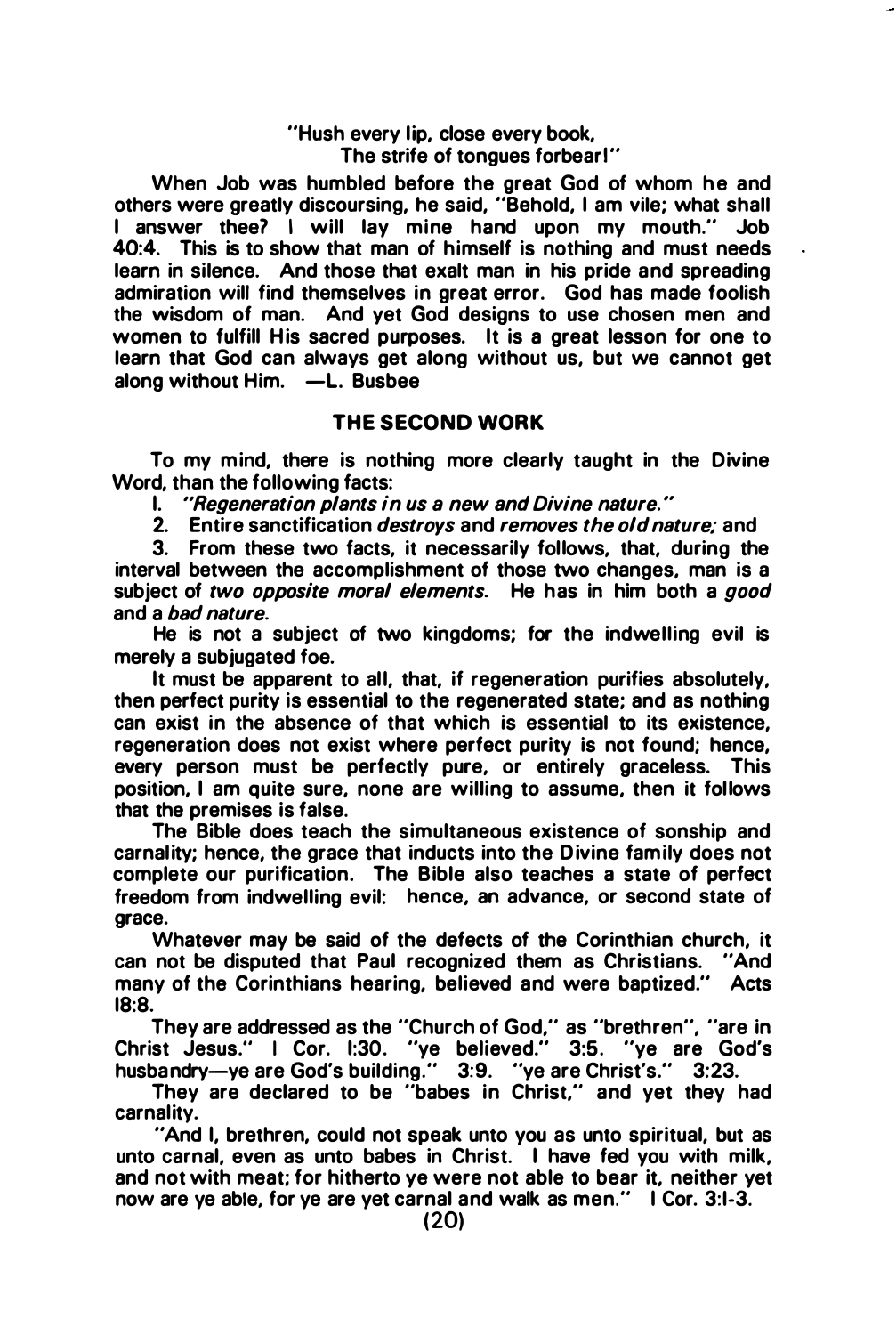We are apt to exaggerate both the virtues and defects of past ages, and to the casual reader the above characterization looks very dark, but after all, it is no more than a childish preference for preachers, such as we see agitated among the old and young babes of the churches of today; and which indicates now, as well as then, that brethren have not yet gone on to perfection; or become sanctified from inbred carnality.

Whatever was the condition of the Corinthians, it cannot be disputed that the Apostle recognized two opposite natures in the same persons. The cotaneous existence of sonship and carnality.

Paul reproves the Corinthians for having continued so long in the babe state-"vet carnal." "And this also we wish even your perfection." 2 Cor. 13:9.

"Finally, brethren, farewell. Be perfect; be of good comfort; be of one mind; live in peace; and the God of love and peace shall be with you." 2 Cor. 13:11.

But what is the higher grace so tenderly urged upon these members of God's household?

"Having, therefore, these promises, dearly beloved, let us cleanse ourselves from all filthiness of the flesh and Spirit, perfecting holiness in the fear of God." 2 Cor. 7:1.

So it was not perfect maturity. but perfect purity or holiness they needed.

As they were already "babes in Christ," nothing unrighteous remained but the sin which David confessed is "conceived" in us at the dawn of our existence; and from which he prayed to be washed "whiter than snow." Here we cease to be "like little children"-innocent, yet carnal. Duality ends, and we are all of a piece-absolute oneness of heart, soul, and nature.

The hostile camps of the heart are dispersed forever, and the olive branch of peace extends its sweet and eternal reign of perfect love in all the realms of the soul.

> "The bee that rocks on summer flower, In golden, balmy day; The cloud that floats in sunset hour. And glows with crimson ray; The waves that roll with gentle swell. At evening on the sea: Speak of a rest and peace that dwell, In hearts from care set free. But who can tell the sacred hush Of souls that dwell in Jove? No noise, nor strife; foul tramp. nor rush Where rests the Holy Dove. His home is in that blest retreat, Where evil cannot tread. Secure as solemn mercy seat, With cherub wings o'erspread.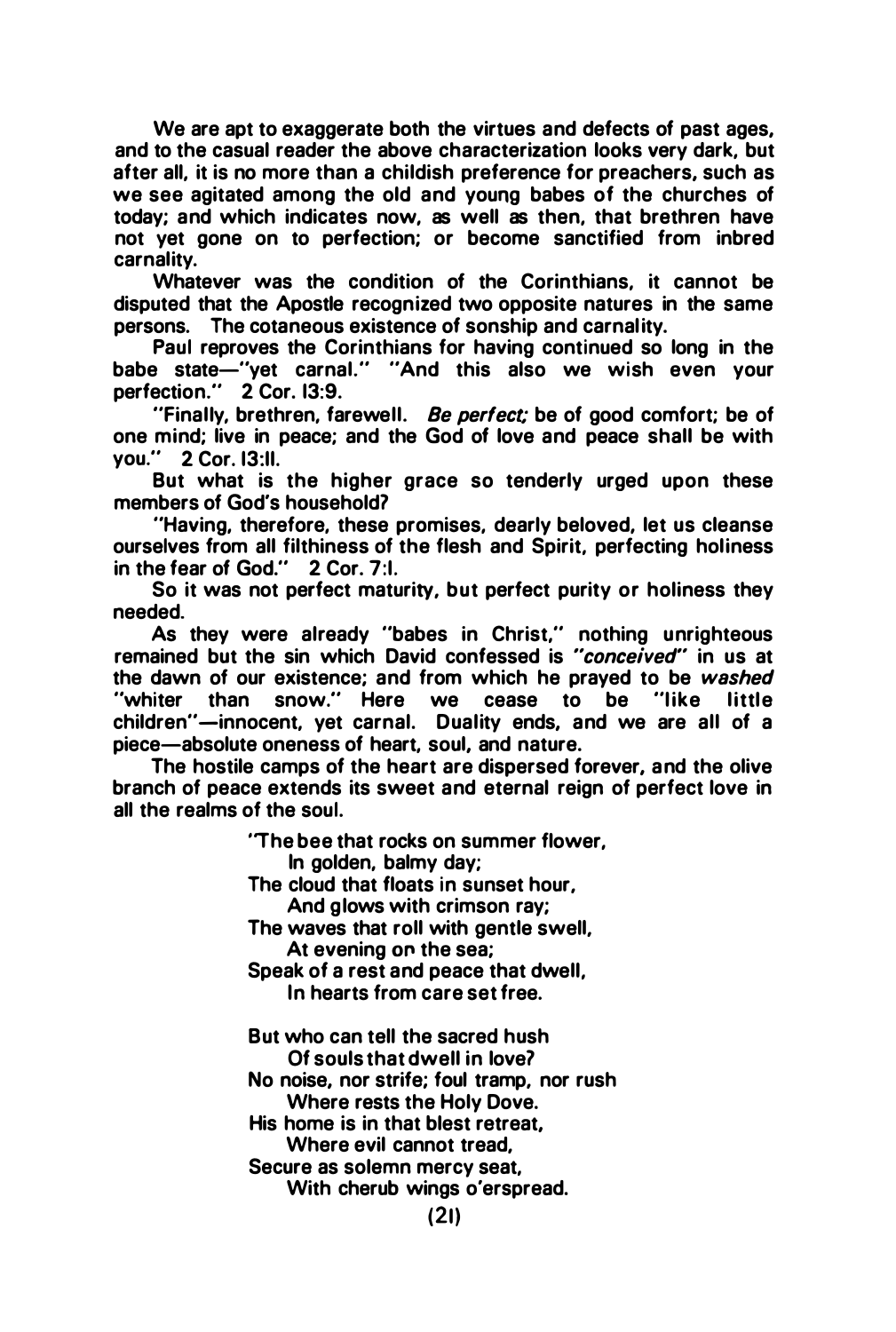0, who can sing that purest peace, When dark camps leave the heart; When inward wars their tumults cease, And sin and self depart? Then Christ comes in to dwell with thee, And passions wild are still; And like great waves of Galilee Bow to His mighty will."

 $-$ Sel.

#### $\hat{\mathbf{r}}$ Feb. 9, 1975

#### MAN'S WORK TESTED BY FIRE I Cor. 3:9-11: Eoh. 2:20,21; I Cor. 3:12-17

I Cor. 3:9 For we are labourers together with God: ye are God's husbandry, ye are God's building.

10 According to the grace of God which is given unto me, as a wise masterbuilder, I have laid the foundation, and another buildeth thereon. But let every man take heed how he buildeth thereupon.

II For other foundation can no man lay than that is laid, which is Jesus Christ.

Eph. 2:20 And are built upon the foundation of the apostles and prophets. Jesus Christ himself being the chief corner stone;

21 In whom all the building fitly framed together groweth unto an holy temple in the Lord:

I Cor. 3:12 Now if any man build upon this foundation gold, silver, precious stones, wood, hay, stubble;

13 Every man's work shall be made manifest: for the day shall declare it, because it shall be revealed by fire; and the fire shall try every man's work of what sort it is.

14 If any man's work abide which he hath built thereupon, he shall receive a reward.

15 If any man's work shall be burned, he shall suffer loss: but he himself shall be saved; yet so as by fire.

16 Know ye not that ye are the temple of God, and that the Spirit of God dwelleth in you?

17 If any man defile the temple of God, him shall God destroy; for the temple of God is holy, which temple ye are.

Memory Verse: In whom ye also are builded together for an habitation of God throuah the Spirit. Eph. 2:22.

Central Thought: The eternal fires of God cannot touch the works of the man, whose life is built upon the foundation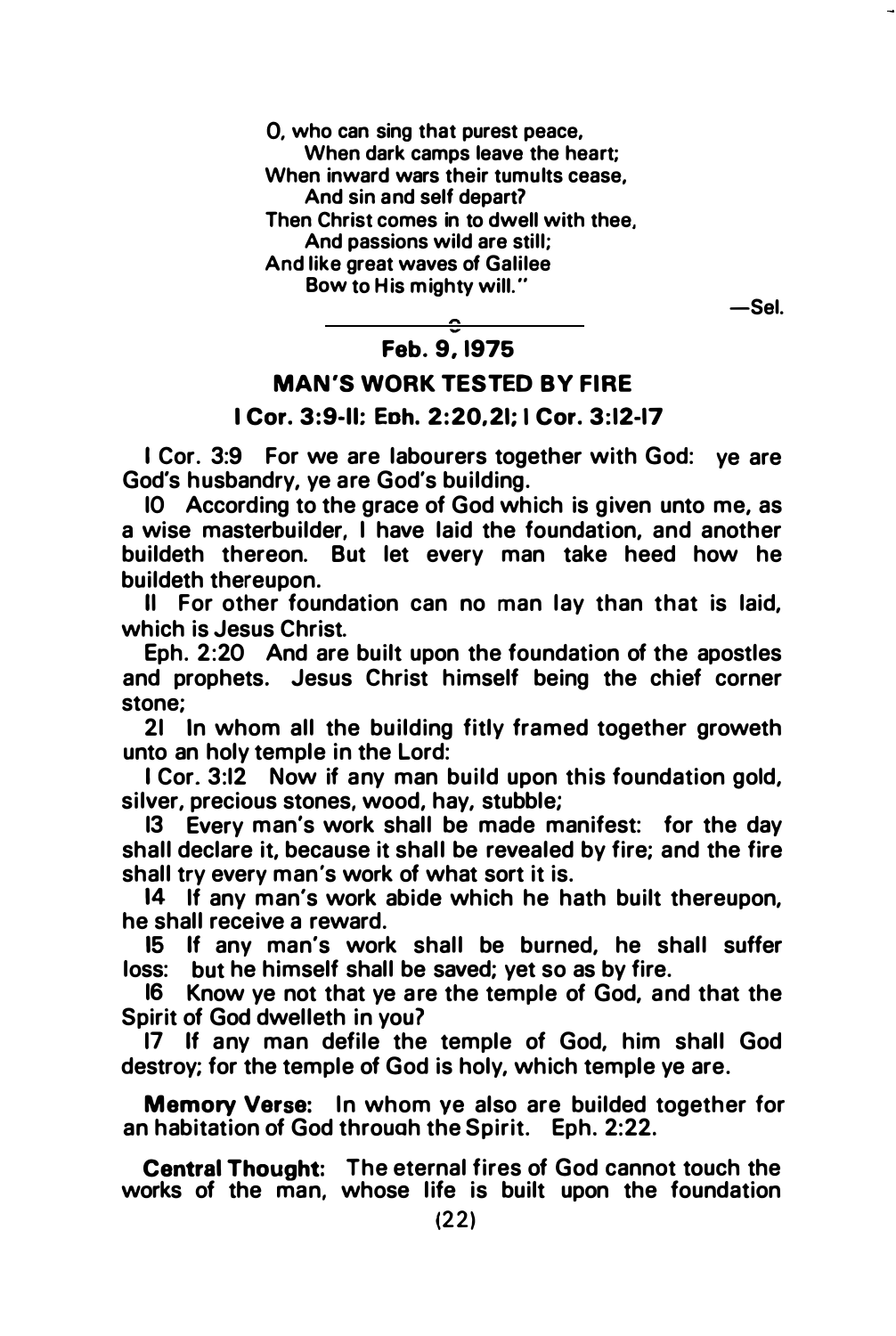teachings of the two works of grace in the soul, and the Holy Spirit inspired doctrines of the Bible.

Word Definitions: Husbandry means tillage. Defile, destroy: same word; combining *impair, mar, ruin*, and *destroy*.

#### LESSON BACKGROUND

Let us recall the second verse of I Cor., first chapter. Paul was writing to the church, which was planted by the apostle himself. He writes to them that "are sanctified in Christ Jesus." Those who were separated from sin and the corruptions of their day were these. Then he adds, "called to be saints." (Notice the words in italics. They were supplied by translators.) This is the call, burden of Paul, and the design of the gospel for all oeoole. In our last Sunday's lesson, we where they had let strife and contentions come in "among" them. But yet there were some who were filled with the Soirit. or they would not have been the Church of God. God has a holy, clean people. Yet in a congregation, there are different levels of spirituality. The same was true in the Corinthian church of God. But their works would be tested by fire.  $-M$ . Miles.

#### QUESTIONS:

I. Who are we to labor together with? 2. What does our lesson mean when Paul said he "laid the foundation", and then he said that there was no "other foundation ... laid" except which Jesus Christ laid? 3. What is the holy temple of God builded upon? 4. How will every man's work be tested by fire? 5. How can one be saved, yet as by fire?

#### ADULTS' AND YOUNG PEOPLE'S COMMENTS

About forty years ago, Brother George Harmon (who has gone to his reward) was teaching on these scriptures, and he told us about his experience. In the early part of this evening light reformation, the pioneer ministers went about teaching the oneness of God's people. The call was "to come out from among them and be ye separate." They taught holy living, which came about by the infilling of the cleansing on puraina power of the Holy Spirit in the soul. Brother Harmon (Grandpa Harmon, as I called him) was a minister in the Methodist church. He was living to all that he knew. He was teaching the Methodist doctrines of that time. He was working hard to build uo Methodism. But when he heard the whole truth, he came out of that place. Brother Harmon taught us that all of his works that were done before he came out of that place were tried by fire. They were lost, yet he was saved. He had brought people into a deception and many stayed there. But in his sincerity, he saw the truth and came out of the deception. He accepted all the truth and begin to build upon a foundation of "precious stone." The works that he did for God after teaching all of the truths and doctrines of the Bible will stand, and he will be rewarded for these works. This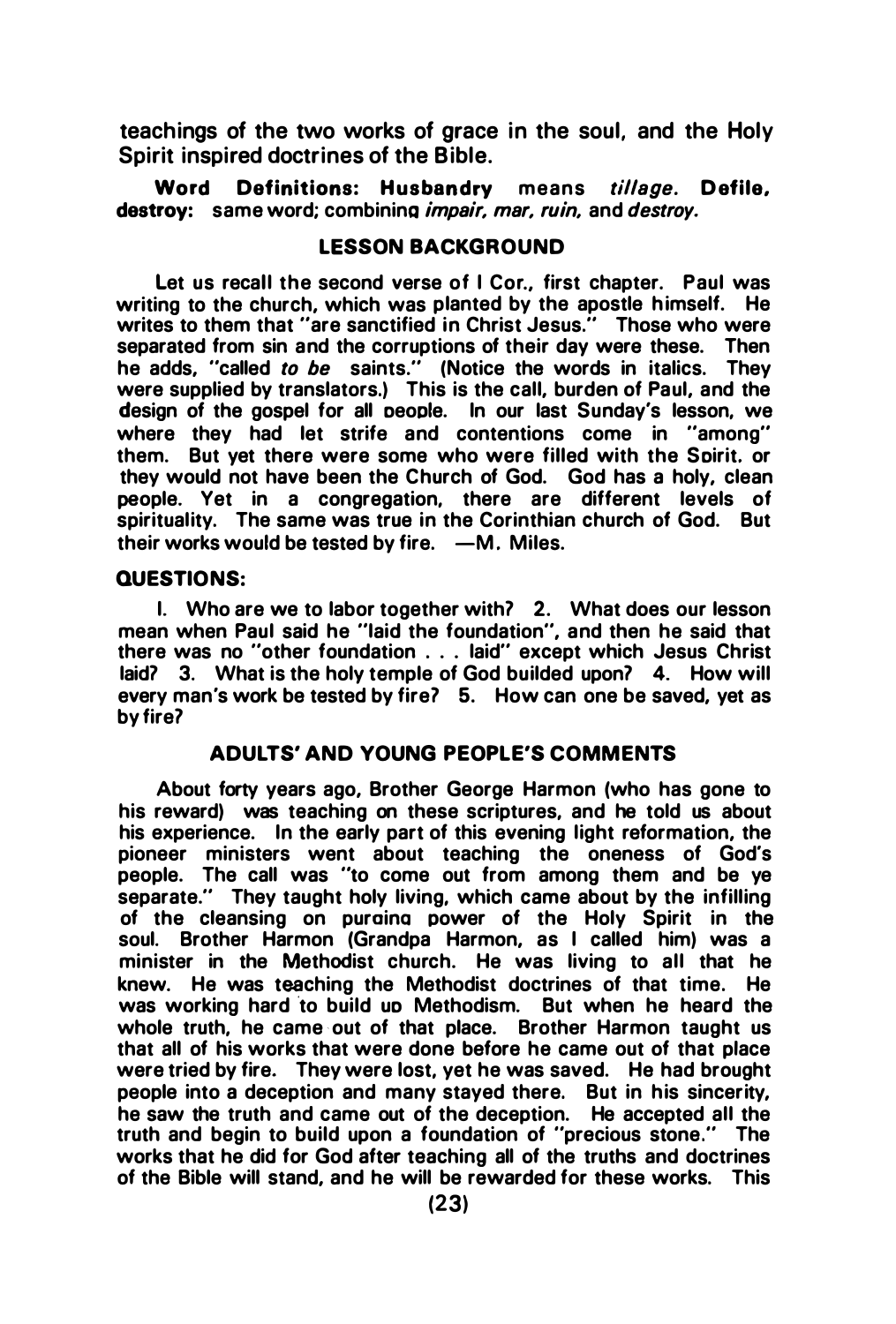made a lasting impression upon my soul by the aid of the Holy Spirit. Our work is in vain, unless it is the work of God done through us. God only puts out whole Truth. Any error is not of God. So only that which is the truth will stand the fires of God.

"We are laborers together with God." We are to build upon Christ. Christ gave the apostles the truths that he wanted given out to the people. Only those truths are the foundation. Christ is the foundation. Jesus said, "I am the way, the truth, and the life." John foundation. Jesus said, "I am the way, the truth, and the life." 14:6. We can't build our thoughts from worldly knowledge and expect it to stand the test. Our opinions and thoughts are straw, hay and stubble. In giving out the word, we must be sure it is God's Word. If we lead a soul astray by false doctrines, we are defiling the temple. God's people are the temple of God and the individual person is the temple of God. God is dwelling within his temple. God will destroy all who defile or mar the temple of God.

To put this to a personal application, we think of two men. One man may just make a reform of his life or just turn over a new leaf. The other man realizes that he is a sinner and truly repents of his sins. He becomes a "new creature in Christ Jesus" and goes on perfection, being filled with the Holy Spirit. The first man has a head knowledge of the truth and teaches it in that way. The other man lets the Holy Spirit use him, and He teaches only the true doctrines of God. The fire of God will try both. Which will be saved? - M. Miles

#### FOOD FOR THOUGHT

The very fact presented in our lesson today of us possibly building upon Christ, the foundation, shoddy and rejectable material, is a fact that we had best not ignore or count lightly. This does away with the presumption of so many, which states: "Oh, just so I believe in Christ, and do the best I can." But Paul warns us: "Let every man take heed how he buildeth thereupon." This makes us to know, then, that we can spend our lifetime laboring and working with ever so much zeal and patience, and do so in ignorance of what God's true righteousness is. Jesus said, "Take my yoke upon you, and learn of me." It is a mistake to "get involved" like you hear people say we ought to, when we are unaware of what we are getting involved in. The fire is going to try our works. Zeal and fervor affect us to action, but we need to take heed to the course of action we take. There needs to be more fear and trembling in taking hold of the work of the Lord. Man should hesitate in himself and wait on God to direct his paths. To tremble means more than to shake in fright or in emotion. It means sensing your mortal weakness and incapability. Moses, in his zeal, laid hold of the Egyptian who was beating his fellow-Israelite. He killed him and buried him in the sand. This was found out and he had to flee. We might say that the fire tried his word, and it did not stand. At least, it did not accomplish what he desired it to. But when God finally called him forty years later, it was a trembling, barefooted heart that answered the call. Surely we need to take heed, and as Psalm 90 said, "Let Thy work appear ... and establish thou the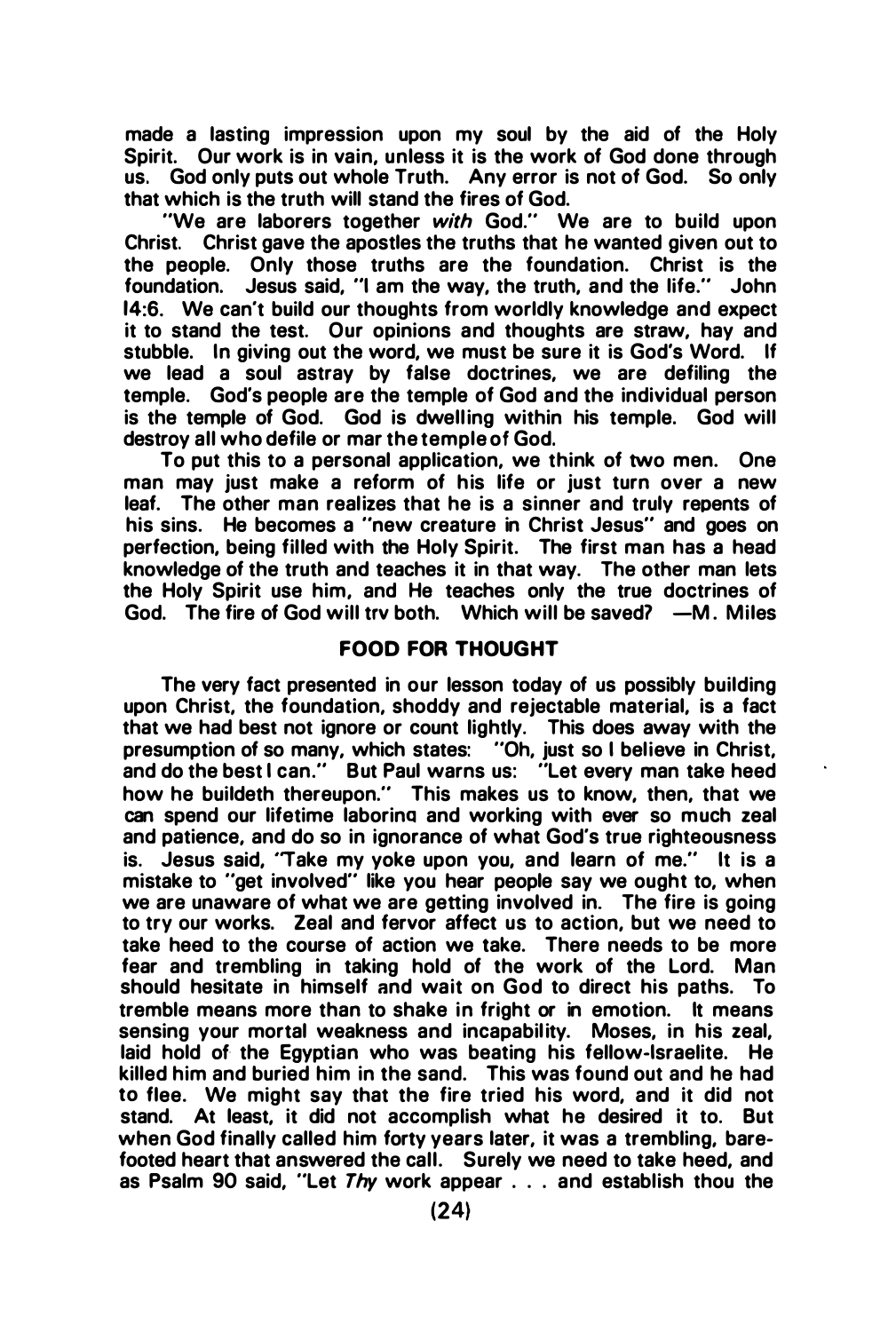work of our hands . . . . " This should be the sincere prayer of our souls-that the Lord's work be seen upon us before we attempt to work ourselves. ·

Then we want to briefly notice that it says also that we shall be saved, "yet so as by fire." The fire is going to try us. If our work should happen to be burned up and we ourselves escape, it will still be because we stood the fire. The fiery trials and the everlasting burning of the Holy Spirit have a way of proving and testing a man of what sort he is.  $-\mathsf{L}$ . Busbee

#### AMERICA-A MORALLY DEAD NATION

The United States has become a country of decaying morals. The people have become like sheep following a goat to the slaughter. The goats are the people who manufacture beer and whiskey, those who write filthy books and movies, those who publish lewd magazines and encourage immodest and demoralizing fashions. The sheep are the people who accept these-not because they want or like them, but because "everyone else is doing it."

Mothers and fathers are defrauding their children by not giving them the proper training. When their children become wild and rowdyish, these fond parents merely shake their heads and murmur: "They'll get over it." But the sad truth is that they won't. Children who have grown up in an atmosphere of carelessness and irresponsibility are not going to suddenly assume a responsible attitude just because they reach a certain age. When children are young, their minds are easily influenced by the actions and attitudes of those around them. What child is going to be favorably influenced by parents who go out every night while leaving him with a baby sitter?

Another thing that is causing this decay of morals is that teenagers are given free rein just because they are teenagers. They are treated as a special kind of character that must be allowed to give free vent to all of their emotions, and are not to be crossed or thwarted in any way.

This all appears to be very nice for the teenagers, but the sad truth is that it isn't. This pampering is making us a nation of weaklings. Abraham Lincoln once said in a speech, that if America was conquered, the conquerors would be her own people. In this case, America's people are defeating her. They are doing this by allowing and encouraging some of the filthy things that are being put before the public.

Young people naturally look for someone to idolize. If a young person does not have parents who are worth idolizing (and many aren't), he turns to idols in the movie and television realm. So we will have a nation of Elvis Preslevs and Bridgette Bardots to defend us against the Communists.

Cheating and lying have also come to be accepted as natural behavior. The man who now holds one of the highest offices in our land got it by buying his way into it. Is this the sort of example people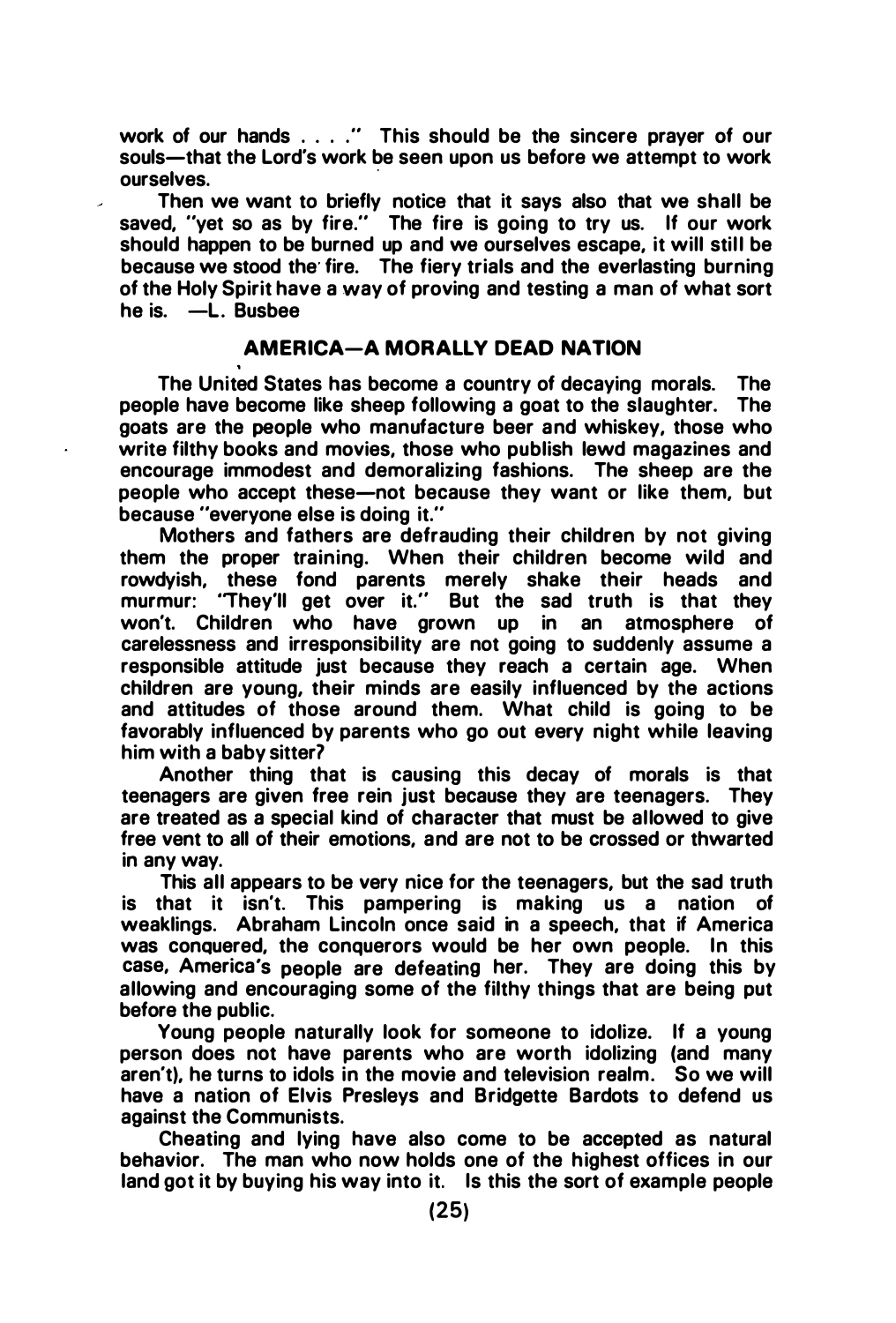are to pattern themselves by? Is that a good representation of a democracy? When the time comes that a person can buy himself into the office of president-president of a so-called "democracy"-that democracy is on its last legs.

When AI Smith, a Catholic, ran for president, he was very definitely defeated because he was a Catholic. The very fact that a Catholic is now [or was] President, shows that along with the decline in morals has come a decline in religious principles.

Religion is treated in America like something that's to be disregarded as much as you conscientously can. It's regarded as something strictly for the pastor and his wife, not something that keeps you from going fishing on Sunday, but something that merely gives you a guilty conscience when you do go. The very reason the Pilgrims came here from their Fatherland was to have religious freedom. They put their right to worship as they saw fit before anything else. Our country was founded on the principle of freedom of religion and sound moral orinciples. In those times, more men did. But now it is hard to find a man who is basically honest with the courage to stand up for his convictions. Our country has lost its basic soundness. America is resting on her laurels, existing on her good reputation. The time is coming when the props that are holding up this illusion of Americanism will be knocked out, and our dream world will come tumbling down around our heads.

America is not "sound, healthy, courageous" as Will Durant says. America is run by a body of corrupt politicians. These politicians ruled a nation of oeoole from whom all moral and religious principles are gone, people who have no qualms about cheating their fellow-man, people who have forsaken their God, and whom God will fwritten by Patsy Wilson at the age of 15. (now Patsy Cain]

February 16, 1976

#### PUTTING MAN IN HIS PROPER PLACE

#### I Cor. 3:18-23; 4:1-7

I Corinthians 3:18 Let no man deceive himself. If any man among you seemeth to be wise in this world, let him become a fool, that he may be wise.

19 For the wisdom of this world is foolishness with God. For it is written, He taketh the wise in their own craftiness.

20 And again, The Lord knoweth the thoughts of the wise, that they are vain.

21 Therefore let no man glory in men. For all things are yours;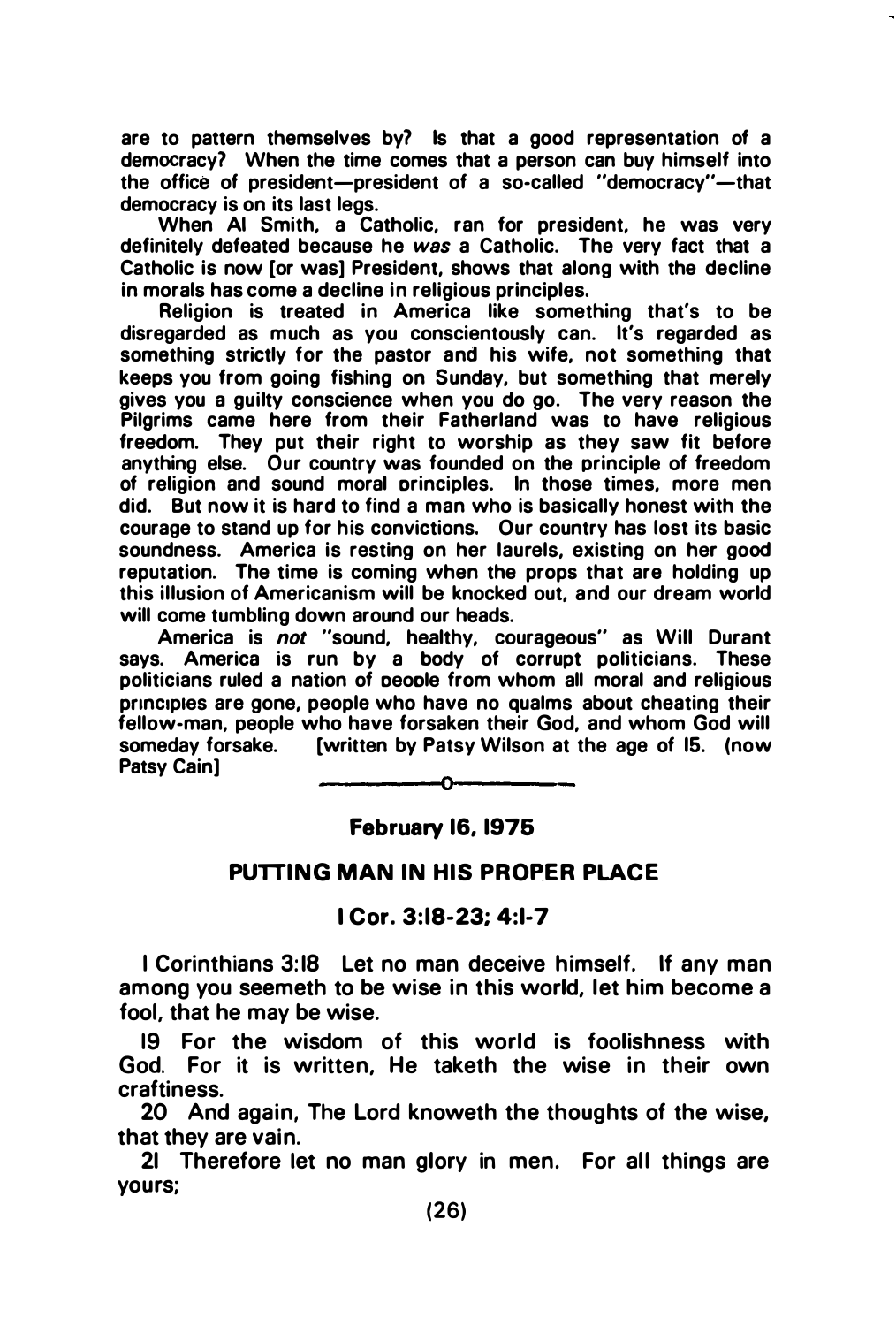22 Whether Paul, or Apollos, or Cephas, or the world, or life, or death, or things present, or things to come; all are yours;

23 And ye are Christ's; and Christ is God's.

4: 1 Let a man so account of us, as of the ministers of Christ. and stewards of the mysteries of God.

2 Moreover it is required in stewards, that a man be found faithful.

3 But with me it is a very small thing that I should be judged of you, or of man's judgment: yea, I judge not mine own self.

4 For I know nothing by myself; yet am I not hereby justified: but he that judgeth me is the Lord.

5 Therefore judge nothing before the time, until the Lord come, who both with bring to light the hidden things of darkness, and will make manifest the counsels of the hearts: and then shall every man have praise of God.

6 And these things, brethren, I have in a figure transferred to myself and to Apollos for your sakes; that ye might learn in us not to think of men above that which is written, that no one of you be puffed up for one aqainst another.

7 For who maketh thee to differ from another? and what hast thou that thou didst not receive? now if thou didst receive it, why dost thou glory, as if thou hadst not received it?

Memory Verse: Cease ye from man, whose breath is in his nostrils: for wherein is he to be accounted of? Isaiah 2:22.

Central Thought: Difficult· problems and complicated conditions arise from man having a wrong perception of man. The gospel puts man in his rightful place.

Word Definitions: Wisdom: discernment as to what is right or wrong, good or bad, true or false, etc. There are two kinds of wisdom, the one that beholds all things in the eyes of the fear of God and judges thereby, and the other that looks at things from a human standpoint. Steward: one who has charge of another man's property.

#### LESSON BACKGROUND

Apollos and Paul were both servants of the Lord who were ministering the Word in two separate ministries, in what we might say, two distinctive gifts. Yet they preached the same gospel. The  $\cdot$ problem had arisen when the carnal element caused the people to lift one up higher than the other. Paul patiently endeavors to enlighten them as to how God wants them to think of the ministers-as one in God but nothing without Him. But in so doing, he covers a universal condition of the pride of man exalting himself and one another above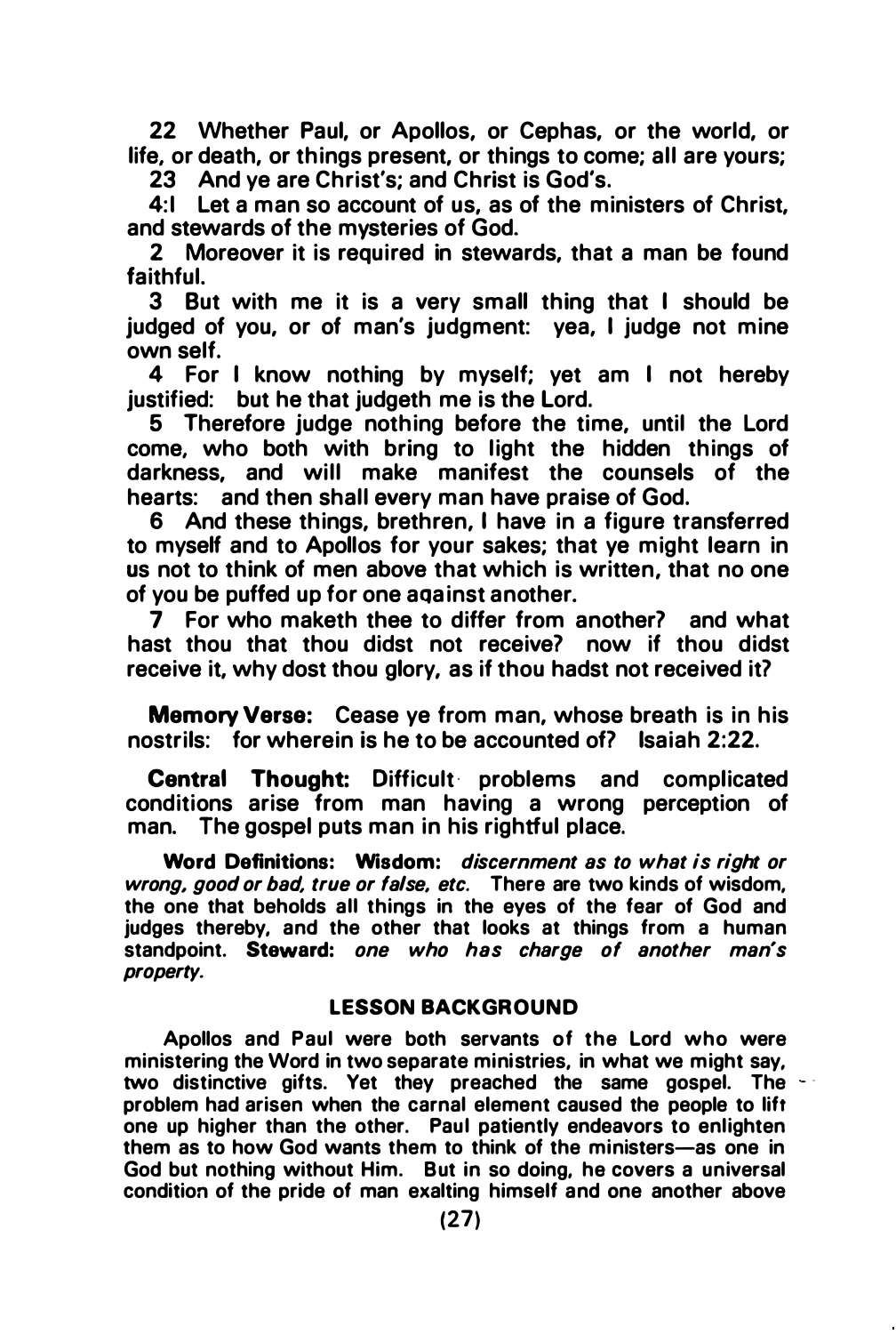that which is written. The lesson is far-reaching and has several branches of thought that would take up much time and space to exhaust, but let us consider the thought of the lesson as it seems to be the main thina that Paul is driving at.

#### QUESTIONS:

I. What has caused man to be lifted up in himself? 2. What is the difference in the wisdom of the world and the wisdom of God? 3. What did Paul desire that he be counted as? 4. What is required in being a steward? 5. Are we authorized to judge our brother? Why should we be careful about this? 6. Paul applied these principles of divine wisdom to himself and Apollos for what purpose?

#### ADULTS' AND YOUNG PEOPLE'S COMMENTS

What is it that makes a man think he is wise? Is it not because he has lost sight of, or never really beheld the greatness of God? If men could but catch a glimpse of how great God really is, they would dwindle to nothing in their own estimation. What does our human strength amount to before the Almighty God? Jeremiah 9:23 warns us: "Let not the wise man glory in his wisdom, and let not the mighty man glory in his strength, and let not the rich man alorv in his riches." How are we to look at man, and just what does heamount to? Our memory verse has a key. "His breath is in his nostrils." Man of himself is so vain and frail that it is foolish to heap honour and glory upon such a fleeting and unstable creature. We need not exalt man up so high, for he can attribute nothing for our benefit. God has, without human aid, willed to give unto all things that pertain to life and godliness. "All things are yours." All things are ours in the sense that God created all things in their primary order for the benefit and blessing of man. They are not ours in the sense that we can lay hold of them in a covetous and selfish manner. "All things are for your sakes." 2 Cor. 4:15. The ministers, the saints, the world and all things therein, life, death, and everything therein in the scope of time's age are for our benefit and blessing. We belong to Christ. We are not our own. And Christ belongs to God. Man is but a steward of the things, spiritual and material, that have been entrusted to him of God. This places man under a great, yet precious responsibility. He should feel the weight of this so much that he cannot afford to assume judgment and condemnation of his fellowman. Paul did not count being judged by man a very important matter, and he said that he did not even try to judge himself, much less try to judge the other man. "He that judgeth me is the Lord." He was falling upon the great mercy of God. "Judge nothing before the time." Oh, this is counsel for us. Paul and Apollos were to each other in a way that would teach these people the lesson that they needed. They were one, even though they had two different kinds of ministry. It was God that gave the increase. They did not have anything that had not been graciously given to them of God. Neither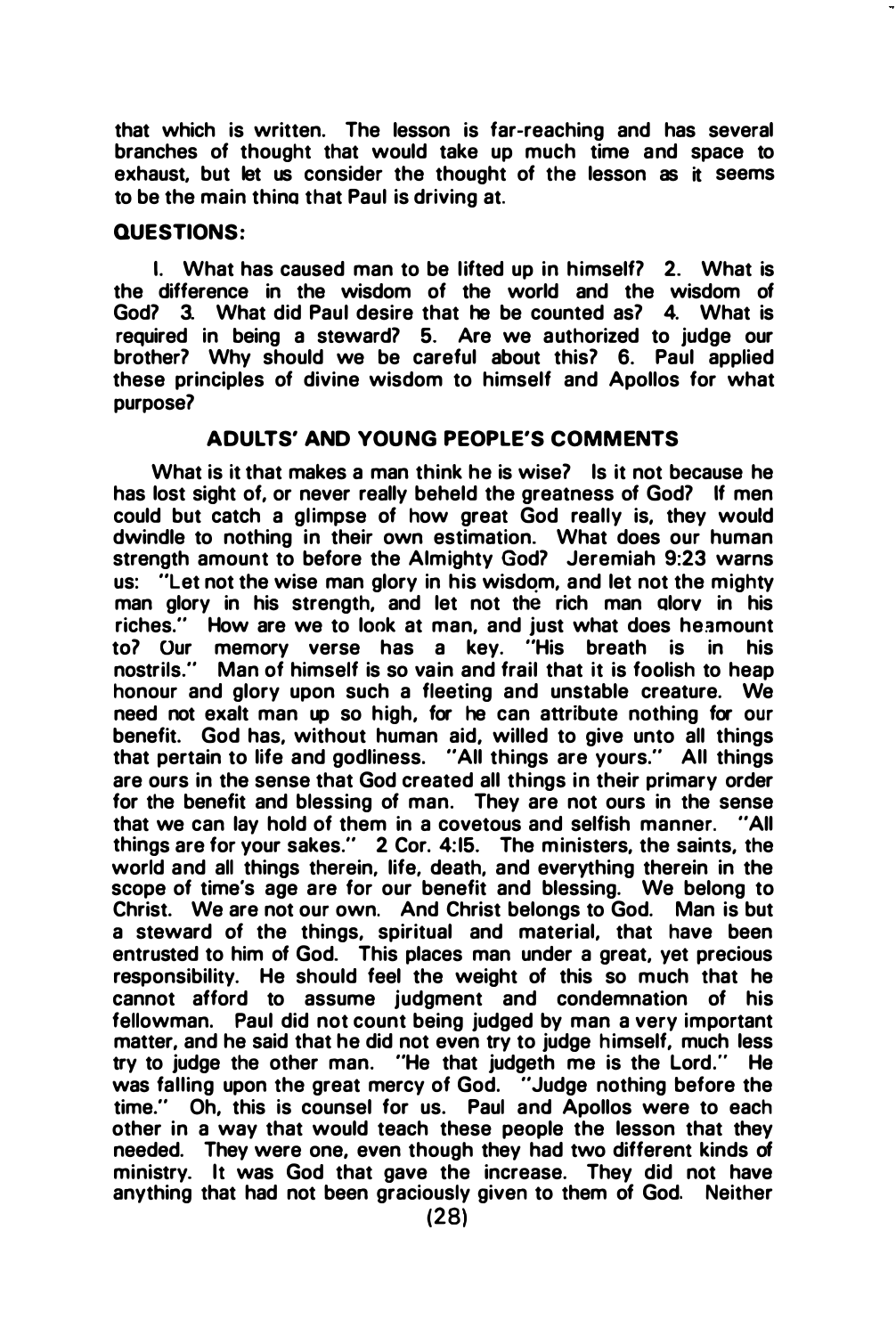do we. We have nothing to boast of. Man cannot do anything to us except God allows it. Why should we be afraid of a mortal man whose breath is in his nostrils?  $-L$ . Busbee

#### FOOD FOR THOUGHT

A German legend is told about a famous egg of iron that was given by a prince to his bride. She flung it down in displeasure because of such an unworthy gift. The concussion started a spring in the iron case and revealed a silver "white" to the egg. In curiosity, she examined it and found again within a "yolk" of gold. In this lay hidden a tiny ruby-set crown, whose circlet concealed a marriage-ring for the union of bridegroom and bride. So, at the very heart of the most forbidding experiences of "the world" and "life," the soul has many a time found the pledge of new love and a closer union with Christ who rules "the world" and "life," and who gave the painful and hard experiences, etc. The darkest days of life have often been the most fruitful in permanent advancement of the soul. How broad is the view and the range of the words of the Apostle Paull The World is yours! Life is yours! Death is vours!

An outline for further study: I. 1 he world is yours: a. To lodge in; b. To study; c. To use; d. To enjoy; e. To conquer. 2. Life is yours: a. As a daily gift of God; b. As a period of discipline and instruction; c. As a season of enjoyment; d. As an earnest of a more glorious life. 3. Death is yours: a. To consider; b. To teminate your sorrows; c. To effect an important change; d. To unfold the mysteries of eternity; e. To introduce you to eternal happiness. 4. Things present are yours: a. The dispensations of providence; b. The provisions and arrangements of the Gospel; c. All the supplies, agencies, and experiences of time. 5. Things to come are yours: a. The future of time; b. The coming of Christ; c. The resurrection of the body; d. The day of judgment; e. Heaven; f. Everlasting life; g. God, who was, and is, and is to come.  $-M$ . Miles

#### HOW CAPTAIN JOHN COUTTS GOT PEACE

A wild, swearing tyrant of a sea captain lay on his back in his cabin in mid-ocean, death staring him in the face. He winced in the presence of the king of terrors, and fear of the beyond took fast hold upon him. He sent for his first officer. 'Williams," he said, "kneel down and pray for a fellow-l'm awfully bad. I expect I'll go this time."

"I'm not a praying man, Captain, you know; I can't pray."

'Well, bring your Bible and read me a bit, for my rope's run out."

"I've got no Bible, Captain; you know well, I'm not a religious man," said Williams.

"Send the second officer here, then," said the captain, "perhaps he can pray a bit."

In a few moments the second officer stood by his bedside. "I say, Thomas," said the captain, "I'm afraid I'm bound for eternity this trip; get down and pray for me, man; ask God to have mercy on me."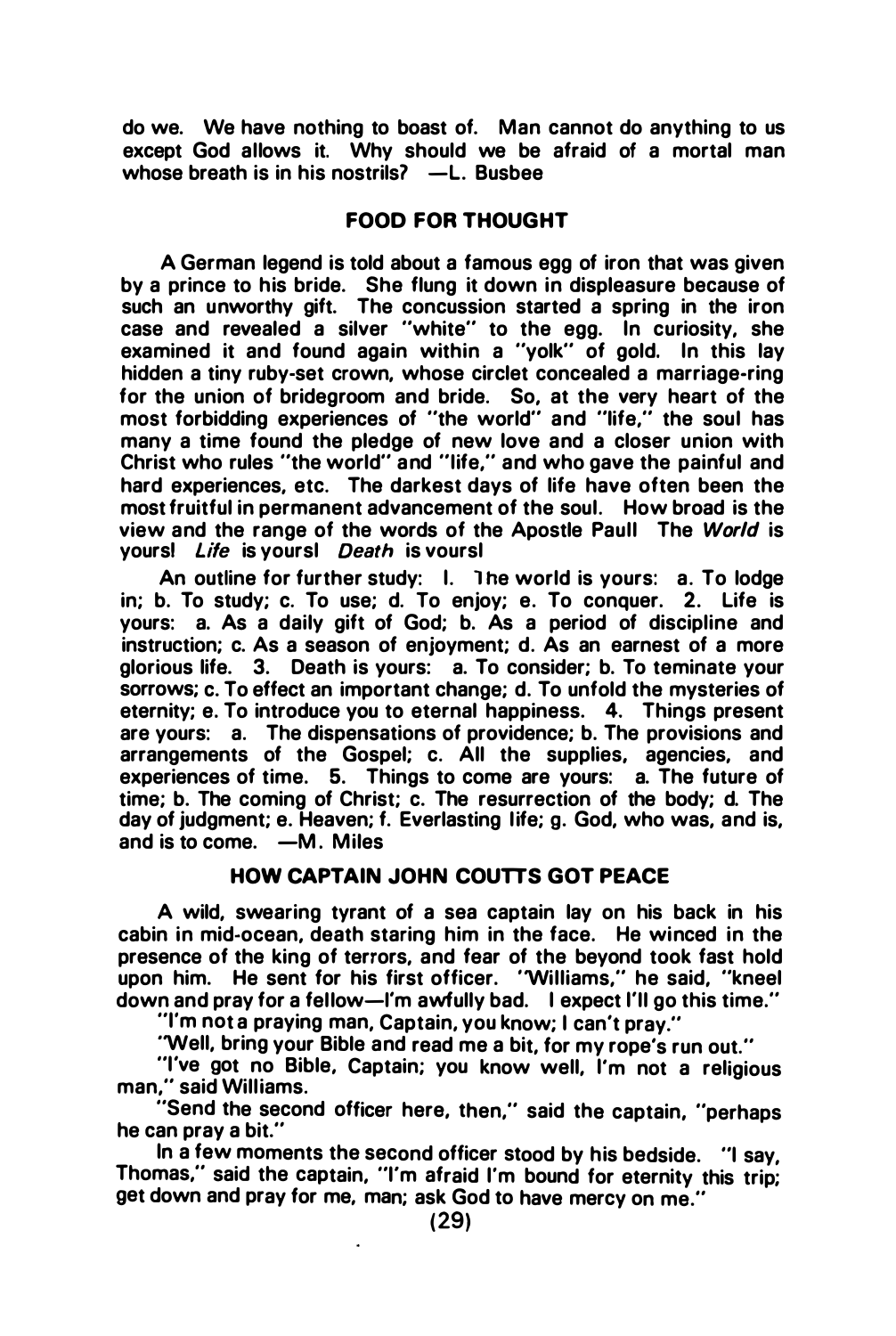"I'd do it to oblige you, Captain, if I could," said the second officer, "but I can't: since I was a lad I've never prayed."

"Have you a Bible then?" cried the poor captain.

"Nor a Bible, sir."

"Tell the third officer I want to see him," said the captain in desperation. The third officer was like his superiors. He neither prayed to God nor read His inspired Word, and did not possess a Bible.

Alas for the dying sinnerl They searched the ship for a man that prayed, but he was not aboard, nor could a Bible be found. At last a man informed the captain that he had seen a book like a Bible in the hands of the cook's boy, Willie Platt.

"See if he has one," said the captain quickly.

"Sonny, have you a Bible?" asked the man.

"Yes, but I only read it in my own time," replied Willie, as he colored crimson.

"Oh, that's all right, boy; take your Bible and go down to captain's cabin; he's very sick, and thinks he's going to die, and wants somebody with a Bible."

Away went the boy with his Bible to the dying captain. "Have you a Bible, boy?"

"Yes, Captain."

"Sit down there and find out something in it that will help me now. I'm going to die. Find out something about God having mercy on miserable sinners like me, and read it to me."

Poor boy-he didn't know where to read; but his mother had made him read the 53rd chapter of Isaiah just before he went aboard for that voyage. Willie turned to that chapter and read. When he read the fifth verse-"He was wounded for our transgressions: He was bruised for our iniquities; the chastisement of our peace was upon Him; and with His stripes we are healed."—the captain, who had been listening for his life, realizing that he was certainly having his last chance, said, "Stop, boy, that sounds like it, read it again."

Once more Willie read the blessed soul-enlightening words: "He was wounded for our transgressions; He was bruised for our iniquities; the chastisement of our peace was upon Him; and with His stripes we are healed. "

"Ah, boy, that's good, that's it."

Willie got braver then, and said, "Captain, when I was reading that verse at home, mother made me put my name in it. May I put it in now just where my mother told me?"

"Certainly, sonny, put your name in just where she told you."

Reverently the boy read, "He was wounded for Willie Platt's transgressions; He was bruised for Willie Platt's iniquities: the chastisement of Willie Platt's peace was upon Him; and with His stripes Willie Platt was healed."

When Willie finished, the captain was half way over the bedside, and said, "Boy, put your captain's name in, put your captain's name in, John Coutts, John Coutts."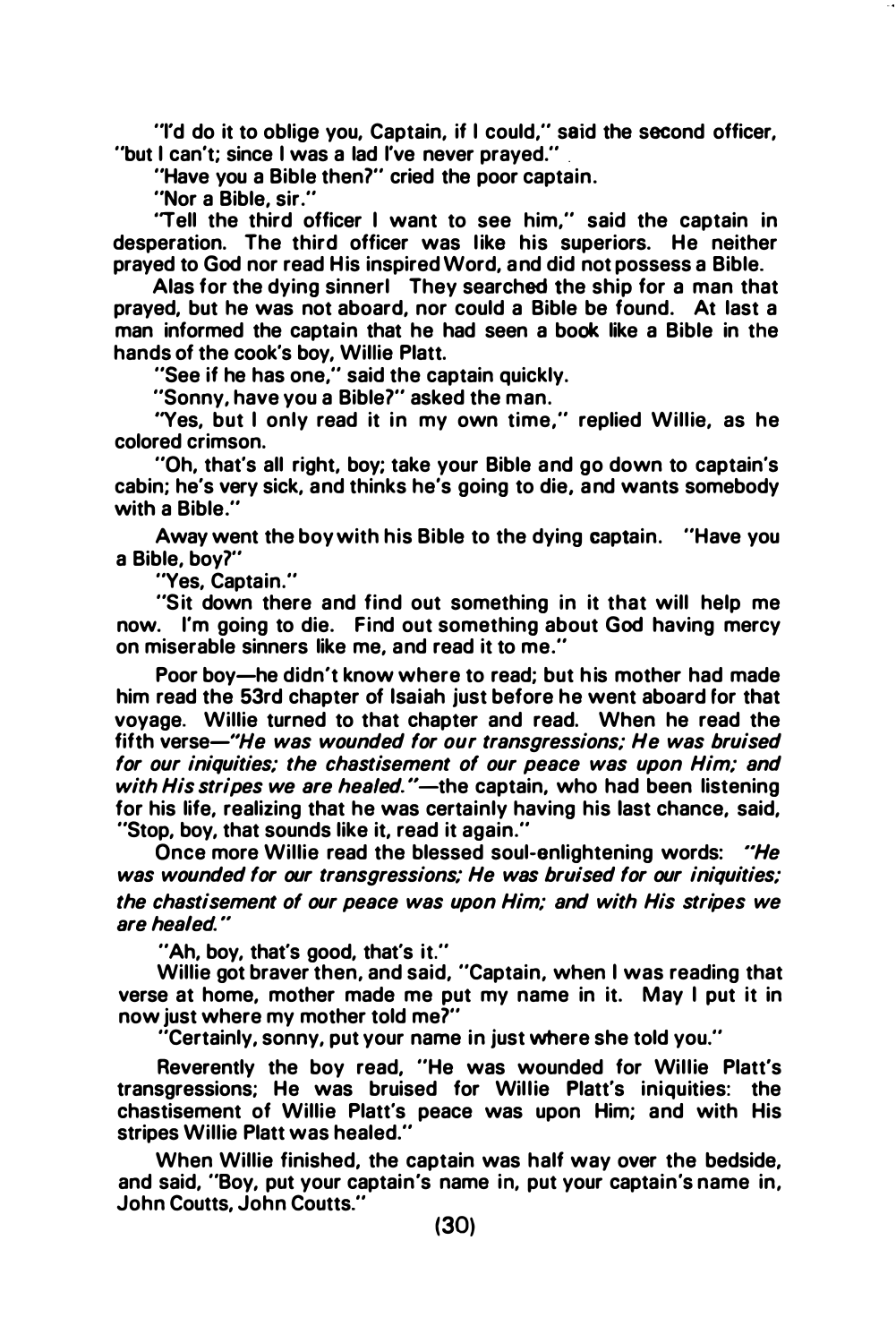Then the boy read-"He was wounded for John Coutts' transgressions; He was bruised for John Coutts' iniquities: the chastisement of John Coutts' peace was upon Him; and with His stripes, John Coutts is healed."

When he had finished the verse, the captain said, 'That'll do, boy; go on deck."

Then he lay back, and over and over again he repeated the glorious words of Isaiah 53:5, putting his own name in, and as he did so, the joys of heaven filled the new-born soul. Another poor sinner for whom Christ died had received Him. (John 1:12).

Before his spirit took its flight, John Coutts had witnessed to every man on board his ship that Jesus was wounded for his transgressions. that Jesus was bruised for his iniquities, and that by the stripes of  $J$ esus he was healed.  $-Sel$ .

#### Feb. 23, 1975

#### A SPECTACLE FOR CHRIST

#### I C or. 4:8-21

I Cor. 4:8 Now ye are full, now ye are rich, ye have reigned as kings without us: and I would to God ye did reign, that we also might reign with you.

9 For I think that God hath set forth us the apostles last. as it were appointed to death: for we are made a spectacle unto the world, and to angels, and to men.

10 We are fools for Christ's sake, but ye are wise in Christ; we are weak, but ye are strong; ye are honourable, but we are despised.

II Even unto this present hour we both hunger, and thirst, and are naked, and are buffeted, and have no certain dwellingplace.

12 And labour, working with our own hands: being reviled, we bless; being persecuted, we suffer it:

13 Being defamed, we intreat: we are made as the filth of the world, and are the offscouring of all things unto this day.

14 I write not these things to shame you, but as my beloved sons I warn you.

15 For though ye have ten thousand instructors in Christ, yet have ye not many fathers: for in Christ Jesus I have begotten you through the gospel.

16 Wherefore I beseech you, be ye followers of me.

17 For this cause have I sent unto you Timotheus, who is my beloved son, and faithful in the Lord, who shall bring you unto remembrance of my ways which be in Christ, as I teach every where in every church.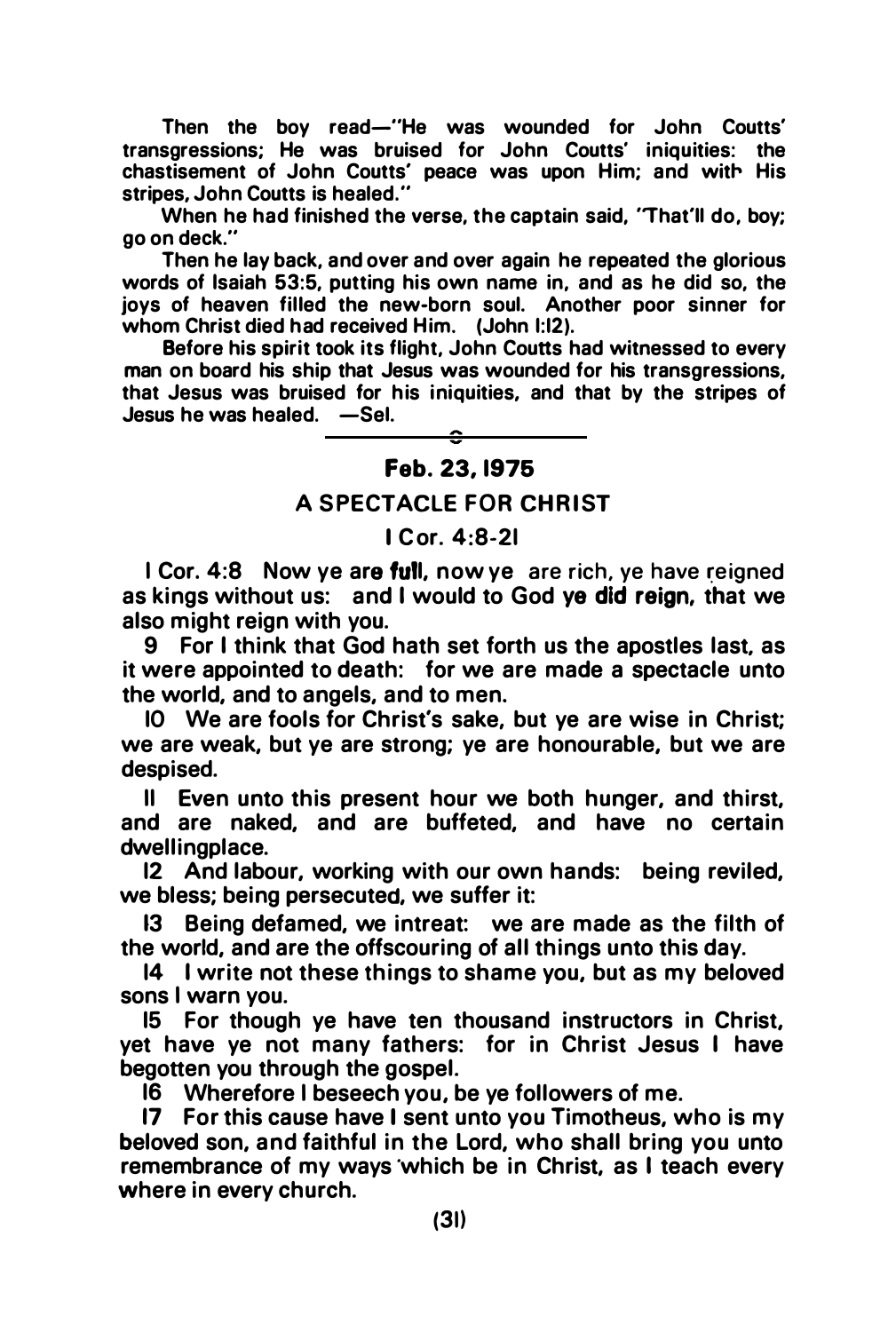18 Now some are puffed up, as though I would not come to you.

19 But I will come to you shortly, if the Lord will, and will know, not the speech of them which are puffed up, but the power.

20 For the kingdom of God is not in word, but in power.

21 What will ye? shall I come unto you with a rod, or in love, and in the spirit of meekness?

Memory Verse: But ye are a chosen generation, a royal priesthood, a holy nation, a peculiar people; that ye should shew forth the praises of him who hath called you out of darkness into his marvellous light. I Peter 2:9.

Central Thought: We are on display before the world, angels and God. What are they seeing when they look at our lives?

Word Definitions: Spectacle means something to see. Web. Dic. The Greek definition of Spectacle is theatre. In I Peter 2:9, the word praises is defined as virtues in the margin of the Bible "A word praises is defined as *virtues* in the margin of the Bible. peculiar people" is defined in the margin as "a purchased people."

#### LESSON BACKGROUND

Let us notice in the first verse of our lesson (verse 8) where Paul speaks of the Corinthians heing full, rich and reigning. Then he retracts that by sayina. "I would to God ye did reign". He was warning them of their high estimation of themselves and did not write it to shame them, as he save in verse 14. They should have been full, rich and reigning with Christ hefore the world.

In verse IO, he uses the same way of writing to them again. They seem to think that thev were capable of judging. Paul used this method of waking them un tn the fact that they were nothing, only as God gave to them any wisdnm

Our main thought of the lesson is to emphasize that we are all on display before the world Our lives are being watched by others. What are they seeing? Are we willing to suffer for Christ? - M. Miles

#### QUESTIONS:

I. How can we reign as kings in this world and still be a spectacle? 2. Discuss the ancient practice in the theatres of Rome that Paul was acquainted with. 3. Place yourself today on the stage of just being a spectacle to the world and test your feelings. What does it mean to the child of God? 4. How did Paul reprove the "puffed up" Corthianthians7 5. What does "peculiar people" mean? 6. Are we to live in this world as if this is our eternal home?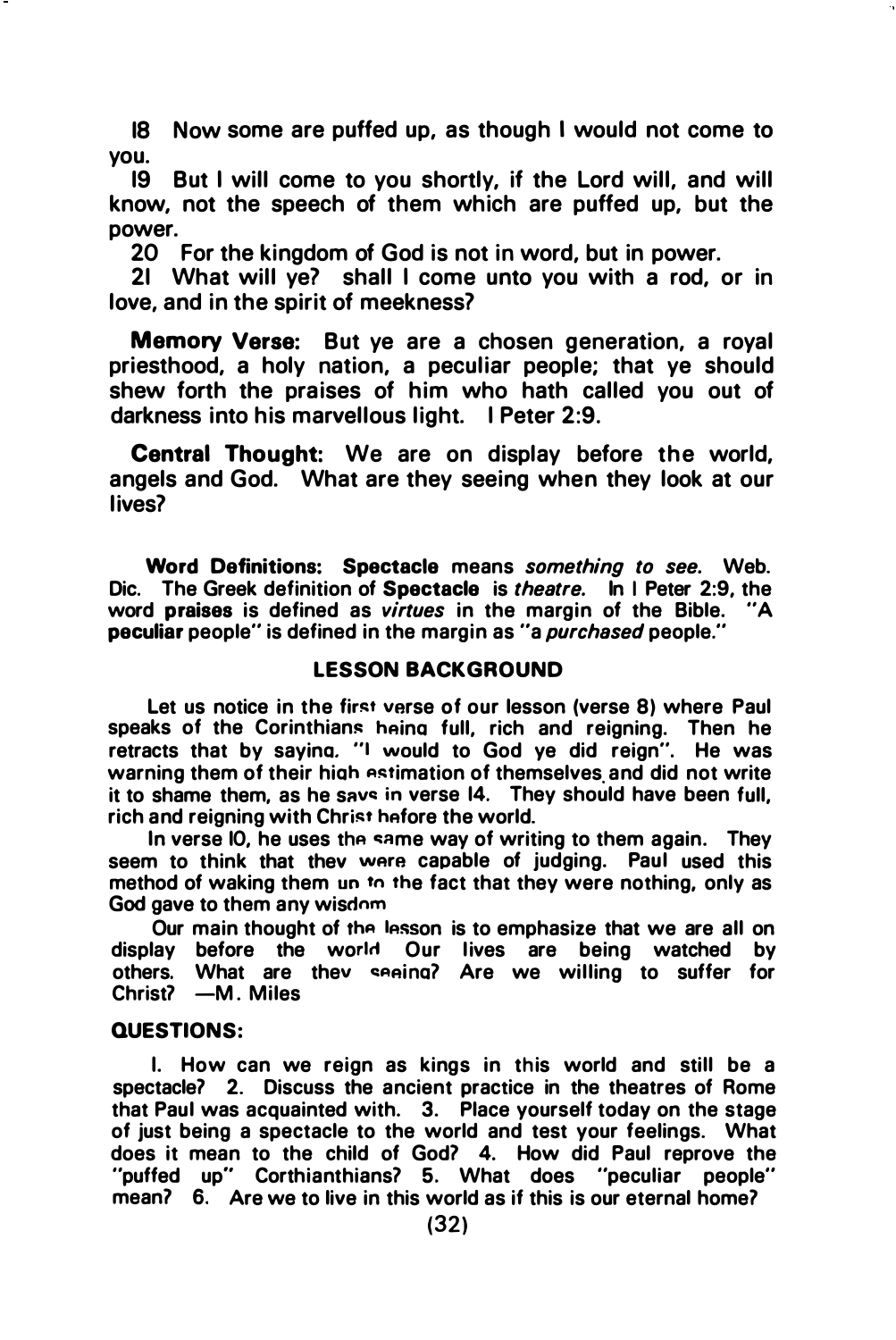#### ADULTS' AND YOUNG PEOPLE'S COMMENTS

In Rome, they had huge amphitheaters where they brought men to fight with wild beasts. These men were called gladiators. In the morning, they were brought upon the theatre to fight wild beasts and were allowed to wear armour to defend themselves. But later in the day, they were brought out naked with no armour for defence. If he escaped death that day, he was kept for slaughter another day, so these men were called men "appointed for death."

Those who belong to God and have been "born again" are a "spectacle" for Christ. We are "killed all the day long; we are accounted as sheep for the slaughter." Yet through it all, "we are more than conquerors through him that loved us." (Rom. more than conquerors through him that loved us." 8:36,37.) Our lives are being viewed by those around us, by angels, and by God. We are made fools for Christ's sake. We are "weak, despised, hungry, naked, buffeted, and the refuse" of the world; yet we are "kings". God has "appointed" this for us. If God has appointed it, then we know that God will take care of all that concerns us and of all that touches our lives. We are to go on day by day and bear the message for God, even if we are sneered or "hooted at" from those who are viewing our lives.

One time, Paul stood at the bar before the king Felix. Later, Felix<br>sat trembling before the arraignment of the man of arraignment of the conscience. (Acts 24:16-25) And today, which one does the world count the greater or nobler man? If we are to follow Paul across the stage of life, we must be willina to follow the lowly Lamb of God. As we stand back and view the life of Jesus, the King of kings, we find the world hated him. Yet, he was a comforter to the sad and lonely, a Healer to the sick, a Saviour to the sinner, a Leader to the follower and a King on the cross, yet a Conqueror. Today, He is sitting on the right hand of God in Heaven. Someday, He will be our Judge when time shall be no more. What then will happen to those who sneer those who follow our Leader, Jesus Christ, through this dark world while being on display? Let the hard-pressed child of God, or he that is being persecuted for Christ's sake, be patient. The victory is with the dying ones in the amphitheatre. The Lord Himself is amongst the spectators. The world's kings are in the arena, gazed at, scoffed at, buffeted, and slain. As they fall one after another, they die crying, "It is for Christ's sakel" They are observed by angels.

We do not want to be like the "puffed-up" Corinthians. Paul felt toward them as their Father. He did not want them to be lost, but he wanted them to be strong soldiers of the cross. He wanted them to see how they needed to be humble children of God.  $-Sis. M.$  Miles

#### FOOD FOR THOUGHT

Jesus said, "Ye are the light of the world. A city that is set on a hill cannot be hid. Neither do men light a candle, and put it under a bushel, but on a candlestick; and it giveth light unto all that are in the house. Let your light so shine before men, that they may see your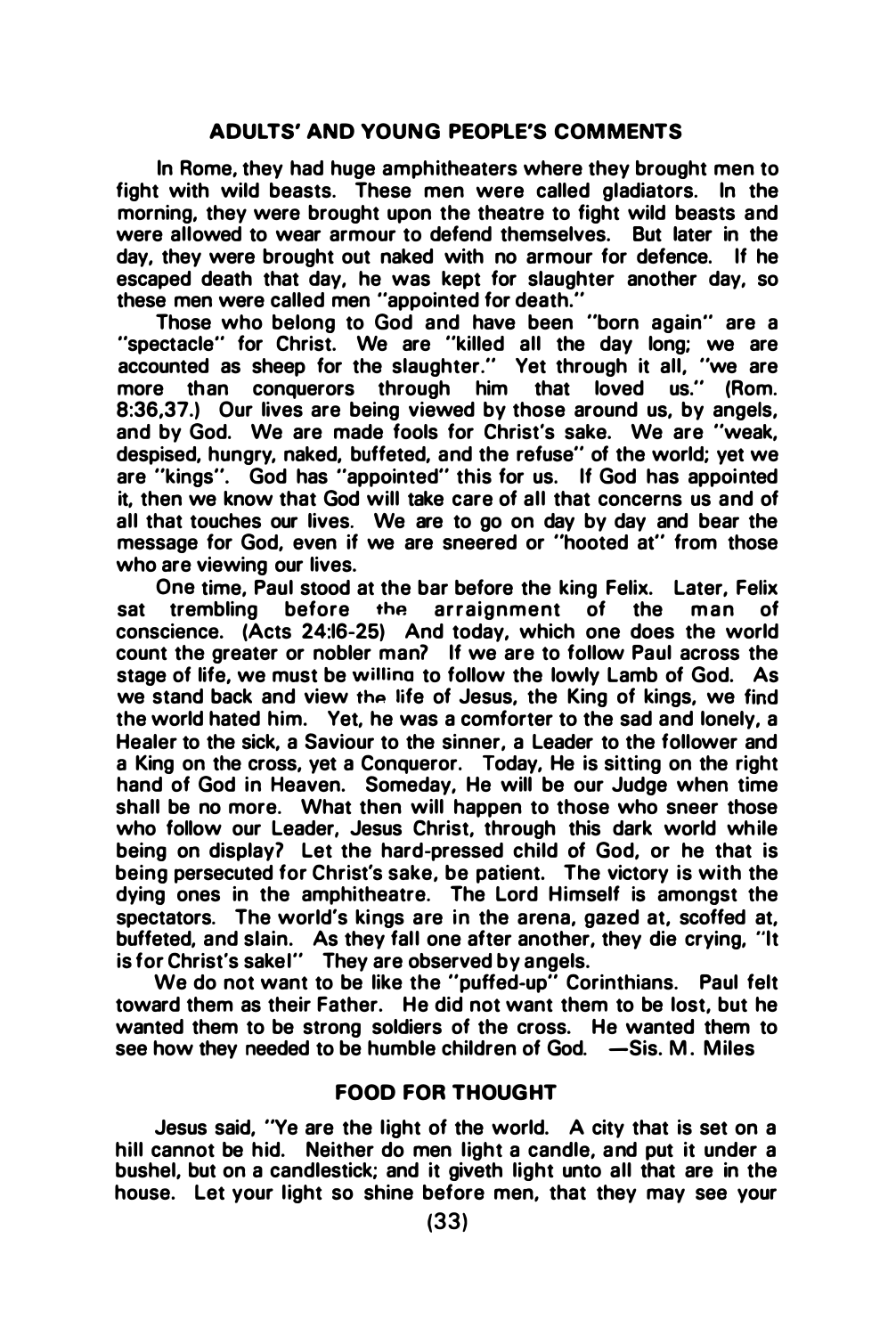good works, and glorify your Father which is in heaven." Truer words were never spoken. Oh, the weight of these words, and how they go along with the thought of our lessonl Someone is watching your life. You are on exhibition. Especially is this so if you carry a profession of godliness. God is watching you. The angels are watching you. The saints are watching you. And the world around you is taking notice of the things you do. A song says: "A gospel others daily see, your words and deeds inditing, Oh, what do men read in your life, in the book that you are writing?" Oh, how careful we should bel It is God's plan that he save us out of the world, purify and cleanse us from sin, and send us back into the world for a witness and example of His grace. Paul said in another place, 'That ye may be blameless and harmless, the sons of God, without rebuke, in the midst of a crooked and perverse nation, among whom ye shine as lights in the world." Phil. 2:15. The Lord wants us to let Christ shine out from our hearts. He wants others to see Jesus in us.

The world has its theatres and big circuses and shows, where men and women come out before the view of the audience to portray many aspects of life and pleasure. It seems that man is intent upon gazing at something. But how much greater is the display of the Christ-life in the ways, deeds, and words of a saint. One young man, who afterward became an anointed minister of the truth, was first drawn in his attention to a saint of God while working down in a mine. What caused him to sit up and take notice of that man was that he did not carry on with the jokes and foolishness of the others. 'Who is that man?" he asked others. And the answer given to him just pierced his heart. "Oh, he is a church of God man." That man who was staying true to what he was convicted about, was on display; and doubtless, he didn't realize at the time that someone was observing him.

-L. Busbee

r..

#### MAN'S RESPONSIBILITY

In the vast created universe, what place does man occupy? He stands out as a creature that bears the stamp of the divine image, a creature that is endowed with eternity. The heavens shall pass away, but man shall be forever. He was made capable of holding communion with the Creator. He occupies the relationship with God as child with parent. Being made in the likeness of God, he steps out upon the stage of the mighty universe to play the highest and noblest part in the entire drama of created existences. The songs of the morning stars as they sing together, pouring their anthems into the ears of God, are not such sweet music as is the voice of praise and adoration from the holy soul of man.

Man was created for the very highest purpose in the mind of God. He is chosen to represent the divine character. On the stage men and women represent certain characters. Man upon the great stage of life is selected to represent the holy character of God. Oh, that he might play his part welll He who occupies the highest and the most responsible part in this wonderful play of the universe will sink to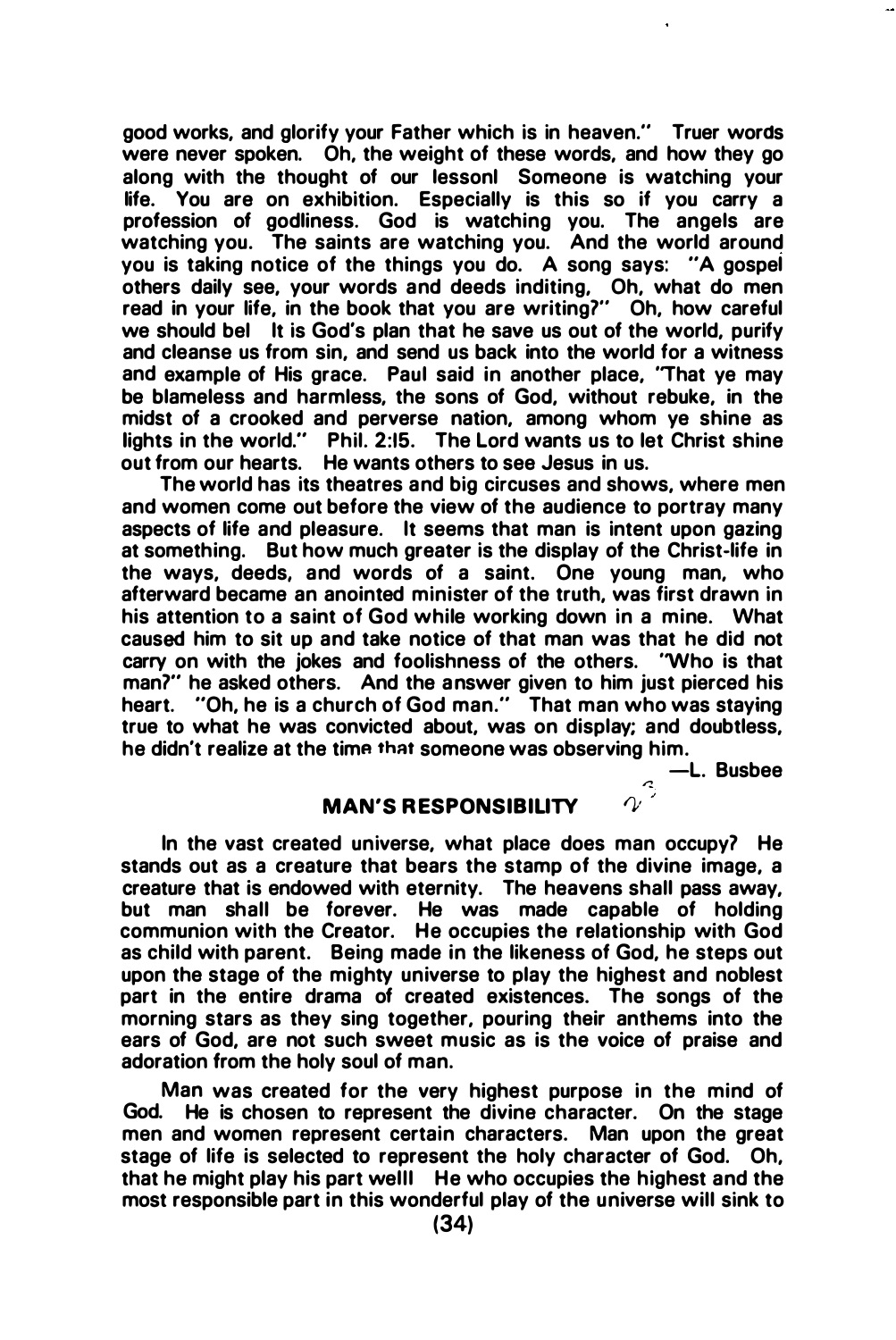the lowest shame and disgrace if he fails. The eyes of earth, heaven, and hell were turned upon man as he stepped out to play his part. A garden eastward in Eden was selected as the ground of exhibition. It was whispered throughout the corridors of the universe, 'Will he succeed? Will he play his part well?" Ah, the sad storyl He failed and he fell, bringing a world into shame and disgrace, causing angels to weep and God to repent that he had ever made him.

But heaven's love was set upon him, and God sought a way whereby the fallen man could be lifted from his low, degraded plane to the high position he once occupied. After searching heaven through, God found but one way for man's redemption but one price to pay. Would he pay it? He called His Son, His only Son, and pointed out to Him the fallen condition of man, and how He was robbed of glory and devils were rejoicing. The Father said to His Son, "Only thy entering into that lower world in the likeness of sinful flesh and suffering and dying can redeem man." The Son replied, "I will go. I will suffer. I will lay down my life that man may be restored to his former position, so that he can again take up the part he was to play." The price was paid; the plan of man's redemption was effected; the divine image was again stamped upon the man, so that in Christ Jesus he could again come out and in his life's play reveal the character of God to the world.

Reader, this brings us down to your day and mine. We have our<br>part to play in life. That part is to display the divine part to play in life. That part is to display the divine perfections. Through Christ this is possible. Oh, what responsiblityl Will we play our part well? Again the eyes of earth, heaven, and hell are turned upon us. The apostle says, "We are made a spectacle unto the world, and to angels, and to men." I Cor. 4:9. "Men" includes both good and bad; likewise the term "angels" includes both good and bad angels. So, as I have said, earth, heaven, and hell are spectators. To live life as it should be lived is to act out our part upon the stage of life in such a way as to honor God and demonstrate his character before this mighty host of spectators.

Such is man. Through him the righteous character of God is made vistble to the world. God himself is invisible; but since He comes into our heart and life, and since our life is physical and visible, his holiness becomes visible in our holy living. This is how to live. He who lives on a lower plane than perfect holiness is not living to God's requirements. -C.E. Orr

(Teacher. have you ordered lessons for the 2nd quarter of 1975? The first Sunday of the quarter is April 6. For your convenience, see order blank in back of bookl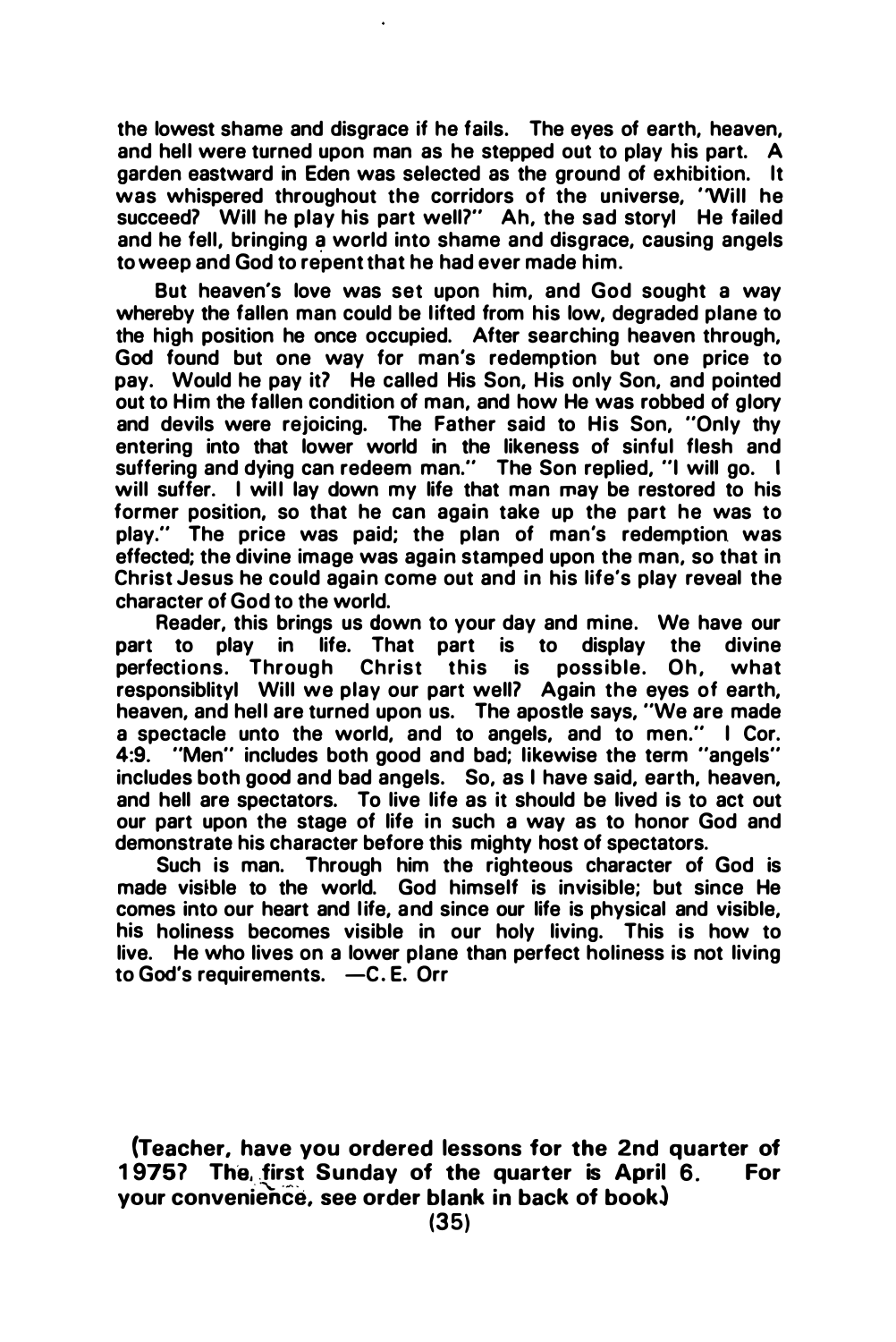#### March 2, 1975

#### PURGE OUT OLD LEAVEN

#### I Cor. 5:1-13

I Cor. 5:1 It is reported commonly that there is fornication among you, and such fornication as is not so much as named among the Gentiles, that one should have his father's wife.

2 And ye are puffed uo. and have not rather mourned, that he that hath done this deed might be taken away from among you.

3 For I verily, as absent in body, but present in spirit, have judged already, as thouah I were present, concerning him that hath so done this deed.

4 In the name of our Lord Jesus Christ, when ye are gathered together, and my spirit, with the power of our Lord Jesus Christ,

5 To deliver such an one unto Satan for the destruction of the flesh, that the spirit may be saved in the day of the Lord Jesus.

6 Your glorying is not good. Know ye not that a little leaven leaveneth the whole lump?

7 Purge out therefore the old leaven, that ye may be a new lump, as ye are unleavened. For even Christ our passover is sacrificed for us.

8 Therefore let us keep the feast, not with old leaven, neither with the leaven of malice and wickedness; but with the unleavened bread of sincerity and truth.

9 I wrote unto you in an epistle not to company with fornicators:

10 Yet not altogether with the fornicators of this world, or with the covetous, or extortioners, or with idolaters; for then must ye needs go out of the world.

II But now I have written unto you not to keep company, if any man that is called a brother be a fornicator, or covetous, or an idolater, or a railer, or a drunkard, or an extortioner; with such an one no not to eat.

12 For what have I to do to judge them also that are without? do not ye judge them that are within?

13 But them that are without God judgeth. Therefore put away from among yourselves that wicked person.

Memory Verse: A little leaven leaveneth the whole lump. Gal. 5:9.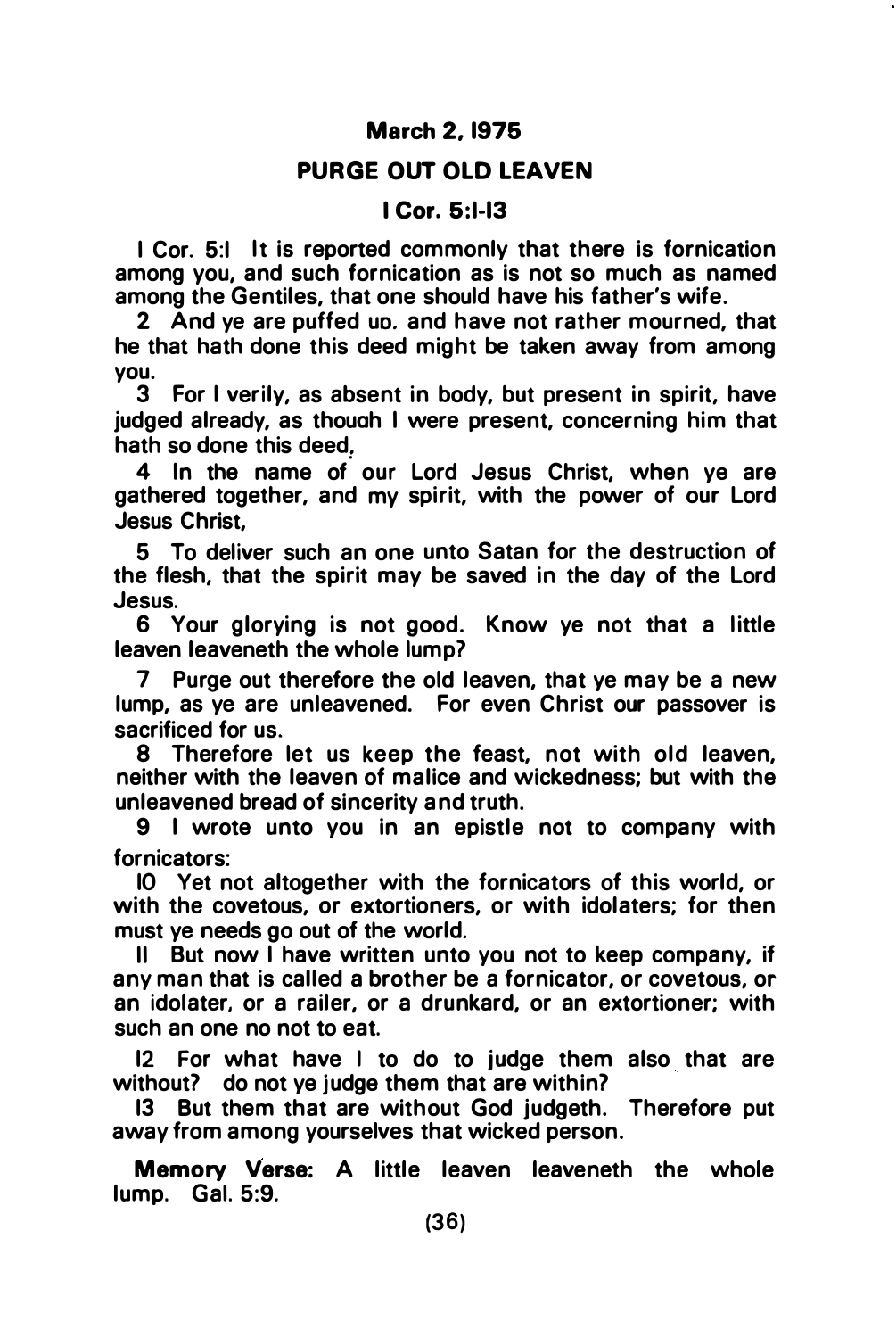Central Thought: If evil be tolerated among God's people, the work of God will not prosper. If a person keeps company, bv choice, with ungodly men, he will imbibe some of the wrong spirit and become affected. Only those who conform to the image of Christ will be saved in the end.

Word Definition: Leaven is a piece of dough salted and soured to ferment to make bread; a substance, such as yeast, used to produce fermentation, especially in dough; any influence working on something to bring about a gradual change.  $-Web$ . Dic. In the Bible, leaven is compared to the doctrine of the gospel, which was successful in converting many sinners. It also is compared to erronous doctrines and vicious practices of the Pharisees and Sadducees; the corrupt glosses of the law, the doctrine of traditions, invented and promoted by the former, and that poisonous doctrine of the mortality of the soul; strenuously maintained bv the latter; which like leaven, are not only of sour, but also of a contagious and infectious nature, and suited to men of atheistical hearts and lives. Leaven also is referred to notorious<br>scandalous sinners, who infect and cast a blot upon a who infect and cast a blot upon a church. (Information obtained in part from Cruden's Cordance.)

#### LESSON BACKGROUND

Clarke, in his commentary, seems to feel that the word, "fornication" could apply to all kinds of impurity among the Corinthians. We know that there was evil among them, and it was allowed to work. It seems it was covered up. Today, we have heard a lot about evil being covered up: Of course, we know that the worldly idea of the "cover up," we have heard so much about has not been very consistent in various ways. But God will not tolerate any "cover up" among His people. Ministers and spiritual children of God cannot afford to allow such things to exist without reproof. This is what our lesson today brings out. Remember this as you study our lesson, and think of the work of God today. Evil must be purged out, it must be brought to light, and be dealt with in the spirit of meekness, with fear and trembling, considering the value of a soul.  $-M$ . Miles

#### QUESTIONS:

I. What was the main burden of the Apostle Paul concerning the Corinthian church? 2. How did he tell them to deal with this problem? 3. What is the bad leaven working and the good leaven working? 4. Discuss the old law about leaven being put out of the Passover feast and the type of today concerning leaven. 5. How should a person be dealt with when they have fallen into sin, yet want to be called "brother"?

#### ADULTS' AND YOUNG PEOPLE'S COMMENTS

As we read today's lesson, we can feel the deep concern, and heavy burden the Apostle Paul had for the Corinthian brethren. The work of God was being areatlv affected by them allowing evil to be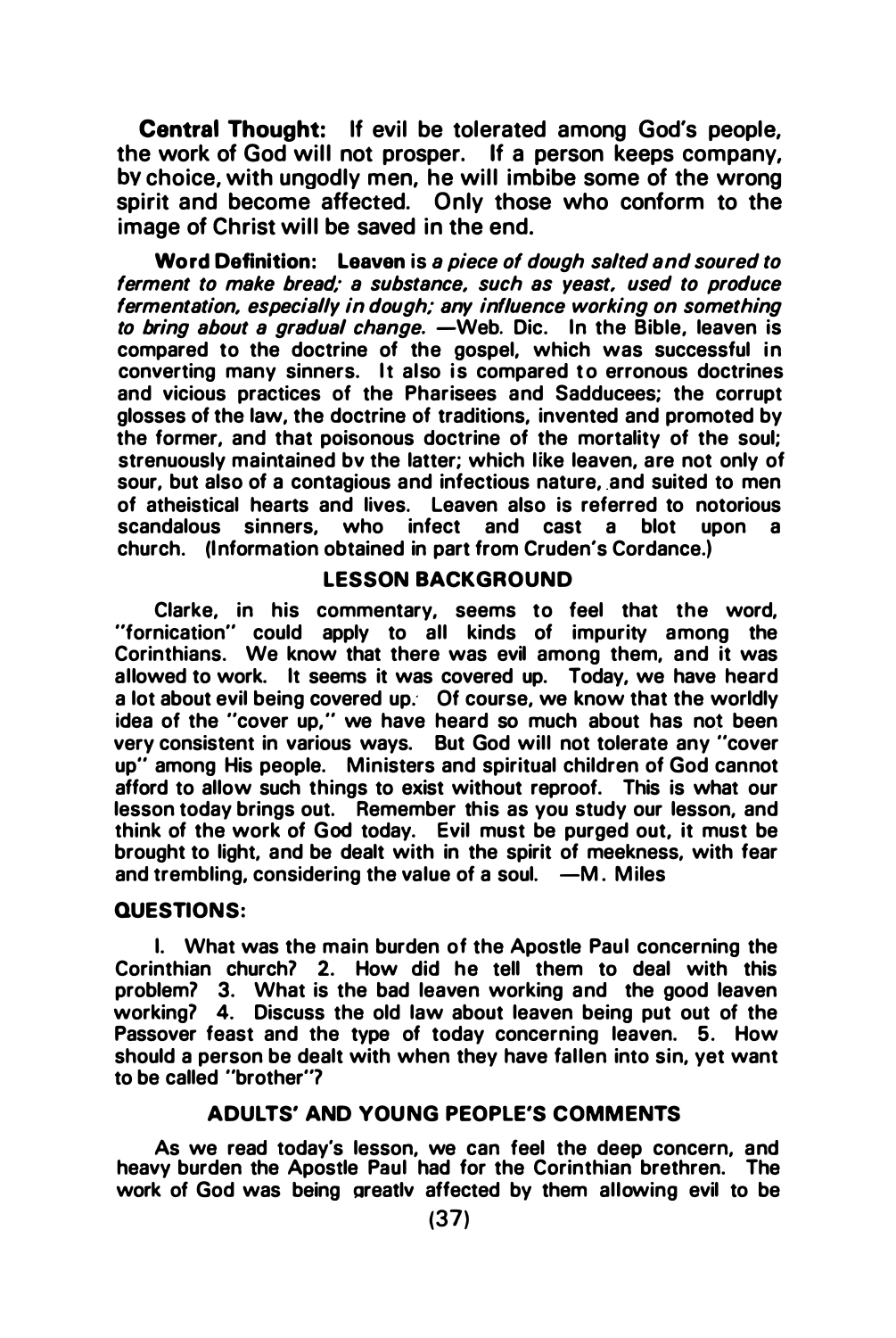accepted or covered up amona them. The Apostle knew that it would work and finally corrupt the whole congregation and the Spirit of God would move out from among them. He called it leaven. Sin is a malignant leaven. In its nature, it is corrupting, spreading, and assimilating. It has great effects upon others. It is powerful and works constantly. Little by little it corrupts. When a sinner comes to the Lord, he has to have "works meet for repentance." Sin must be put away. Many do not receive salvation because they do not put away sin or are not willing to do so.

Under the old law, the Jew searched his house (previously to the Passover feast) in a most diligent manner, for the old leaven and threw it away. Jesus is the passover Lamb. To eat of Christ, the old leaven of sin must be completely purged out. It must be thrown away and the heart must be clean and pure. To enjoy a perpetual communion with our Lord, there must be holiness and purity in the heart. God's Spirit will then dwell within. We become members of the body of Christ, and His Spirit will work through us in the world today. The old leaven is purged out and "we are a new lump." Praise God, we then can have a good effect upon the world. As the church lives among the world, they can help them that are "without." Christ "within" the church, and the children of God, will have a working effect upon these that are "without." It will be the good leaven, little by little, working to bring souls to Christ. (Notice how the Apostle Paul uses the words, "within" and "without.")

Today we must "mourn" when a brother transgresses and with this attitude of love, compassion and deep grief, we can help that soul. If they won't confess and forsake their sin, and repent, they must be dealt with according to the Word of God. It is the Word that condemns and judges. In the sight of God, those who are fornicators, adulterers, drunkards, extortioners, and covetous persons are not members of the church of God. They have, by their deeds, cut themselves off from God. If they are allowed to be called, "brother" and are accepted, it will cause others to feel that they, too, can be lenient toward sin and yet be one among God's people. With love, we must think of the person's soul. Our sympathies and thoughts or friendship must not enter into it. God's Word will judge each person. - M. Miles

#### FOOD FOR THOUGHT

The phrase, "the unleavened bread of sincerity and truth", holds a profound meaning. Sincerity in the Greek means "without pretence or guile." There is no cover up or deceitful front put on. We are to draw near to God with a true heart- a heart in which nothing is being hid or smoothed over deceitfully. Leaven causes dough to swell to an apparent size much more than what it really is. This is what pride and arrogance in the heart of man does. He swells himself in the eyes of others more than what it really is. Oh, how we should be on our guard against this leaven. We must be sincere and without offense. We, as new-born babes should desire the sincere milk of the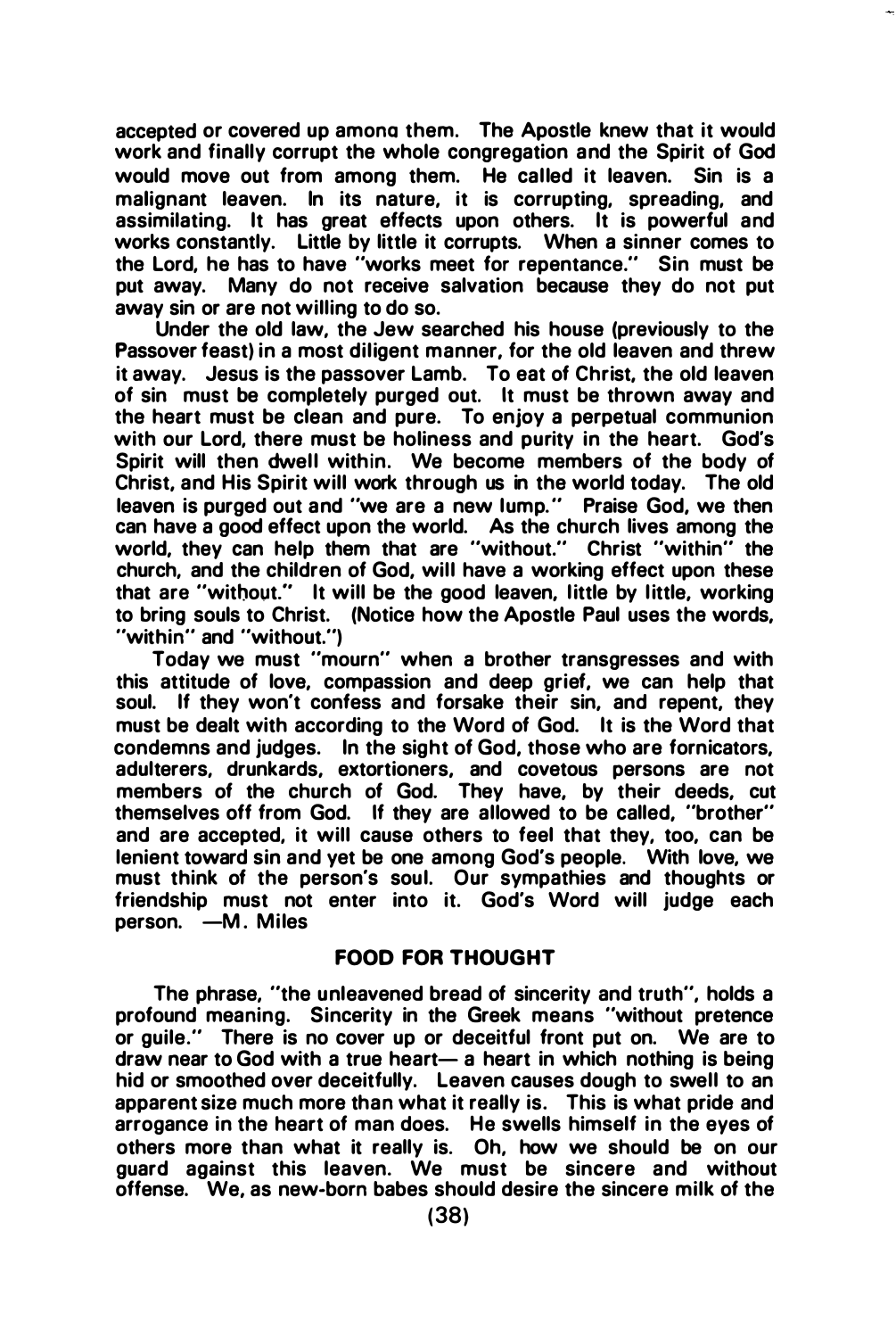word and grow thereby. Jesus warned his disciples, "Beware of the leaven of the Pharisees." He was speaking of their doctrine and teaching. Jude spoke of those who spoke great swelling words having men's persons in admiration because of advantage. But we are to be sincere and without guile or deceit. We are to acknowledge the truth about ourselves. If we need help, we must confess it, and ask for mercy. Pride will hide one's true condition to himself. The Pharisee who went up into the temple to pray had many good traits to vaunt himself with. But he was filled with leaven and was exalting himself much higher than what he really was. The poor publican who did not have all the good traits to show the Lord, did have truth on his side when he uttered the simple confession: "God, be merciful to me, a sinner." Jesus said that this man went down to his house justified rather than the other. Paul tells us in Romans 12:3 that we should not think of ourselves above that which we ought to think, but to think soberly as God hath dealt to every man the measure of faith. Oh, how we need in our own minds and estimation of ourselves to be just what we are and just where we are. Can you not see why the Lord was so strict in regard to leaven? It was because of what the leaven typified. To eat leavened bread now in the natural sense is of no wrong. It is the spiritual leaven that we are to guard ourselves against. Seek to be in all vou do sincere and true. God will see this and reward you. -L. Busbee

#### $3 - 7$ WORK OF LEAVEN-SIN

A bride tried out a new bread receipe. She thought she had followed the directions carefullv and felt pleased that all was well so far. She left her pan of dou9h to rise. Later, she looked at it. It was just like she left it and had not risen. She became panicky. She was so disappointed. She thought there was something she had left out. It was ruined. What would her husband say about her wasting so much flour, etc? She was in tears. Then a thought came to her. She would take it out in the garden and bury it. Her husband would never know about her failures. Soon, she had it all buried and covered up. She felt better now. He would never know, and she would not be laughed at or scolded for her carelessness. Later that day, she had his dinner all prepared and was waiting for his return. She met him at the door with joy. He greeted her and then he said, "I am going back out into the garden. There is something that looks strange, and I want to see what it is." The young bride's heart sunk. Oh, surely he didn't see the fresh dirt where she had so carefully concealed the dough. She followed slowly behind him. And there she saw the ground all raised up with small white specks among the dirt. Her husband kicked at it, and some white substance got on his shoe. She broke down and wept. Then she told him about her "cover up." What she did not know was that bread dough must have a warm place for it to rise. She had put it in the ground. The sun warmed the ground and caused it to rise.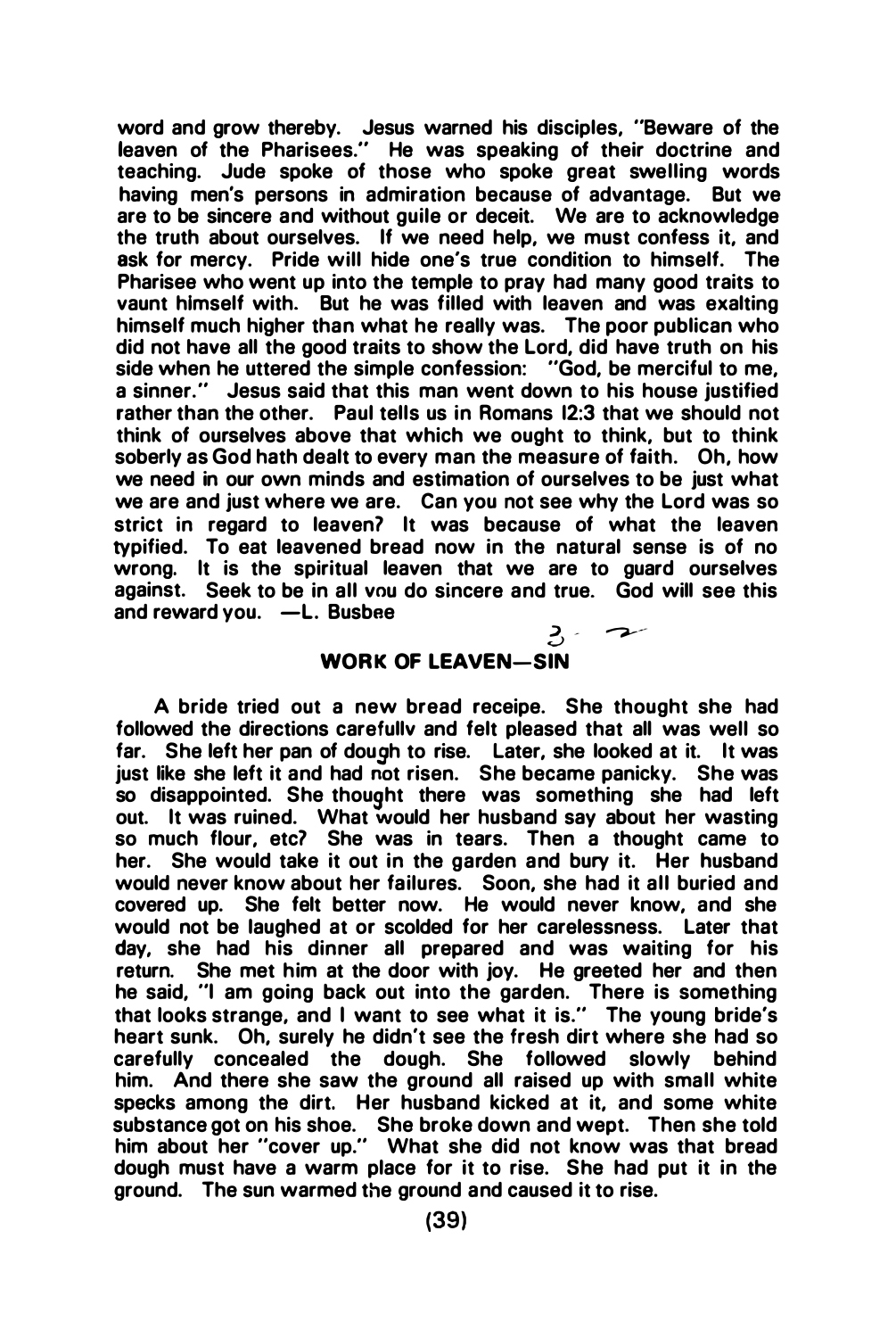We want to know that "be sure your sin will find you out." We can never cover up sin. If it is not uncovered here, it will be uncovered at the judgment. But sin grows. We read about some in the Bible that "add sin to sin." The leaven of sin grows. If a person steals, they generally tell a lie to cover up the theft, or they think it covers it up. There is an all-seeing eye of God that sees all things. There is nothing hid from Him. "Neither is there any creature that is not manifest in his sight; but all things are naked and opened unto the eyes of him with whom we have to do." Heb. 4:13.

 $\overline{\phantom{a}}$ 

In the Corinthian congregation, it seemed there was some coverup, but the Apostle Paul had discernment about it, although he was not there in person. He told them how to deal with it. He knew that it would ruin the work of God in that congregation. "Little foxes spoil the vines." "Get rid of that sin and quit covering it up," the Apostle Paul admonished them. Mourn over it, and quit being complacent about it. Evil entering in, spreading, infecting, will push out the workings of the Spirit of God. They needed to put that wicked person out of their midst. Let God afflict him and chastise him. After he is dealt with and put out, there must not be any attempt to follow him outside with any direct infliction of temporal penalties. Love must be still shown toward him with much prayer. Through proper treatment, it is hoped that through his affliction, he will brought to God with true repentance. "It was good for me that I was afflicted ... before I was afflicted I went astray, but now," etc. Psa. II9:67,7I. - M. Miles

#### March 9, 1976

⊸^–

#### THE JUDGMENT OF THE SAINTS

#### I Cor. 6:1-8; Matthew 7:1-5

I Corinthians 6:1 Dare any of you, having a matter against another, go to law before the unjust, and not before the saints?

2 Do ye not know that the saints shall judge the world? and if the world shall be judged by you, are ye unworthy to judge the smallest matters?

3 Know ye not that we shall judge angels? how much more things that pertain to this life?

4 If then ye have judgments of things pertaining to this life, set them to judge who are least esteemed in the church.

5 I speak to your shame. Is it so, that there is not a wise man among you? no, not one that shall be able to judge between his brethren?

6 But brother goeth to law with brother, and that before the unbelievers.

7 Now there there is utterly a fault among you, because ye go to law one with another. Why do ye not rather take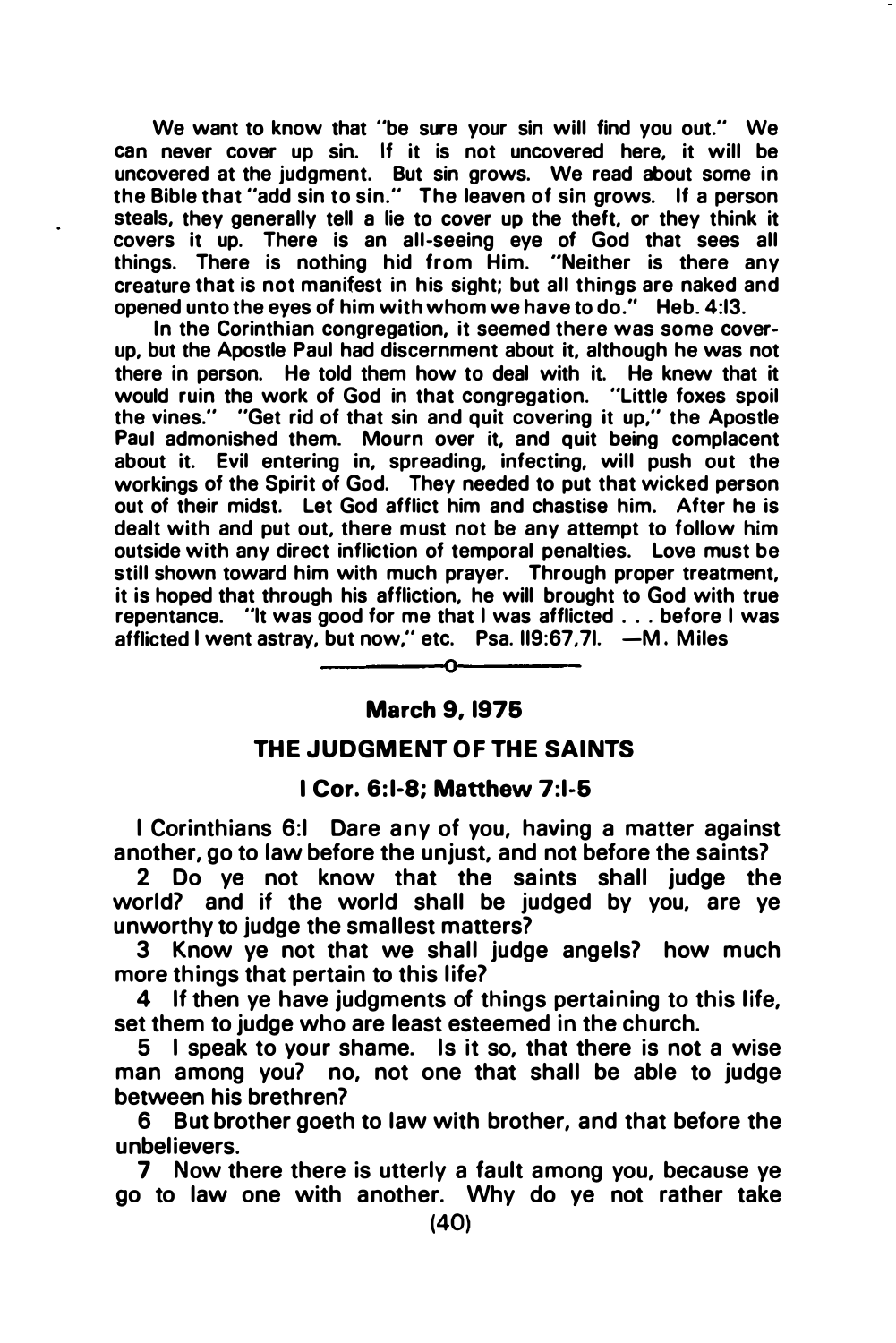wrong? why do ye not rather suffer yourselves to be defrauded?

8 Nay, ye do wrong, and defraud, and that your brethren.

Matthew 7:1 Judge not, that ye be not judged.

2 For with what judgment ye judge, ye shall be judged: and with what measure ye mete, it shall be measured to you again.

3 And why beholdest thou the mote that is in thy brother's eye, but considerest not the beam that is in thine own eye?

4 Or how wilt thou say to thy brother, Let me pull out the mote out of thine eye; and, behold, a beam is in thine own eye?

5 Thou hypocrite, first cast out the beam out of thine own eye; and then shalt thou see clearly to cast out the mote out of thy brother's eye.

Memory Verse: Judge not according to appearance, but judge righteous judgment. John 7:24.

Central Thought: Rather than settle our differences in court before the world, we ought to consult true saints of God to whom God has given judgment and understanding and the Holy Spirit to guide them.

Word Definitions: Judge-to distinguish or decide (Greek) Defraud- to withhold or keep back something that is due another. Mote-a dry twig or straw. Beam-a stick of timber (Greek) Hypocrite-one who puts on pretense, or who acts under an assumed garb (Greek)

#### LESSON BACKGROUND

Paul is giving counsel to these brethren at Corinth in our lesson concerning their seeming pratice of taking each other to law in their differences. He wanted them to know that this was not pleasing in the sight of God. This is one of the many things that they, as newcomers to the Christian faith, were to learn. In the world, it is a normal policy to take disputes and differences to higher authority and to abide by their decision. We know that there are many such matters that arise between people in this world. It is not wrong for differences to arise among the saints, but we must know what is the Christian course to take. The lord wants to have a hand in settling these things. Along with this lesson, we have referred to what Jesus said about how we are to pass judgment. If Paul recommended that we should take our problems and differences before the saints, then we as saints should consider what Jesus said about judging. There is a way to judge and a way not to judge. Note the difference in sizes of a mote and a beam, and which one did he say was in our own eye?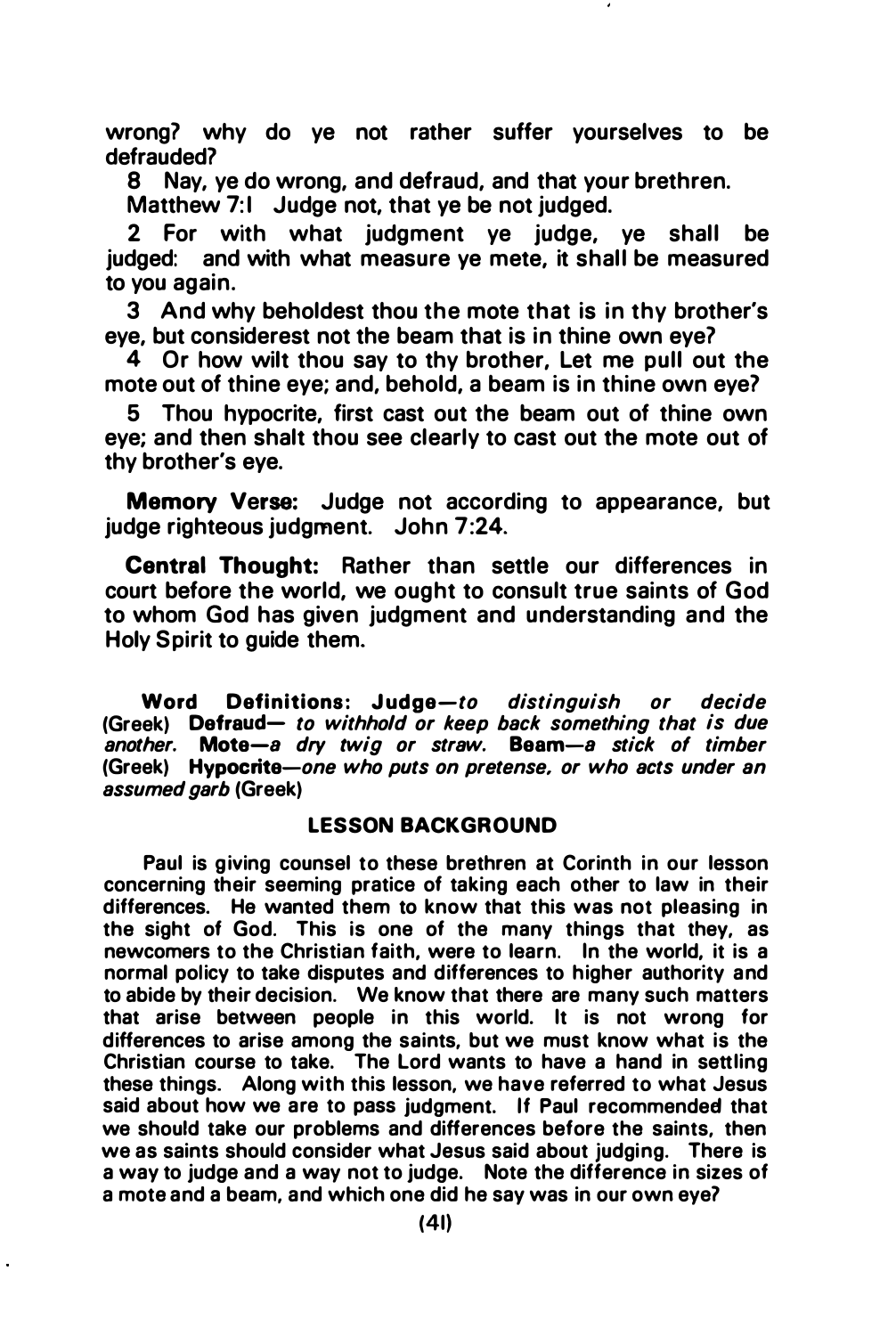#### QUESTIONS:

1. Why should we not take our problems to the law against one another? 2. How can saints be qualified to place judgment on these things? 3. How will the saints judge the world? 4. How will the saints judge angels? 5. Our lesson reveals the best and quickest way to settle problems. Can you find it?

#### ADULTS' AND YOUNG PEOPLE'S COMMENTS

There is no question as to what Paul's counsel was concerning going to the law about matters of disputes between brethren. He was definitely against it and emphatically stated his reasons. And surely as we consider the fact that a saint of God who is redeemed and purified from sin and malice and partiality, who seeks guidance from the Lord and thinks not of himself, who seeks above all things to be led and inspired by the Spirit of God, who is not hasty in his decisions, but faithful to take them to the Lord in prayer-I say as we consider such a one and the mind that he has (which is the mind of Christ), we can feel safe to go such a person or persons with the trivial matters of this life. How much better it is to do this than to seek the judgment and counsel of the unsaved, who are carnal and not to be trusted!

The saints shall judge the world? The saints shall judge angels? Is this true, and how shall it be? It was said of Noah, that by his faith and obedience he condemned the world. Heb. 11:7. As we follow Christ and let our light shine, it is a reproof to the world around us. In an earlier part of this epistle, we read that he that is spiritual judgeth all things, yet he himself is judged by no man. The gift of discerning of spirits is a very important gift in the church. Do you not know that we need some of Solomon's wisdom that he asked for to be able to discern between good and evil? Surely, saints, true holy saints of God have some judgment and wise counsel to give. Peter said concerning the gospel preached by the Holy Ghost sent down from heaven that the angels desire to look into these things. I Peter 1:12. It is not that we are going to condemn angels, but it means that we who have battled sin and Satan and endured sufferings and passed through the cleansing fount of Christ's blood have experience and understanding that even the angels do not have. Oh, the high calling of a saint! Who is sufficient to fill it? No one is except those who have been enlightened from above.

In verse 4, it seems that Paul instructs them to set them to judge who are least esteemed in the church. But in the original Greek text, this sentence is not a command, but a question: "Do you set them to judge who are least esteemed in the Church?" We might ask the question, If he counsels against going to the world for counsel, is it not evident that he would frown of committing judgment to some one not qualified? But let us notice that he also gives a solution that is better than any: Why do ye not rather take the wrong, and suffer yourselves to be defrauded? Here he throws a question on the very matter of wanting to get matters settled. Why not just suffer and wait on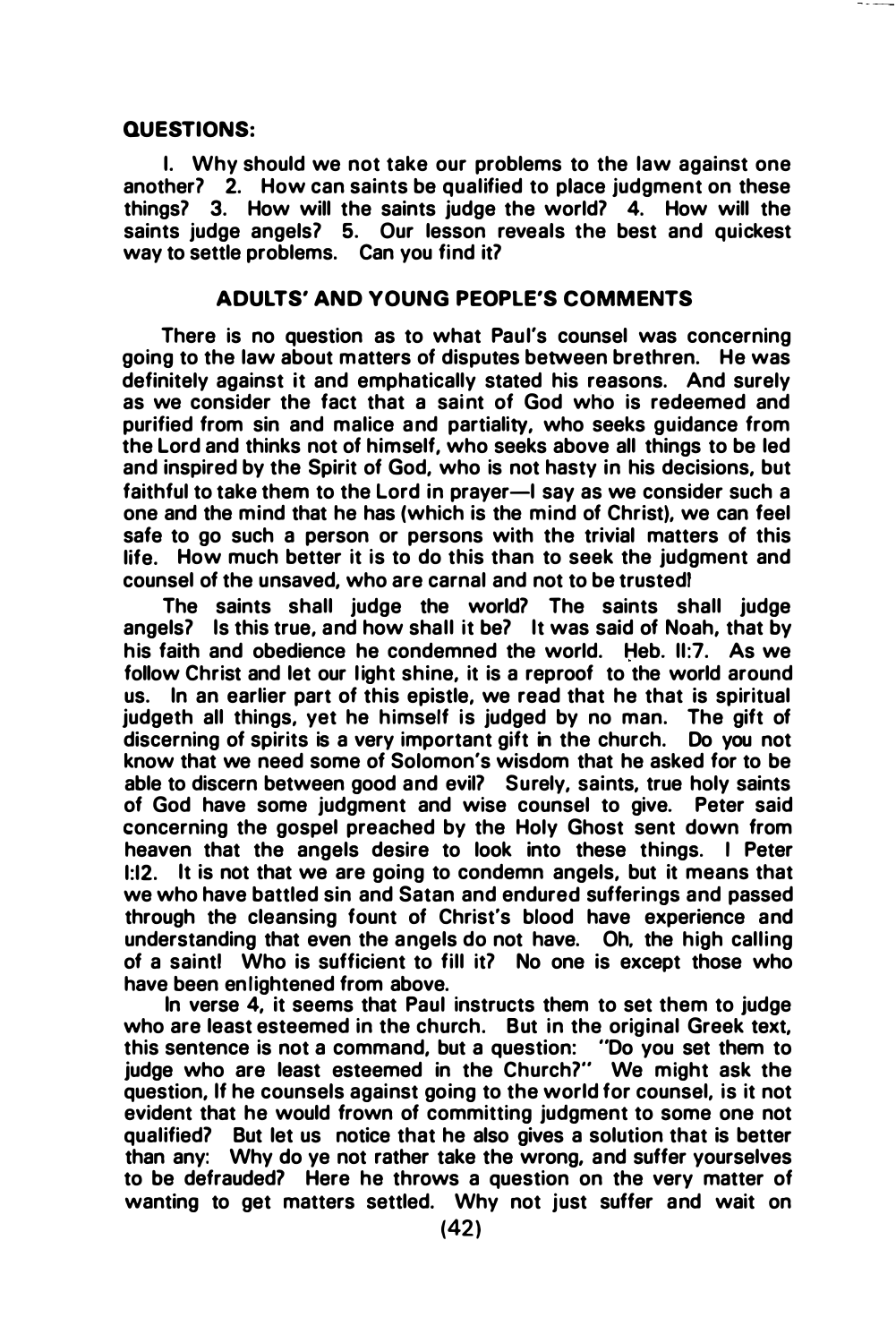God? And to anyone involved in a dispute or difference with his brother, earnest consideration should be to what Jesus said in our lesson about judging one another.

#### FOOD FOR THOUGHT

A Christian man had a patch of potatoes. His neighbor's hogs got into his potato patch; and before he could drive them out, they had ruined a lot of his potato plants. He told the neighbor man about it and asked him to fix his fence. The neighbor was an unbeliever in God, so he said. He did not like his Christian neighbor very much, so he did not fix his fence. Different times, the Christian neighbor had to drive out the hogs. His friends said that he should take the man to court about his hogs destroying his potato patch, but the Christian prayed about this. He prayed, "Lord, your hogs are eating up your potato plants. Please take care of your hogs and your potatoes." The unbeliever neighbor was waiting for the Christian neighbor to take him to court, since his hogs had completely destroyed his potato patch, but nothing happened. This began to �ear upon the unbeliever. He never saw a man like that before. When he would see the Christian man, he would smile, and speak to him and ask him how he was. This was unusual. Whom do you think was judging this man? It wasn't the courts. It was the life of this Christian. Later. this unbeliever's daughter took violently ill. The unbeliever called for the Christian man to pray for her. The results were that the unbeliever got saved.  $-$ "Why do ye not rather take wrong? why do ye not rather suffer youselves to be defrauded?" -M. Miles

#### BURKE THE BURGLAR

Burke was in the city jail, awaiting trial for some offence. Solitary confinement was wearing on him, and he spent his time railing at the guards, or cursing the sheriff on his daily rounds. It was Burke's delight to curse a sheriff.

Somebody threw a daily into his cell, and the first thing that cuaght his eye was a big headline like this: HOW THE JAILER AT PHILIPPI GOT CAUGHT.

It was just what Burke wanted, and he sat down with a chuckle to read the story of the jailer's discomfiture. Somehow the reading had a strange look, out of the usual newspaper way. It was 0. L. Moody's sermon of the night before. "What rot is this?" he said to himself.

PAUL AND SILAS; A Great Earthquake; What Must I Do To Be Saved?

"Have the papers got to printing such stuff?" He looked at the date. Yes, it was the morning paper, fresh from the press. He threw it down with an oath, and strode about his cell like a caged lion. After a time he picked up the paper and read the sermon. The restless fit grew on him. Again and again he picked up the paper and read its blessed story. It was then a strange something, from whence he knew not, came into the burglar's heart, and cut him to the quick.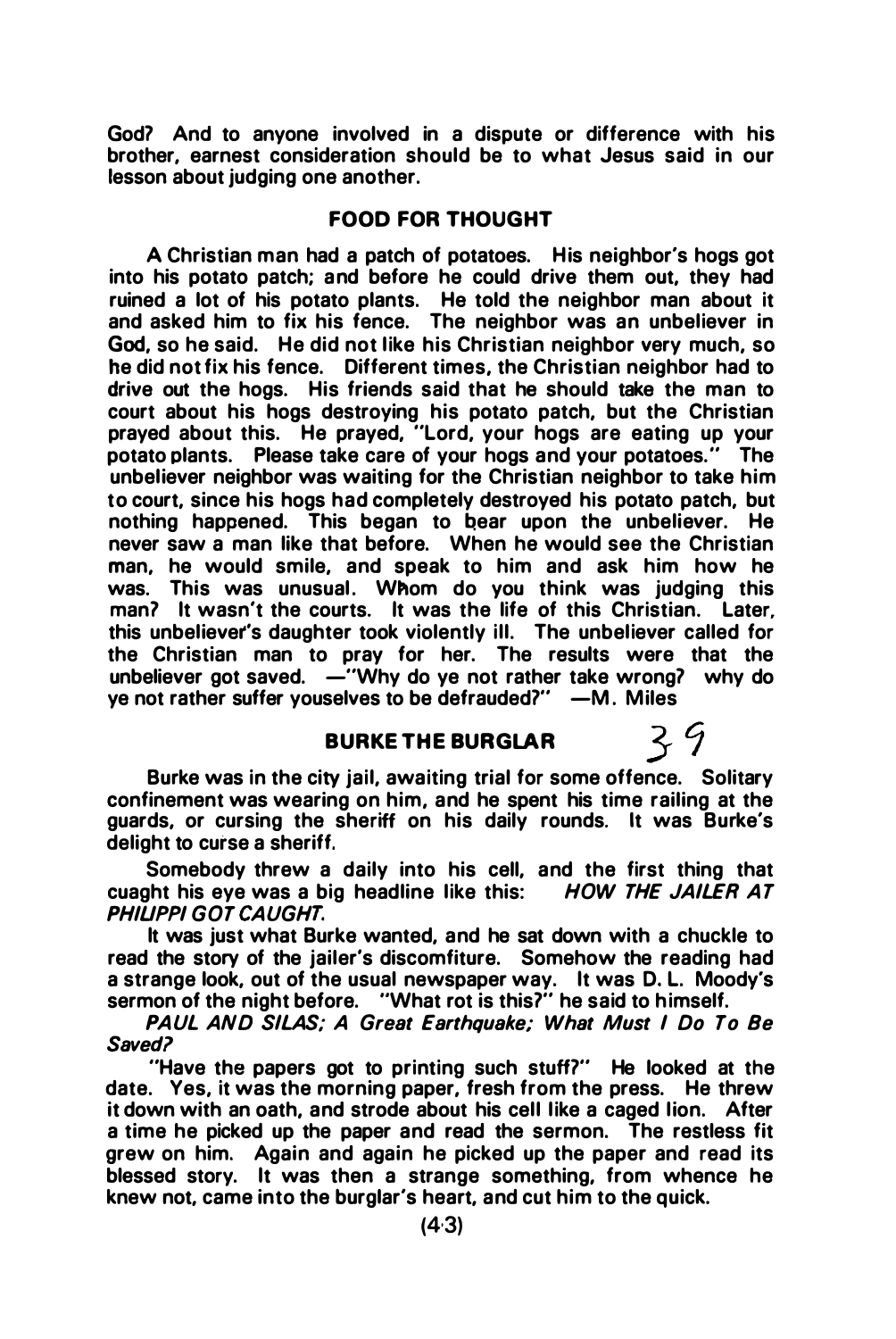'What does this mean?" he said to himself; "twenty years and more I've been a burglar and jail-bird, and I never felt like this before. What is it to be saved anyway? I've lived a dog's life, and I'm getting tired of it. If there is such a God as that man is telling about, I believe I'll find it out if it kills me to do it."

Away toward midnight after hours of bitter remorse over his wasted life, and with many broken prayers, the first uttered since he was a child at his mother's knee, Burke learned that there is a God-One who is able and willing to blot out the darkest record at one stroke. He found out the wondrous secret of the cross, how that on it Jesus Christ bore his many sins and put them all away forever. That night God saved the burglar; he believed the Word of Christ and received everlasting life. Then he waited for day, a new creature, crying and laughing by turns.

Next morning when the guard came around, Burke had a pleasant word for him, and the man eyed him with wonder. When the sheriff came, Burke greeted him as a friend, and told him how he had been led to Christ by reading Moody's sermon.

"Jim," said the sheriff to the guard, "you had better keep an eye on Burke. He's playing the 'pious dodge,' and the first chance he gets he'll be out of here."

When the case came to trial, it failed through some legal entanglement, and he was released.

Friendless in a great city, known only as a daring criminal, he had a hard time for months. Men looked upon his face when he asked for work, and upon its evidence turned him away. But he was brave, and sustained by the mighty power of God, he struggled on. Seeing how his sin-marred face told against him, he asked the Lord "if He wouldn't make him a better looking man, so he could get an honest job." And God answered the prayer, for Moody said that a year from that time, when he met Burke in Chicago, he was as fine a looking man as he knew. That was of the Lord, who did it for him in answer to his childlike faith.

After seeking in vain for a long time to find steady work, Burke went to New York, hoping, far from his old haunts, to find peace and honest labor. He did not succeed, and came back to St. Louis, much discouraged, but still kept by the God who had found him in the prison cell.

One day there came a message from the sheriff that he was wanted at the courthouse, and he went with a heavy heart.

"Some old case they've got against me," he said; "but if I'm guilty, I'll tell them so; I've done lying."

The sheriff greeted him kindly.

'Where have you been, Burke?"

"In New York."

'What were you doing there?"

"Trying to find an honest job."

"Have you kept a good grip on the religion you told me about?

"Yes," answered Burke, looking him straight in the eye. ''I've had a hard time, sheriff, but I haven't lost my faith."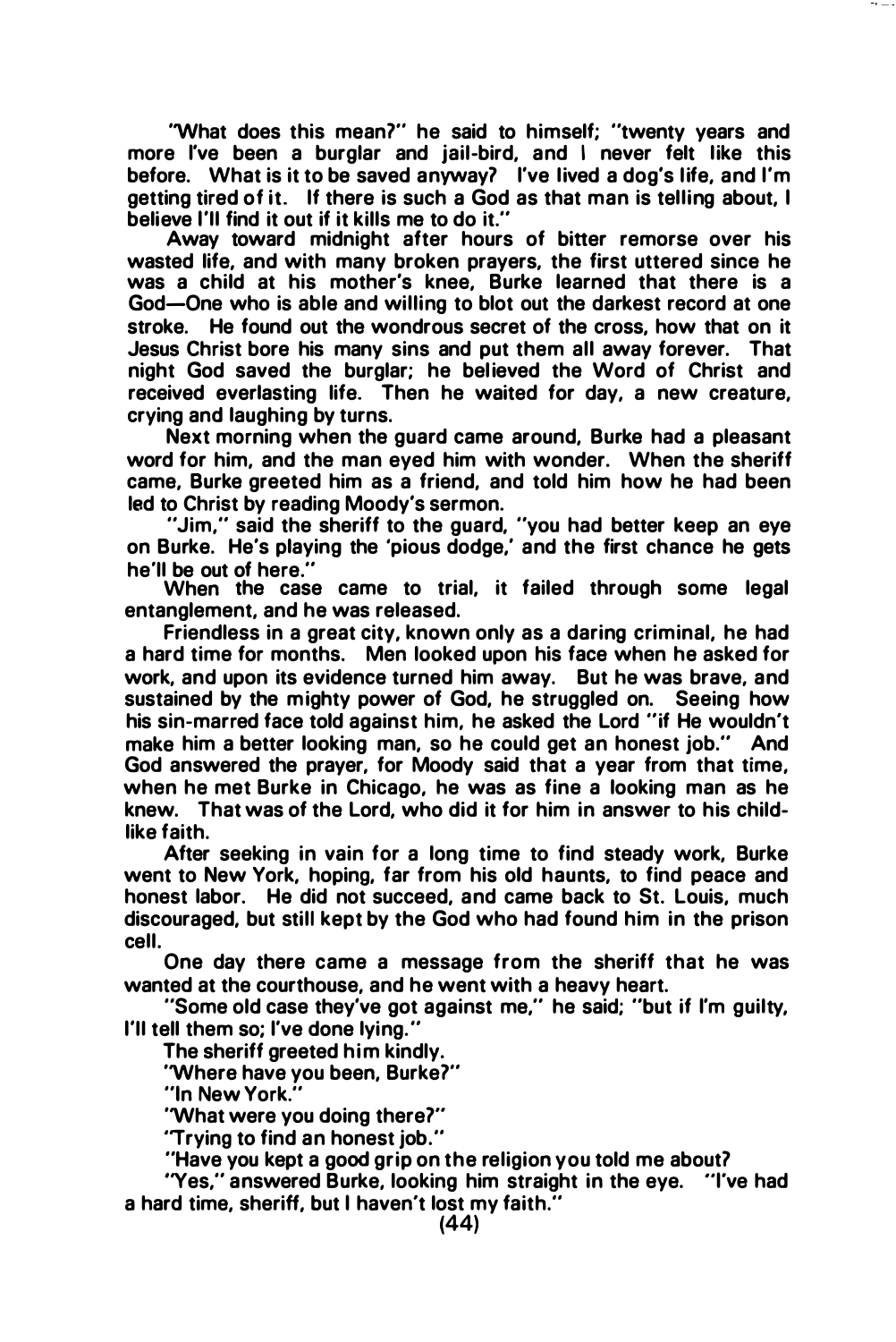"Burke, I had you shadowed every day you were in New York. I suspected your religion was a fraud, but I want to say to you that I know you have lived an honest Christian life, and I have sent for you to offer you a deputyship under me. You can begin at once."

From that time the tide began to turn. He set his face like a flint. Steadily and with dogged faithfulness Burke went about his duties, until the best men in the city came to know and recognize him. Moody was passing through, and stopped off to meet Burke. He was found in a closet room upstairs in the court-house, serving as a trusted guard over a bag of diamonds. He sat with a bag of gems in his lap and a gun on table. There was \$60,000 worth of diamonds in the sack.

"Moody," he said, "See what the grace of God can do for a burglar. Look at this sack of diamonds! The sheriff picked me out of his force to quard it."

He cried like a child, as he held up the stones.  $-$ Sel.

--------�0�

#### March 16, 1975

---------

#### GLORIFYING GOD IN BODY AND SPIRIT

#### I Cor. 6:9-20

I Corinthians 6:9 Know ye not that the unrighteous shall not inherit the kingdom of God? Be not deceived: neither fornicators, nor idolaters, not adulterers, nor effeminate, nor abusers of themselves with mankind,

10 Nor thieves, nor covetous, nor drunkards, nor revilers, nor extortioners, shall inherit the kingdom of God.

II And such were some of you: but ye are washed, but ye are sanctified, but ye are justified in the name of the Lord Jesus, and by the Spirit of our God.

12 All things are lawful unto me, but all things are not expedient: all things are lawful for me, but I will not be brought under the power of any.

13 Meats for the belly, and the belly for meats: but God shall destroy both it and them. Now the body is not for fornication, but for the Lord; and the Lord for the body.

14 And God hath both raised up the Lord, and will also raise up us by his own power.

15 Know ye not that your bodies are the members of Christ? shall I then take the members of Christ, and make them the members of an harlot? God forbid.

16 What? know ye not that he which is joined to an harlot is one body? for two, saith he, shall be one flesh.

17 But he that is joined unto the Lord is one spirit.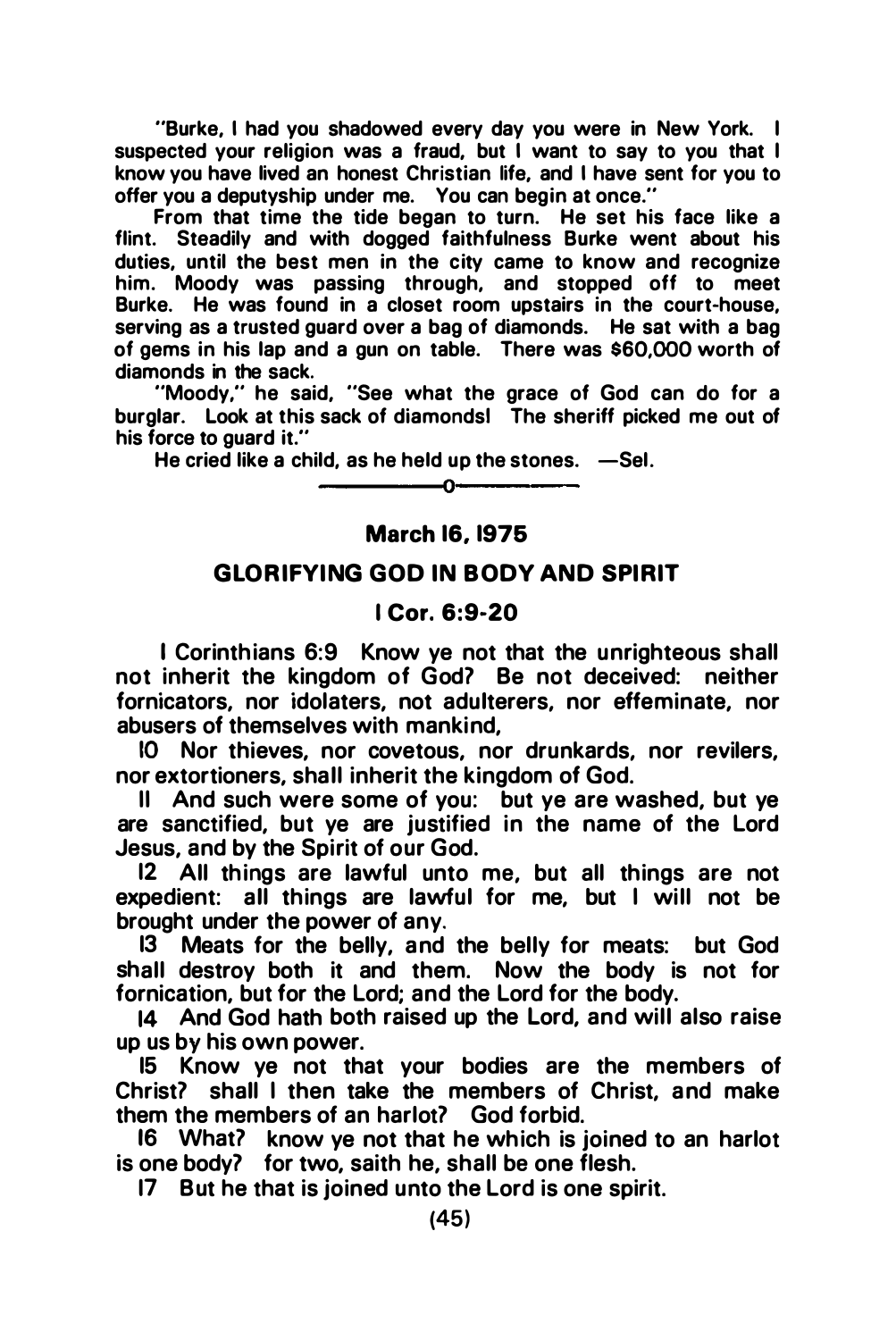18 Flee fornication. Every sin that a man doeth is Without the body; but he that committeth fornication sinneth against his own body.

19 What? know ye not that your body is the temple of the Holy Ghost which is in you, which ye have of God, and ye are not your own?

20 For ye are bought with a price: therefore glorify God in your body, and in your spirit, which are God's.

Memory Verse: Let not sin therefore reign in your mortal body, that ye should obey it in the lusts thereof. Romans 6:12.

Central Thought: The salvation of Christ justifies and cleanses us from sin, and teaches us to keep our bodies and spirits as God's holy dwelling, glorifying Him.

Word Definitions: Effeminate- opposite of masculine: soft, unmanly, characteristic of a catamite (Greek) A catamite is a certain class of homosexuals. This is a sin that is growing quite prevelant in our modern world-the very sin that brought about the wrath of God upon the cities of Sodom and Gomorrah. It is described in Romans 1:26,27. It is an abomination in God's sight and has no place in His kingdom. Expedient- edifying, or to the best advantage (Greek)

#### LESSON BACKGROUND

This is Paul's continuation of counsel and admonition to the Corinthian Church. Just what the depth of the problems he was dealing with amounted to is not clearly known, but we are thankful for Paul's counsel that can be applied to us today. We are still in mortal bodies just as those people were. We face temptation and difficulty much the same. and Satan is still at work seeking to take an advantage. But God can enable us to glorify Him with this mortal body as well as with our spirits. A clear understanding of the truth of this lesson will refute the popular belief that the body can sin and the soul at the same time be unaffected. Full salvation enables a man to live in this mortal body and keep it under proper and holy control.

#### QUESTIONS:

I. What relation is there between sin and our mortal bodies? 2. Is it the body that sins. or is it the soul? 3. Through what avenue does Satan tempt us? 4. Discuss how certain things can be lawful and yet not expedient. 5. Who made our mortal body, and who sustains it, and who will raise it up at the last day to a glorified state? 6. What do our bodies mean to Christ? Is He concerned about our bodies and to what extent? 7. Yet, what is our relationship to Him? 8. What are we to do with our bodies and our spirits?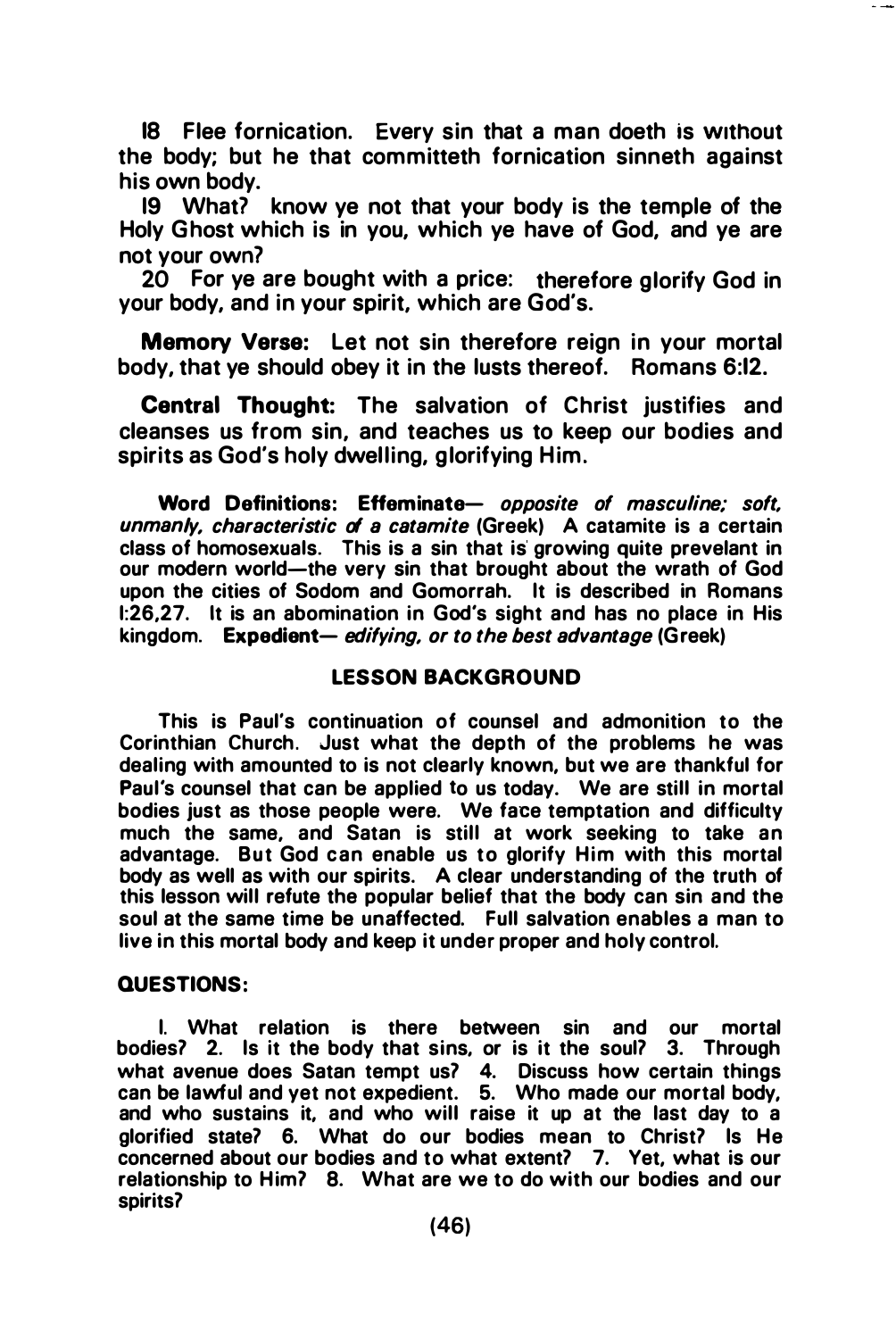#### ADULTS' AND YOUNG PEOPLE'S COMMENTS

In studying this lesson and applying it to us, there are different outstanding points that we must regard with special concern. First, notice the starting statement that the unrighteous shall not inherit the kingdom of God. Notice the various itemized transgressors that fall into this category. It is needful that we know the nature of these abominations so that we can be on our guard lest Satan deceive us. Several of these things has to do with the body relationship of men and women. It is well to bear in mind that Satan tempts us through the avenue of the appetities of the body, and sin originates through the desires of the flesh, unsanctified and uncontrolled. The power of the kingdom of God is to bring in subjection the natural desires and appetites unto holiness to the Lord. Then we notice the fact that all things are not expedient although they may not be unlawful. Could we say that this is the true law of a Christian? If we examine things merely as to whether they are right or wrong, we will be misled very easily. We should ask the question before every venture of life: is it edifying to my spiritual life, and is it to the best wholesome advantage? Paul was determined not to be brought under the power of any material thing. It would doubtless have been a lawful thing for him to have had a wife, but he was steadfast in his persuasion that it would not be for the best advantage for his life and<br>ministry. Can we not follow this example of Christian we not follow this example devotion? Notice the statement: "Meats for the belly, and the belly for meats: but God shall destroy both it and them." Also, ''The body is for the Lord, and the Lord for the body." What does this mean to us? The things that the flesh desires and the flesh itself will be destroyed. Therefore the body is really meant for something more than just fulfilling its desires. Jesus said, Is not the life more than meat and the body more than raiment? And then Paul declared that God will raise up our bodies from the dead. Our chief concern then is to remember that our bodies are not for indulgence of its appetites, but for the Lord. He purchased our bodies to be holy temples unto the Lord. We are not our own. How we should seek to glorify God in these bodies. -L. Busbee

#### FOOD FOR THOUGHT

How much sorrow and trouble would be avoided if everyone would seek to live according to God's Word. This book fits every age. We are fighting the same devil that Adam and Eve yielded to. They were pure and holy and knew not sin, but when they sinned, God made them clothes. They were ashamed of their nakedness, and even told God that that was the reason they had hidden from him. Gen. 3:8- 10,21. God shed the blood of an animal and made them "coats of skin" and "clothed them." Clothed means "to cover." So from that time, God intended for people to cover their bodies because of sin. The shedding of blood was for the covering of their sinful souls, for which Jesus died on the cross to redeem, and the wearing of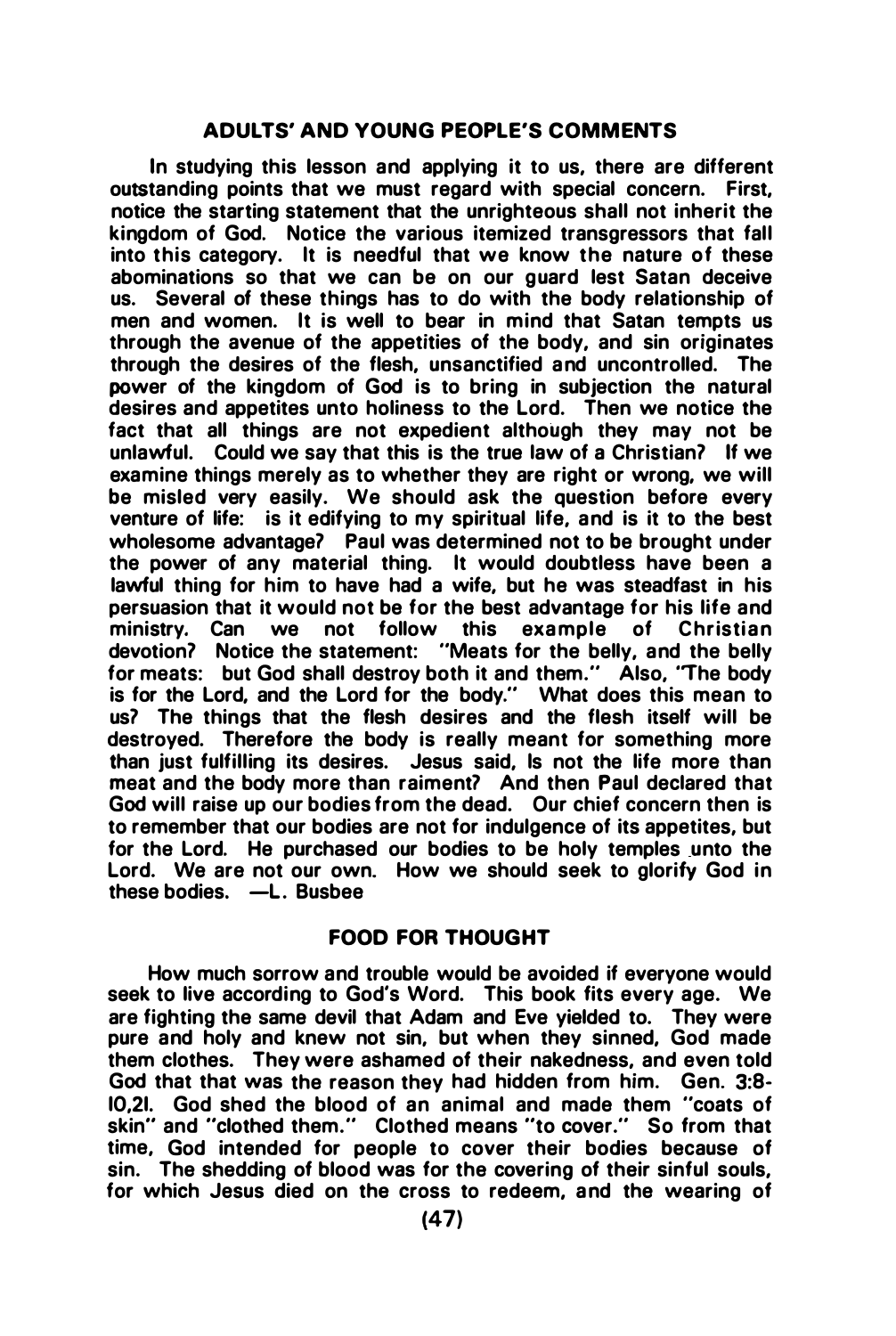clothes is forever a reminder of the covering of the soul that cost the life of our Saviour. Just so, the covering of the body must be complete. Some want to say that God is not concerned with our outward appearance but just the inner man. But if he was concerned enough to tell us to "dress in modest apparel" and to teach Adam and Eve how to clothe their bodies, we know He is still concerned today. God wants us to dress in a manner that corresponds with the scripture which says, we are to have a "meek and quiet spirit, which in the sight of God is of great price." I Peter 3:1-6.

By the ungodly manner of dress today, many are led astray. Will God hold you responsible if you are the cause of someone sinning because of the way you are dressed? I say yes! God expects each of us to dress and conduct ourselves in a manner that will bring pure and clean thoughts to those around us. The worldly-minded person today is living and advocating just the opposite standard. We cannot follow it and keep clear before the Lord. May God help each of us who have salvation to remember that our bodies are the "temple of the Holy Ghost which is in you ... and ye are not your own, for ye are bought with a price: therefore glorify God in your body, and in your spirit, which are  $God's. " -M.$  Miles  $3/16$ 

### BABIES START LIFE AS DRUG ADDICTS

More than 100 cases of narcotics addiction among newborn infants have turned up at Bellevue Hospital in the last two years, it was disclosed Tuesday.

"They get the drug while in the womb from their mothers who are addicts," explained Or. Saul Krugman, head of pediatrics.

Dr. Lewis Thomas, chairman of the hospital's department of medicine, told a narcotics conference the infants display the symptoms of drug withdrawal and added: "Unl ike the adult addict who gets over his symptoms of withdrawal in a matter of days in most cases, the infant has to be treated for weeks and months. The baby continues to show physical signs of the action of the drugs."

In New York's sprawling Bellevue Hospital one morning last week, a patient writhed painfully in his bed. He had no appetite, and what little food he did swallow, he promptly vomited. To physicians in the ward, the patient's intense irritability, Joss of appetite, and nausea added up to one inescapable diagnosis: Narcotics withdrawal.

But this was no ordinary addict caught in a cold sweat trying to kick the habit. He was an infant two days old. "We see fifteen or twenty babies like this every year," said Dr. Saul Krugman, Bellevue's director of pediatrics, "and the number seems to be going up." Five "withdrawal babies" have turned up in the hospital's nurseries since March 2.

The infants get their heroin-and their addiction-while in the wombs of addict mother. "The drug passes from the mother's blood into the child's," said Dr. Krugman. "When the baby is born, his supply is cut off and he goes into typical withdrawal." Before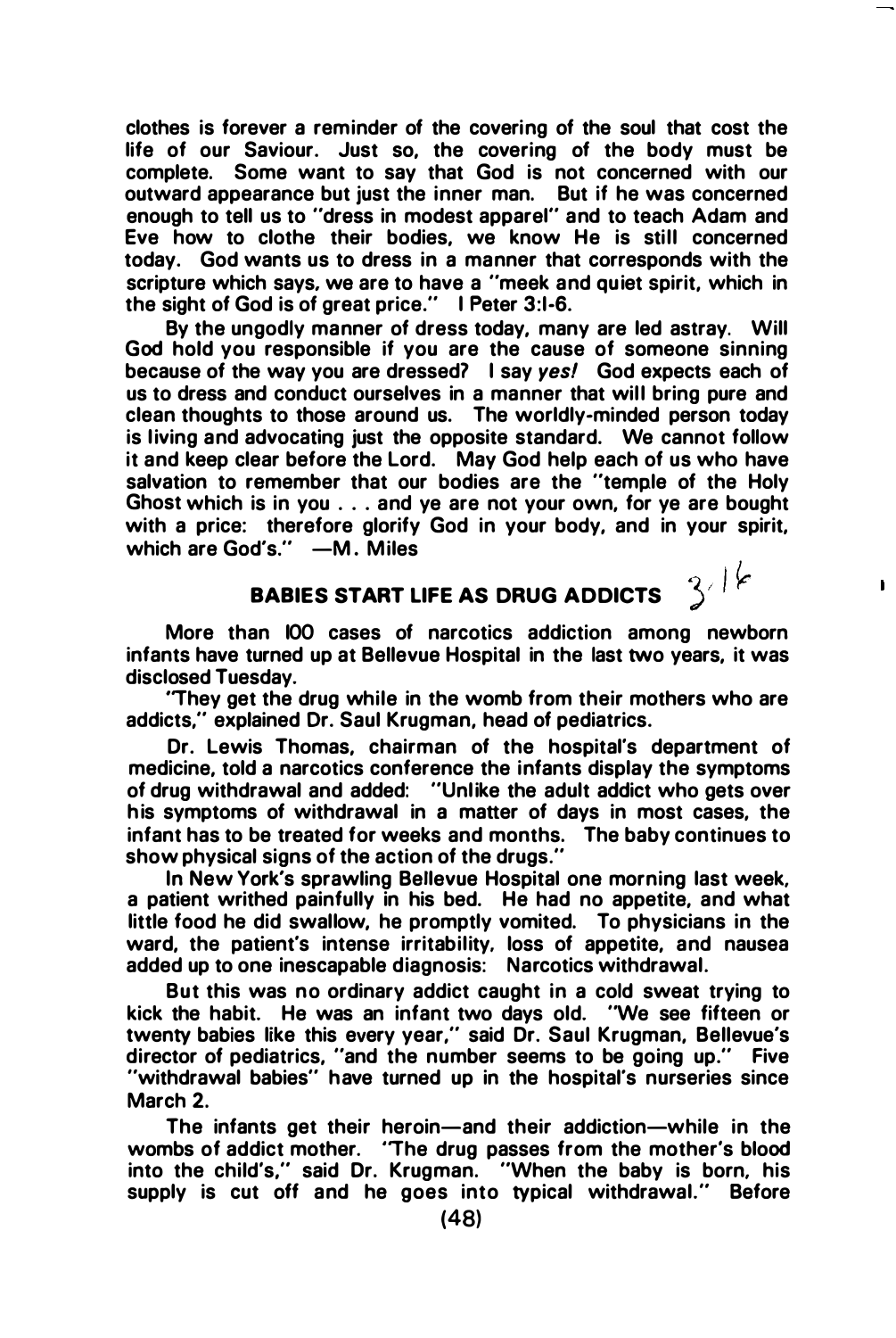pediatricians learned to recognize this phenomenon, about 90 per cent of these children died in convulsions $-Sel.$ 

> -------- 0<del>-----------</del>-

#### March 23, 1975

#### PAUL'S MARITAL ADVICE

#### I Cor. 7:3,10-17,32,33,39,40; Matt. 19:9

I Cor. 7:3 Let the husband render unto the wife due benevolence: and likewise also the wife unto the husband.

10 And unto the married I command, yet not I, but the Lord, Let not the wife depart from her husband:

II But and if she depart, let her remain unmarried, or be reconciled to her husband: and let not the husband put away his wife.

12 But to the rest speak I, not the Lord: If any brother hath a wife that believeth not, and she be pleased to dwell with him, let him not put her away.

13 And the woman which hath an husband that believeth not, and if he be pleased to dwell with her, let her not leave him.

14 For the unbelieving husband is sanctified by the wife, and the unbelieving wife is sanctified by the husband; else were your children unclean; but now are they holy.

15 But if the unbelieving depart, let him depart. A brother or a sister is not under bondage in such cases: but God hath called us to peace.

16 For what knowest thou, 0 wife, whether thou shalt save thy husband? or how knowest thou, 0 man, whether thou shalt save thy wife?

17 But as God hath distributed to every man, as the Lord hath called every one, so let him walk. And so ordain I in all churches.

32 But I would have you without carefulness. He that is unmarried careth for the things that belong to the Lord, how he may please the Lord:

33 But he that is married careth for the things that are of the world, how he may please his wife.

39 The wife is bound by the law as long as her husband liveth; but if her husband be dead, she is at liberty to be married to whom she will; only in the Lord.

40 But she is happier if she so abide, after my judgement: and I think also that I have the Spirit of God.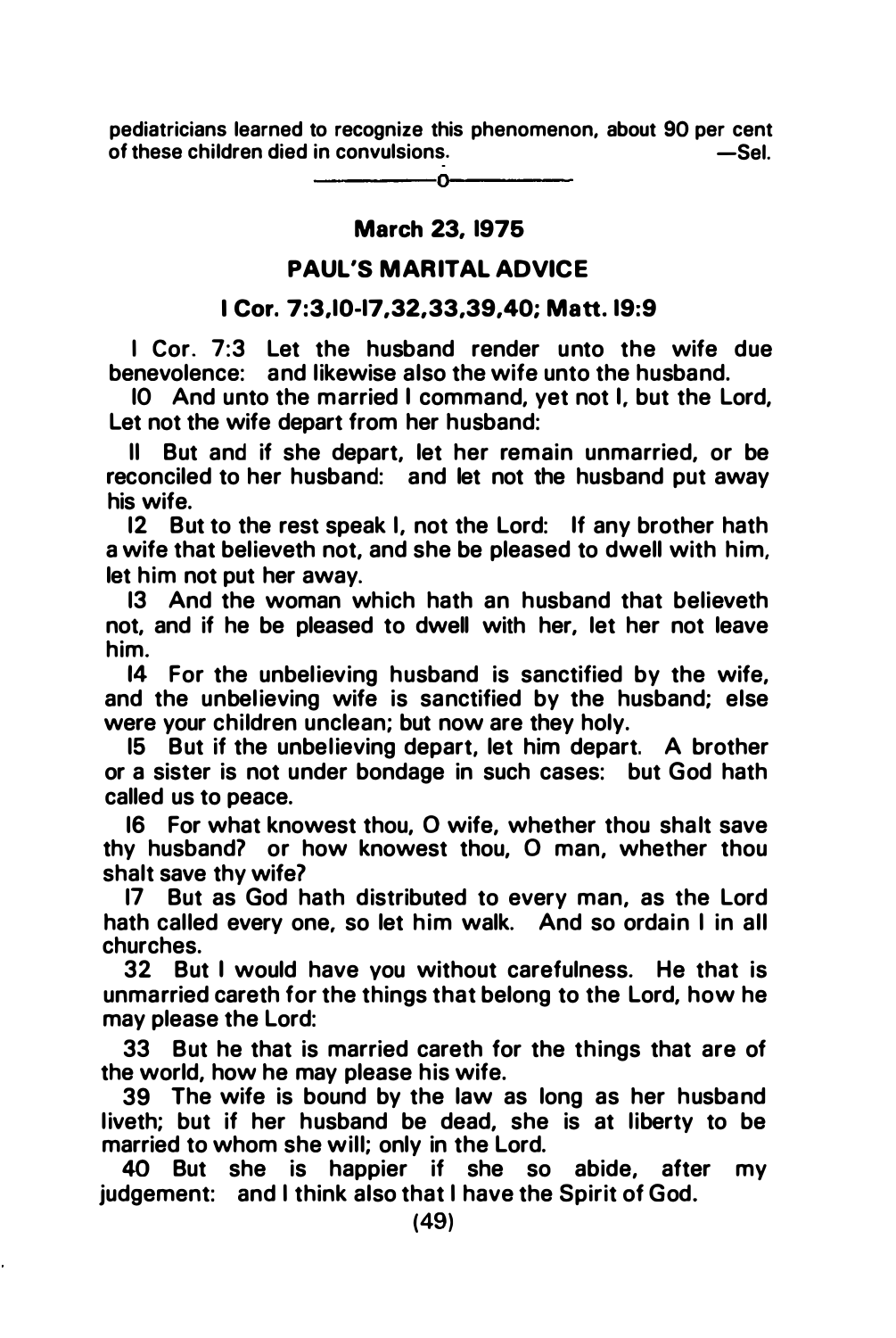Matt. 19:9 [Jesus said] And I say unto you, Whosoever shall put away his wife, except it be for fornication, and shall marry another, committeth adultery: and whoso marrieth her which is put away doth commit adultery.

Memory Verse: Wherefore they are no more twain, but one flesh. What therefore God hath joined together, let not man put asunder. Matt. 19:6.

Central Thought: The marriage union is for life. A couple are joined for absolute, entire, exclusive, lifelong, property to each other. If one breaks the union, that act is regarded as sin in God's sight.

Word Definition: Marriage- a religious-civil contract, by which a man and a woman are joined together. It was instituted by God for the prevention of uncleanness, the propagation of mankind, and for the parties so contracting, that they might be mutual helps and comforts to one another. Gen. 2:18,22,23; John 2:1; I Cor. 7:2; Heb. 13:4. Benevolent- doing or inclined to do good; kindly; benignant; charitable. (Web. Dic.) Derived from the Latin tongue; literally translated: I will you good.

#### LESSON BACKGROUND

We only took parts from this chapter, as some are too delicate to be studied publicly. Yet, they are important and give answers to many questions on the marital and the unmarried status. This topic must be touched, or the Bible would not be a complete directory for life. The young need pure, but plain words. How thankful we are that we have the Bible that is unaffected by the fashions or the passions of an age, but stand forth with the unvarying "testimony of God", an objective standard by which the perverted judgment or conscience may be regulated or emboldened.

We notice in this chapter that the Apostle Paul says plainly that he writes some things on his own responsibility. (verses 12, 25.) Then we notice that he says in verse 10, "I command, yet not I, but the Lord." There is no hope that disobedience will be blameless. Paul ends the chapter by saying, "I think also that I have the Spirit of God." So we had better take heed to the Word of God.

#### QUESTIONS:

I. How is a husband and wife to treat each other? 2. Should a saved person marry a sinner? 3. If a husband or wife is not pleased to dwell with their companion, can they depart? 4. Can they marry someone else or should they be reconciled to their companion? 5. If a person marries another person while their wife or husband is living, what does Jesus say they do?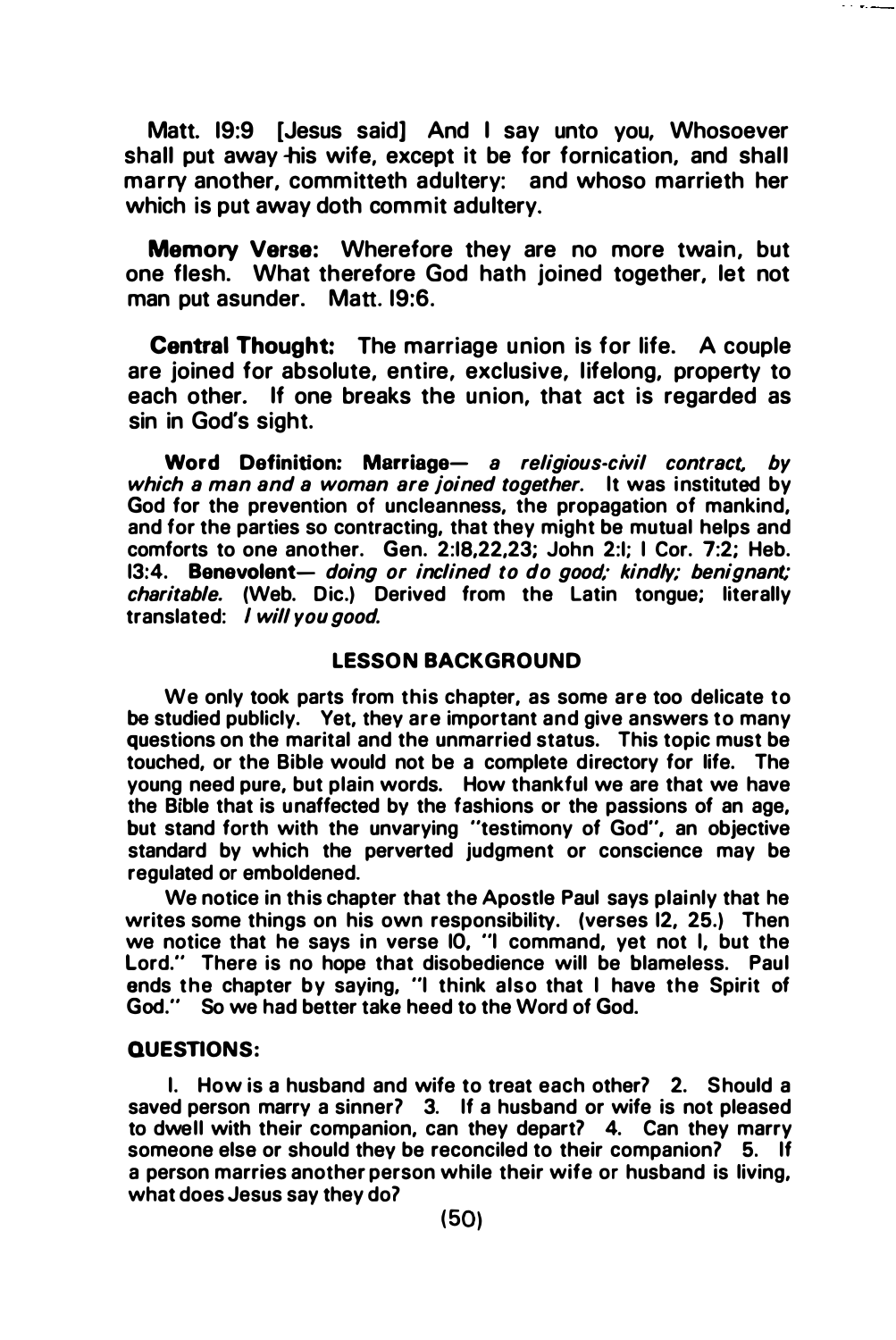#### ADULTS' AND YOUNG PEOPLE'S COMMENTS

My heart is especially burdened for our young people. It is a serious thing to choose a life's companion. Many times, a person's eternal destiny is fixed just by their choice of a companion. Not many today are willing to live for God, and their companion goes on in his worldly ways. There is a gulf between them that take a lot of prayer to bridge and to keep that love in ones heart. It can be done. God's grace is sufficient. We, of course, know that God requires each person to individually choose to live for Him. One must choose God, even if their companion does not. But how much easier it is to live for God when your bosom companion lives for God, also. For a marriage to be successful, there must be harmony. If there can not be a blending on all points, there must be room given for differences, yet be willing to love one another, regardless of that difference. Again, one is in this place, we know that God's grace is sufficient.

A wife and husband must have benevolence toward each other. They must have a trustful, kindly and charitable feeling toward each other. Show kindness and do good to each other. The Apostle Paul deals with this subject of the care and love between a couple in comparing it with the church and Christ in Ephesians. "Husbands, love your wives, even as Christ also loved the church, and gave himself for it." Eph. 5:25. The Bible makes us know that God expects a husband to love his wife so much that he would be willing to lay down his life for her. In verse 28, it says, "So ought men to love their wives as their own bodies. He that loveth his wife loveth himself. For no man ever yet hated his own flesh; but nourisheth and cherisheth it, even as the Lord the church." There does not need to be any explanation to this truth.

In our lesson, we read where a person is to marry "only in the Lord." When a person is seeking a companion, they want to find one who is saved. God does not approve of a saint marrying a sinner. If they are saved, when they marry, and then one backslides and desires to depart, our lesson tells us what to do in such cases. A person is not under bondage to cling to them, because God has called us to peace. But the one that is left, or the one who has departed, cannot marry anyone else. As long as one lives they are bound to each other. They need to become reconciled to each other and live together in peace. God wants a marriage to stay intact. Much unhappiness in the world and many little heart-broken children would be spared if a husband and wife would learn to bear and forbear with one another. A person doesn't have to have his own way, all the time. Consider that your husband or wife has feelings and desires, too. Give some room for them. The wife must also remember that the Bible teaches that she is to be in subjection to her own husband. Eph. 5:24. She must learn to have grace to let him have the last word on things. If he is loving the Lord, he will consider her even more if she is congenial and does not nag or force her own desires upon  $him. -M.$  Miles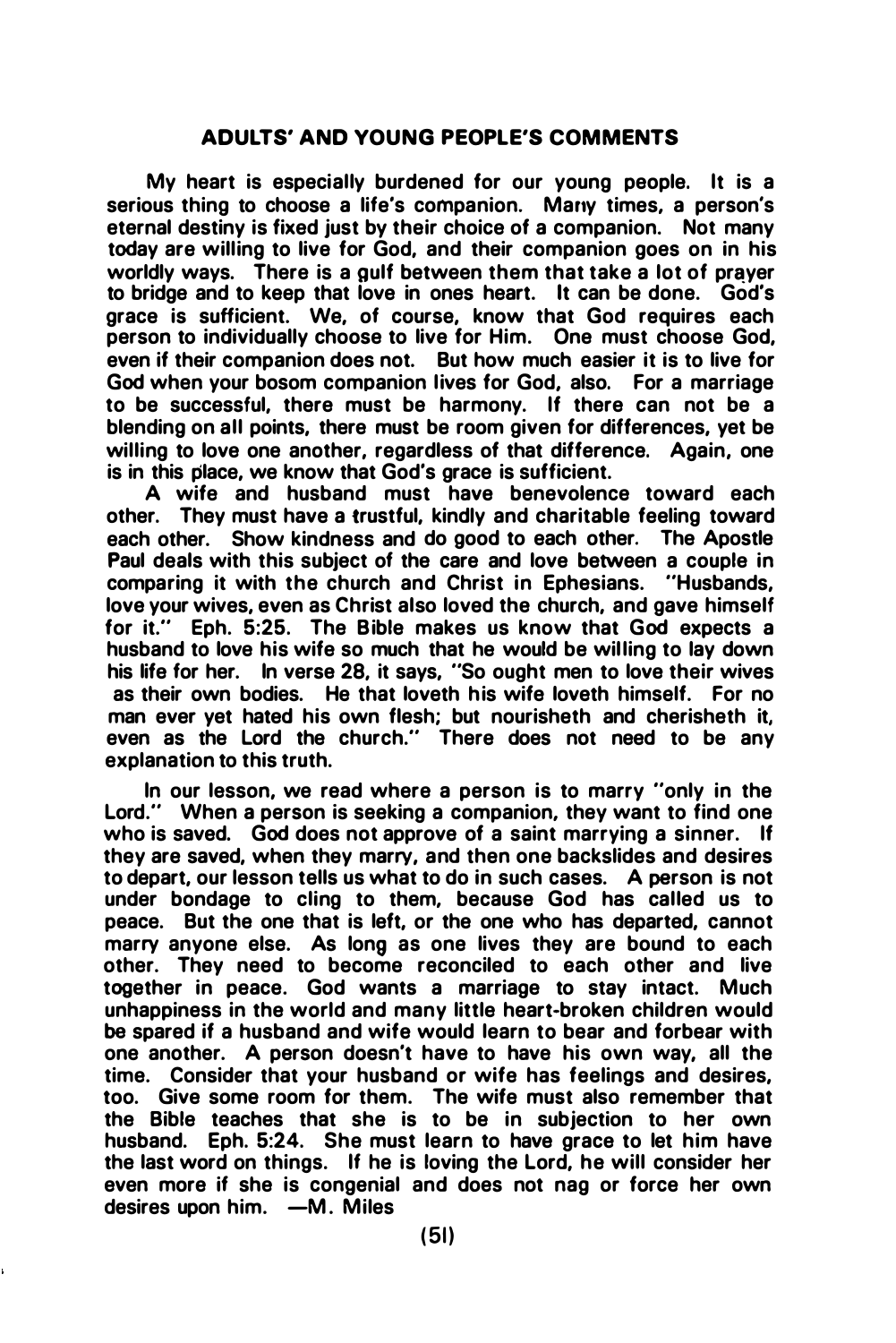#### FOOD FOR THOUGHT

A happy marriage and a happy home next to the salvation of Christ are the greatest treasures a man can have in this world. But it cannot be a reality without diligent effort on the part of those concerned. No doubt many marriages could be a success, and many homes could be more happy if the wise and right counsel could be followed. An aged person who had been separated from their companion for a number of years was nearing the end of life. They made the statement that the right counsel, given in time, and in the right way, could have prevented the heart break that brought sorrow to them. Oh, how good and valuable is the counsel of the Lord. Surely He has an answer to settle every problem that arises. A happy marriage is possible, but it can be attained to only on Bible grounds. Marriage is more than just living together. For it to be a success, there must be a blending of heart and life and character. Each should realize that it is not to mold their companion to their own taste. But rather, it is to love and understand him or her as they are, and in that love, seek to cultivate graces in one's own self that will challenge and inspire the other. The heartaches and disappointments in marriage are deep and hard to bear. Many people are not spiritually prepared or qualified to meet the difficulties and responsibilities of being a husband or wife. They fail to see that there is more to marriage than romance, or infatuation with the opposite sex. Thus, when the honeymoon fades and the realities of life take shape, the heart is not prepared to accept it. One young man, after some time of married life, suddenly told his wife that he was weary of being married and wanted to be free again. One young lady fed on novels and romantic books to extent that in marriage, she could not face the reality of life. She passed from man to man, seeking in each one what she had read in the love stories. A dire and sad mistake indeed. Far better off would be things, if there were not all this trash printed. But, thank God, the precious Bible is yet the counsel for the soul to guide us not only in marriage, but in all affairs of life. -L. Busbee.  $2.7$ 

#### THE MINDING OF THE FLESH IS DEATH

)

Dr. E.S. Sonners, eminent specialist in nervous disorders, of Chicago and Los Angeles, makes this terrific indictment of the modern dance:

"I attack the modern dance as a reversion toward savagery. As a medical man, I flatly charge that modern social dancing is fundamentally sinful and evil. I charge that dancing's charm is based entirely upon sex appeal. I charge that dancing is the most advanced and most insiduous of the maneuvers preliminary to sex betrayal. It is nothing more or less than a damnable, diabolical, animal, physical dissipation.

"A young girl enjoys the dance because she is drugged by suggestive music and emotional over-stimulation into a drunkenness, a fanaticism, and a frenzy.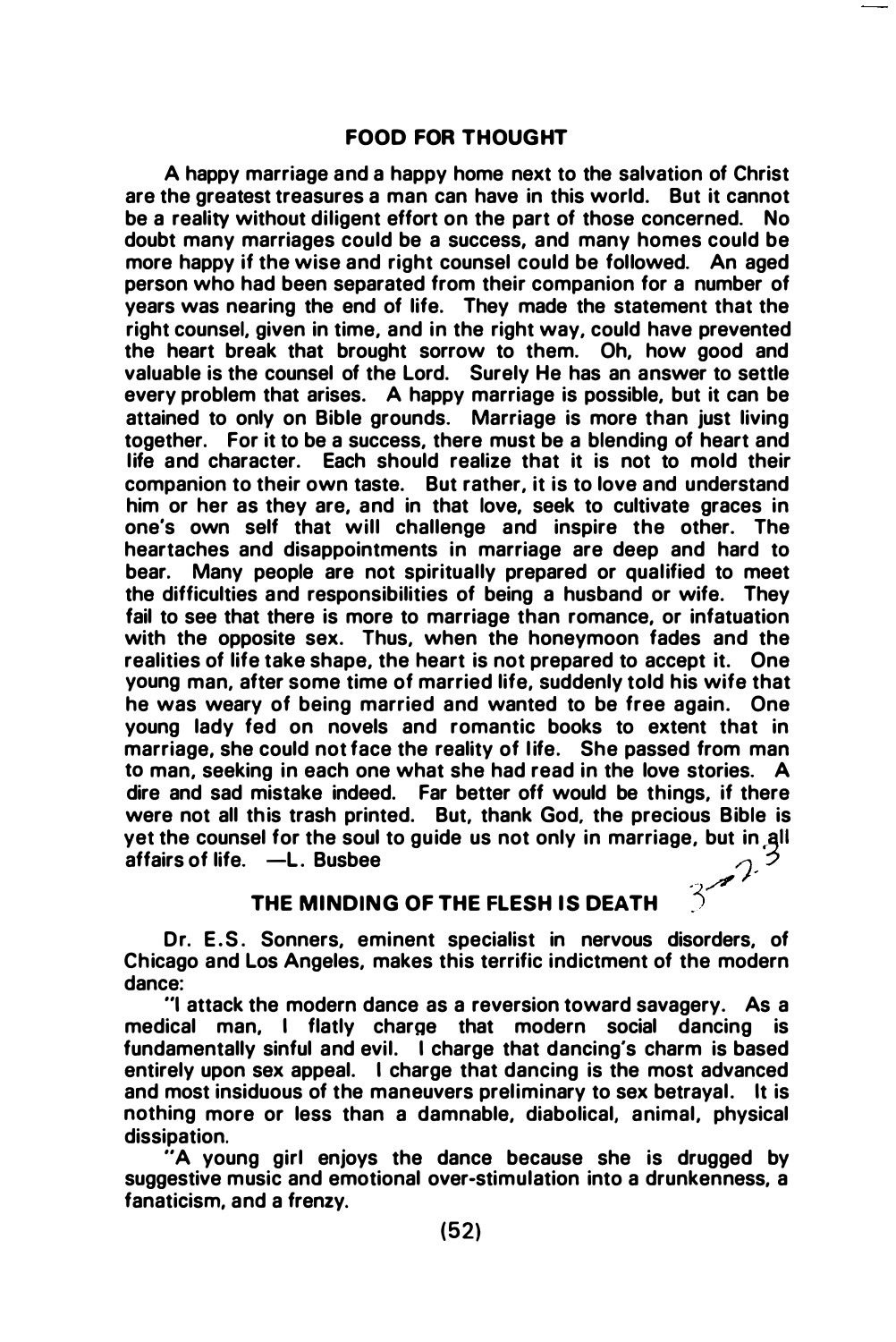Do brother and sister dance like that? Father and daughter? Mother and son? Why is the long married husband wearied soon of dancing with his wife? I tell you, the basic spell of the dance is the spell of illicit contact.

"A man who has learned what true love really is-something more than physical-does not willingly dance the modern dance with the woman he truly loves, nor watchs her dance with others.

"Under what other shield can a man or woman, youth or maiden, so promiscuously fondle so many of the opposite sex in a single evening? Or in a life time?

'We doctors know there are mysterious currents, affinities that seem almost chemical. I am no prig or prude, and so I tell you frankly it is not safe to subject even the strongest men and women to the subtle temptations of the dance. A trail of broken homes proves this.

''The physical stimulation of the dance with its fingerings of the lowest and most primitive emotions, drugs the intellect and the spirit."

> Could people see the demons, And the devils in the dance, And the flames of hell astreaming Into every naughty glance, They would hesitate and hesitate Before they entered there, Where broken hearts and sucides Are ending in despair. Where little girls of tender years Are ruined by the score; And crumble underneath their fears Till Satan yells for more.

## --------- 0�------- March 30. 1975

#### CONSIDERING THE WEAK BROTHER

#### I Cor. 8:1-13

I Cor. 3:1 Now as touching things offered unto idols, we know that we all have knowledge. Knowledge puffeth up, but charity edifieth.

2 And if any man think that he knoweth any thing, he knoweth nothing yet as he ought to know.

3 But if any man love God, the same is known of him.

4 As concerning therefore the eating of those things that are offered in sacrifice unto idols, we know that an idol is nothing in the world, and that there is none other God but one.

5 For though there be that are called gods, whether in heaven or in earth, (as there be gods many, and lords many.}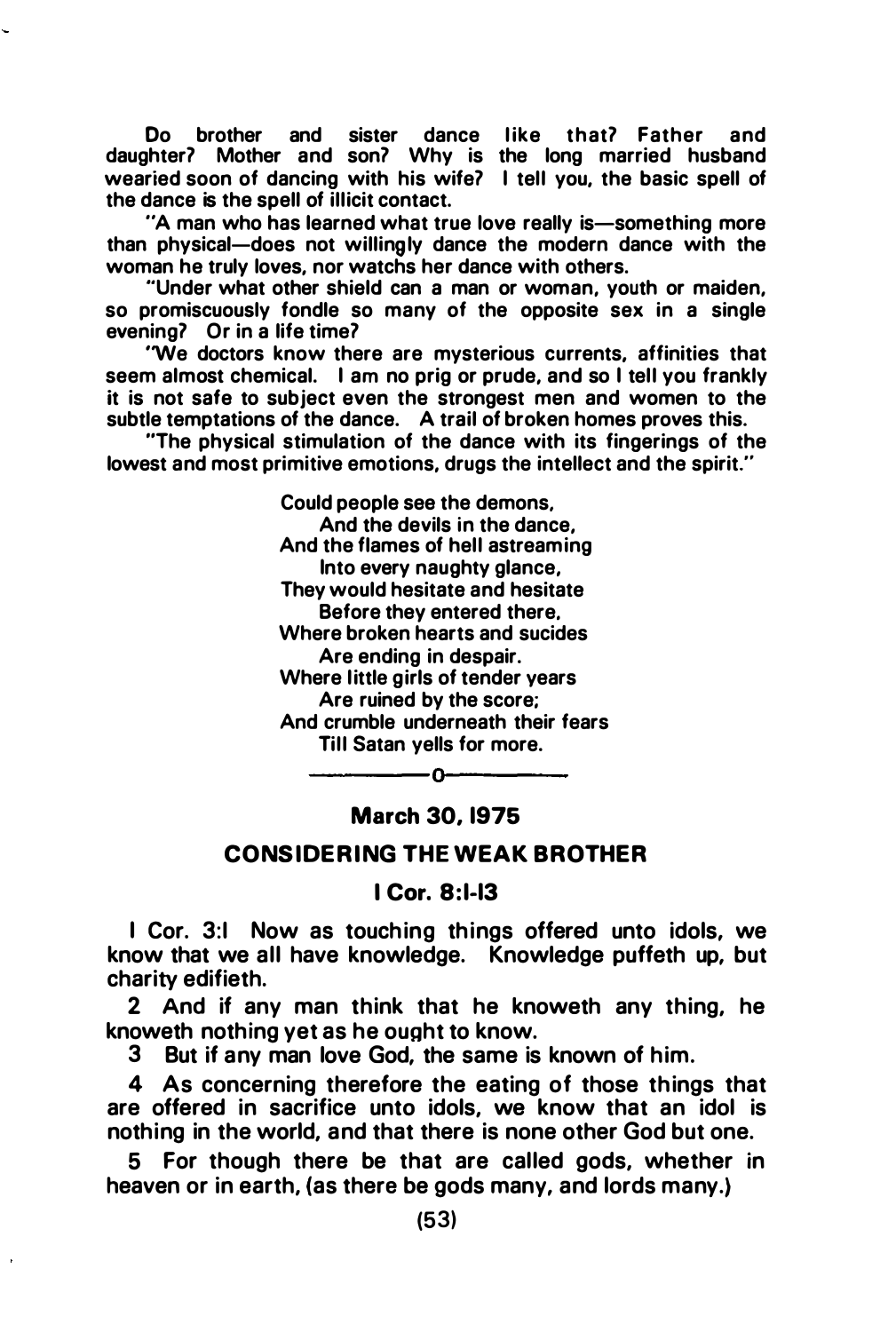6 But to us there is but one God, the Father, of whom are all things, and we in him: and one Lord Jesus Christ, by whom are all things, and we by him.<br>7 Howbeit there is not in

7 Howbeit there is not in every man that knowledge: for some with conscience of the idol unto this hour eat it as a thing offered unto an idol: and their conscience being weak is defiled.

8 But meat commendeth us not to God: for neither, if we eat, are we the better; neither, if we eat not, are we the worse.

9 But take heed lest by any means this liberty of your's become a stumblingblock to them that are weak.

10 For if any man see thee which hast knowledge sit at meat in the idol's temple, shall not the conscience of him which is weak be emboldened to eat those things which are offered to idols;

II And through thy knowledge shall the weak brother perish, for whom Christ died?

12 But when ye sin so against the brethren, and wound their weak conscience, ye sin against Christ.

13 Wherefore, if meat make my brother to offend, I will eat no flesh while the world standeth, lest I make my brother to offend.

Memory Verse: Even as I please all men in all things, not seeking mine own profit. but the profit of many, that they may be saved. I Cor. 10:33.

Central Thought: We have a responsibility to our weak brother. We will be sinning against Christ, if by our example or influence, we cause others to fall into sin. Surely, we should continually bear this in mind.

Word Definition: Knowledge- the act, fact, or state of knowing, enlightenment, understanding. awareness and facts accumulated (Web. Dic.) Stumblingblock- obstacle or difficulty. Conscienceen underived principle in men, e divine instinct by which he becomes conscious of the rightness or the wrongness of conduct. It is subject to education.

#### LESSON BACKGROUND

Although the Apostle Paul wrote this to the Corinthian brethren, it has become part of the permanent revelation of God to all mankind. Paul had been dealing with the wrong of partiality toward Paul or Apollos. We notice that he had appealed to the spiritual mind and heart of those who wanted right principles of righteousness. He appealed to their moral convictions and intelligence. He could have referred to Acts 15 where thev were admonished about fornication and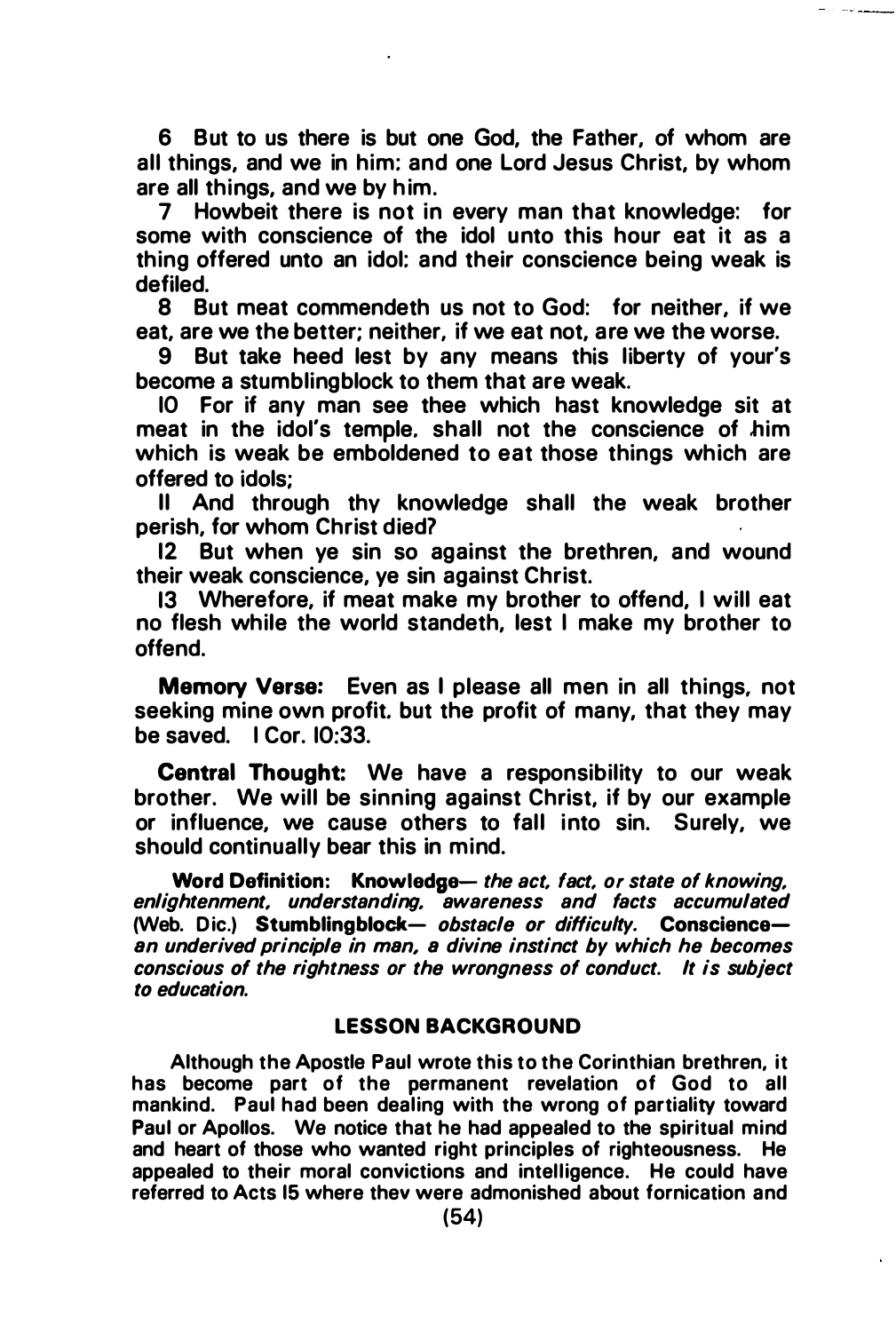things offered unto idols, etc., which were dealt with by the Jerusalem church; and a letter was written to the Antioch church concerning these things, but he did not. He probably did not think they would pay too much attention to the admonishment of the council at Jerusalem. The council advised by epeistle that "they abstain from pollutions of idols and from fornication, and from things strangled, and from blood." (verse 20)

One commentator writes. "The act of sacrifice amongst all ancient nations was an act, not merely of religious worship, but of social life. In most cases, only oart of the victim was consumed as an offering to the god and the rest fell to the portion of the priests, or was given as a banquet to the poor. or was sold again in the markets for common food, either by the priests, or for such sacrifices for those who could not afford or did not wish to undergo the expense of the whole victim. Hence most public entertainments, and many private meals, were more or less remotely the accompaniments of sacrifice; most animals killed for butcher's meat had fallen by the hand of the sacrificer." -M. Miles

#### ADULTS' AND YOUNG PEOPLE'S COMMENTS

We want to be sure and note the verses in our lesson about love and knowledge. Their union produces the perfect life. Only the man that knows God, loves God. The Apostle Paul says in Phil. 1:9, "And this I pray, that your love mav abound yet more and more in knowledge and in all judgment." Knowledge, without love, is apt to forget the struggling, tempted, weaker. troubled people on the lower levels of life. Knowledge without love is apt to cause the person to be lifted up in self-grafication or puffed up. Some one has said that "knowledge puffs the man up; love builds him up." The child of God is saved by love and begins his life with the "love of God shed abroad" in the heart. If we know to do good. then happy are we if we do good. We do it because we have the knowledge of what it will do for us and how it will cause God to look uoon us. We think about some who have knowledge who might say to the sinner, ''This people, that do not know the law, are cursed." But love says through Christ, "Come unto me, ye that are burdened and heavv laden; I will give you rest." But love and knowledge working together bring the soul who is in need of God to the knowledge and the love of God.

Surely we are a free people when we have been "born again." Jesus said, ''Ye shall know the truth, and the truth shall make you free. If the Son therefore shall make you free, ye shall be free indeed." John 8:32,36. We are free from the fashions and fads of the world, free from being tied to a  $T.V.,$  free from smoking tobacco, free from drunkenness, free from drugs, free from attending bridge parties and other social functions, free from numbers of the functions of the world. We are free to love and serve our lord and Saviour. What a glorious freedoml We do just like we want to. We have only one desire, and that is to glorify God in our life. It's a precious, wonderful life. But we must not take this liberty and cause it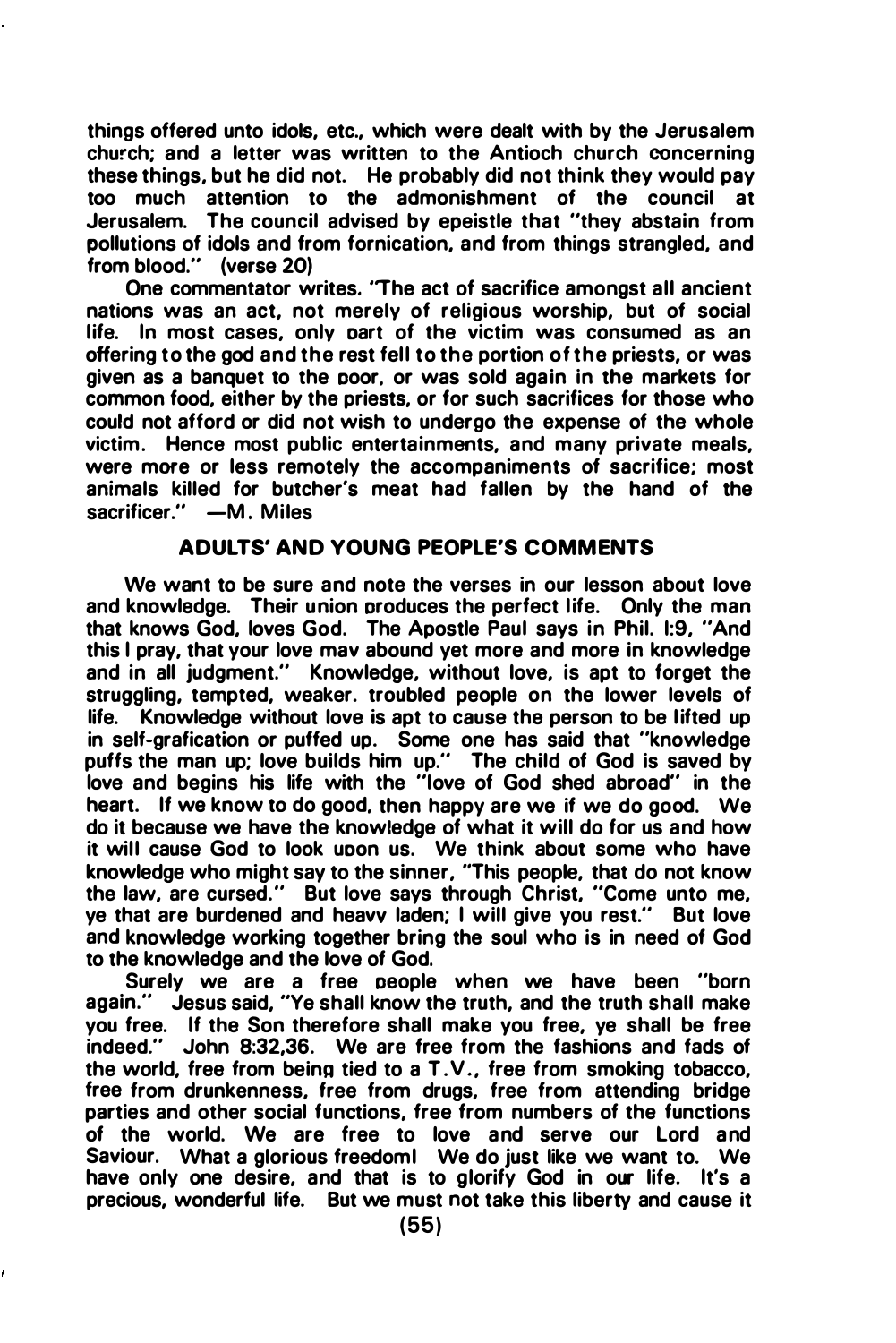to be a stumbling block to others. Again we see where knowledge without love wilt cause us to be a stumbling block. We wilt not have patience with others who are under bondage to the above things in the world. Knowledge wilt sav that a person should know better than to drink until he is senseless with liquor but love has pity and prays for God to deliver the man from the bondage of liquor. One woman told me that she had to get readv to go to a bridge party. She said that she just hated them, but she had to go to keep up her social life and to keep others from being hurt at her. A pity was in my heart for her. If love and knowledge had not worked together, I could have harshly said, 'Why don't you quit going." But love and knowledge make us know that a person needs deliverance from the bondage of such things,<br>through Christ. She couldn't quit unless she was "born through Christ. She couldn't quit unless she was again." - M. Miles

#### FOOD FOR THOUGHT

Of all things that you will handle in life, a man's conscience is no doubt the most complex and serious of all. It has to be handled very carefully and wisely. For a man to disregard his conscience, even though it may not be enliahtened and correct, is to sin against himself. It is attacking and tearing down a most vital principle of his life. A man or woman who is not strong enough to abide by what they are persuaded is right, will never make a good Christian. A Christian is a person possessed with hiah ideals and convictions. To retain this experience, one must be true to these ideals. It is important therefore, that the ideals be right and according to truth, and that the individual humble and teachable by the Word of the Lord. The Greek defines the word conscience as the moral consciousness or awareness of man. It seems to be a common thina in our wicked world for people to ride over their conscience. Perhaos you have heard people make the statement, "Oh, my conscience hurt me, but I went ahead anyway." In this way, the conscience becomes hardened and seared. Paul was able to make this statement: "I have lived in all good conscience before God until this day." He also said, "I exercise myself, to have always a conscience, void of offense toward God, and toward men." I am persuaded that Paul sought to live this way, even before he became a Christian. He was devout to hold to the law, for he was persuaded that such was right. But when Christ appeared to him. and he became persuaded that Christ was the Messiah, we see him devoutly following Him. If more people would be faithful to follow earnestly and with all their heart what is right, the Lord can and will deal with them. But when it becomes the goal of a person to just go with the crowd and please his friends with no concern about what is right, the Lord has nothina to work on. The foundation is destroyed. Until that conscience becomes awakened and is made aware of what the real issue is, there wilt no move be made in the right direction. A man's conscience wilt cause him to do many unusual things. Surely the conscience must be observed and heeded, but it must also be strengthened for right and trained and enlightened by the Word of God.  $-L$ . Busbee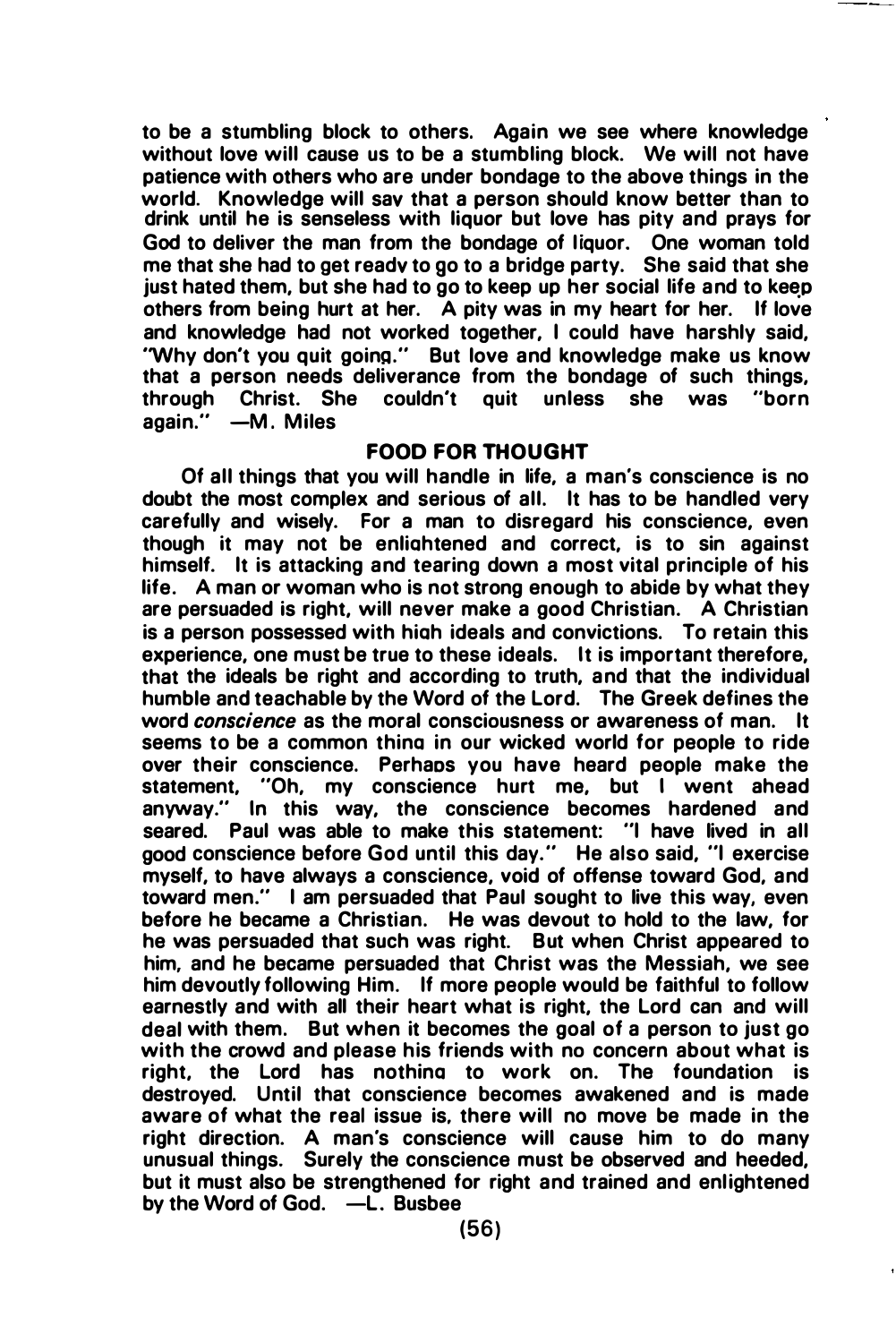$3^{7}30$ 

#### THE CONSCIENCE

Lewis F. Powell, President of the American Bar Association, in an address to a convention of this association in Miami, Florida on August 9, 1965 said, "An orderly societv cannot exist if every man may decide which laws he will obey." Surely we can readily grasp the import of this and see that in a societv where every man is a law unto himself there could be no order. But how about a church where each one is a law unto himself and where the standard is set to accommodate the individual consciences of the communicants? Could that be orderly any more than a society could be orderly on that basis? No. But God is calling for order in His church. His Word says in I Cor. 14:40, "Let all things be done decently and in order."

I readily recognize the imoortance of the individual's conscience and contend that he should keep his conscience clear between him and God at all cost. His conscience may not be perfect and clear, but if he is inclined to trifle with his conscience, what chance does he have? What chance would God have to deal with him? One must never reach such a point as that. But while recognizing the place of the conscience in everyone's life and relationship with God and placing proper importance uoon it and keeping it clear between the individual and God, at the same time I contend that the individual's conscience has nothing at all to do with what we are to teach the church as its standard of holv living. I also recognize that God deals with people according to the light and knowledge they have, in part. But I also contend that the individual's light has nothing at all to do with determining what shall be taught to the people.

. . . if we were to attemot to lift up a standard according to the individual's consciences, we would have many standards. But he said "a" standard.

. . . Paul persecuted the Church of God in a good conscience. He said in Acts 26:9 that he verilv thought within himself that he ought to do many things contrary to the name of Jesus. We can see then that our conscience can be affected by the way we have been conditioned. Conscience is oretty much governed and regulated by what one believes to be right or wrong. It may be wrong, but if one believes it to be right, his conscience will allow him to do it. On the other hand, it may right, but if one believes it to be wrong, his conscience would condemn him in doing it. . . . Thus we see that conscience does not set anv kind of a general standard at all and if it did, what kind would it be7

Now let us realize that the teaching of conscience in the New Testament covers only things which are entirely neutral in principle involve no moral principle of riqht or wrong at all. Paul brought it in under the heading of eatino meat which was sacrificed to idols and said in his discussion of it in I Cor. 8:8 that if we eat we are no better and if we eat not we are no worse. This covers a principle that should be applied and carried throuqh all consideration of conscience matters. It applies only to thinqs of an entirely neutral nature which would neither make one better nor worse either way. If it goes

f,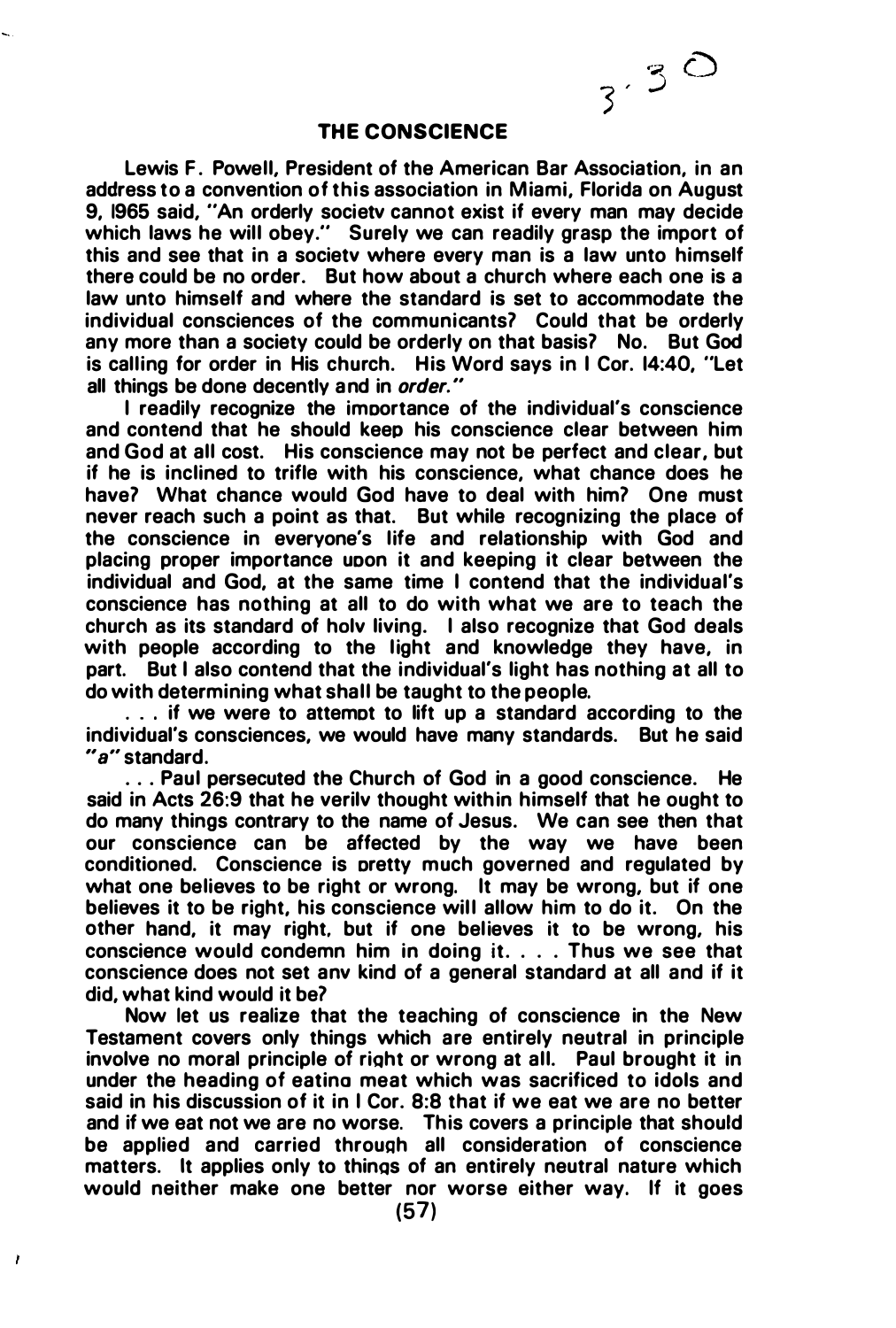beyond this into somethina which involves moral principles of right and wrong, then we are to be aoverned by God's Word and not by our conscience or what we think about it.

There has been a great cry in recent years for liberty of conscience. But let us realize that this tendency generally runs into a liberal conscience and there is a vast difference between a liberal conscience and liberty of conscience. But God has talked to me some in times past on the text in Gal. 5:1, "Stand fast in the liberty wherewith Christ has made vou free, and be not entangled again with the yoke of bondage." Peoole today are contending for a great many liberties which Christ did not aive them. He has never at any time liberated you and me from the obligations of His Word and the standard it sets forth. All He has done in that respect at the best is to just be patient and merciful and long-suffering with us and allow us time to get to the standard and net straightened out in our conscience and light, etc. But if we would not try to get to it, but just contended for our own "think-so" in it, His patience, long-suffering, and forbearance would run out on us, and we would be cut off. The liberty Christ gave us was never libertv to follow our own conscience alone as a standard of holiness and soiritual life. Many other liberties which people contend for and do not want to be interfered with in are liberties Christ did not make them free in, also.  $-0.8$ . Wilson, Jr. [from Remove Not The Ancient Landmarks]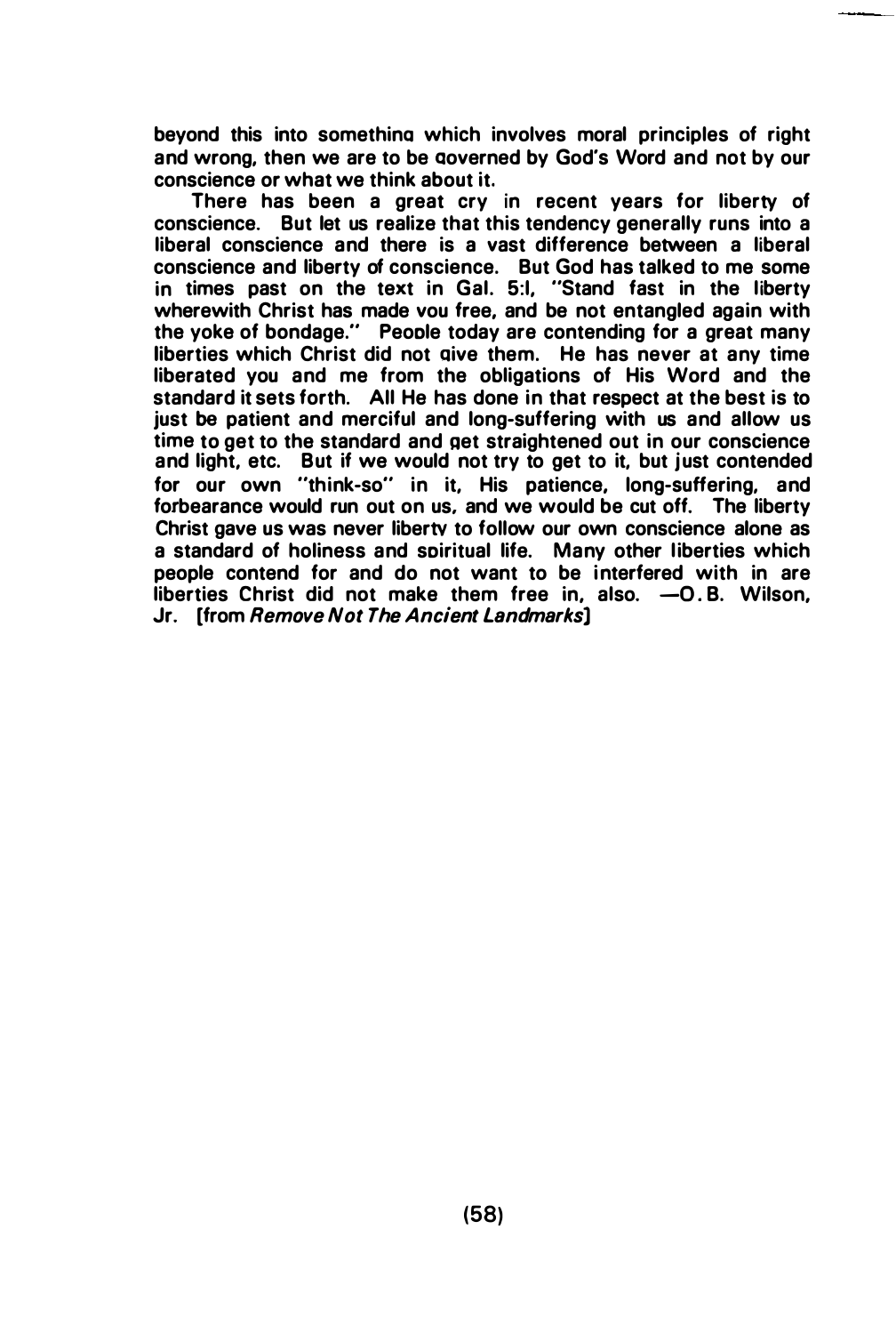## SUBSCRIPTION BLANK

L,

| Name …………………………………………………………………………………                                                                                                              |
|---------------------------------------------------------------------------------------------------------------------------------------------------|
|                                                                                                                                                   |
|                                                                                                                                                   |
| Enclosed is \$ for (number) Sunday School                                                                                                         |
|                                                                                                                                                   |
| <b>Price:</b> 35c for single copy for one quarter, or four quar-<br>ters (one year) for \$1.40, printed and mailed just<br>prior to each quarter. |
| Check one of the following:                                                                                                                       |
| () For the second quarter—April, May, and<br>June, 1975.                                                                                          |
| ) For one year (four quarters), beginning with<br>€<br>the second quarter, 1975.                                                                  |
| CUT OUT THIS SHEET, fill in the above form, and mail<br>with your remittance to-                                                                  |
| <b>FAITH PUBLISHING HOUSE</b><br>P. O. Box 518<br>Guthrie, Oklahoma 73044                                                                         |
|                                                                                                                                                   |